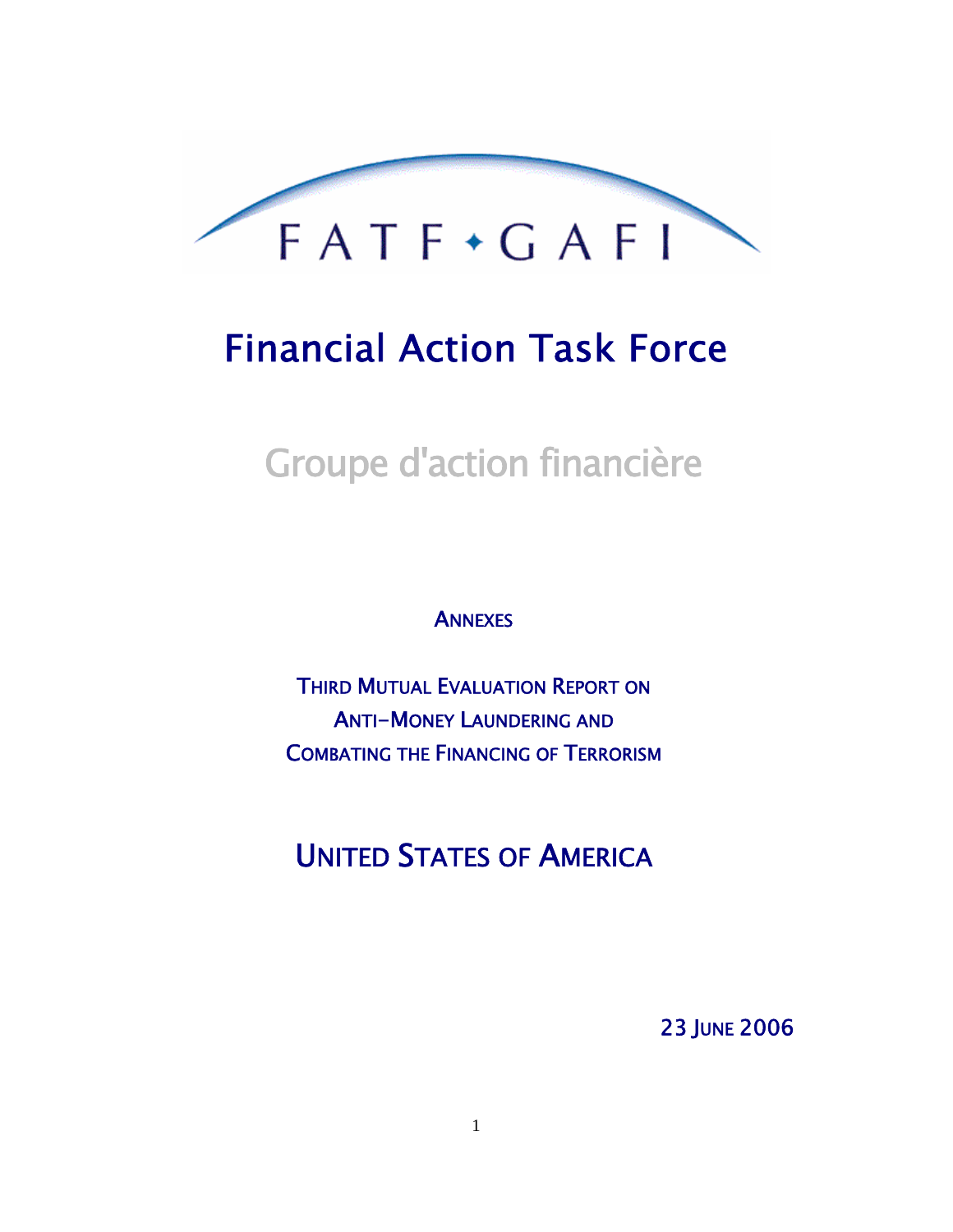# **Acronyms and Abbreviations**

| 1267 Committee | UN Security Council Committee established pursuant to resolution 1267(1999) |
|----------------|-----------------------------------------------------------------------------|
| 1373 Committee | UN Security Council Committee established pursuant to resolution 1373(2001) |
| AAPD           | Acquisition and Assistance Policy Directive (USAID)                         |
| ABA            | American Bar Association                                                    |
| <b>ACH</b>     | <b>Automated Clearing House</b>                                             |
| AEDPA          | Antiterrorism and Effective Death Penalty Act of 1996                       |
| AFC            |                                                                             |
|                | Asset Forfeiture Coordinator (IRS)                                          |
| AFMLS          | Asset Forfeiture Money Laundering Section (DOJ)                             |
| AG             | <b>Attorney General</b>                                                     |
| AGEO           | <b>Attorney General Exempted Operations</b>                                 |
| <b>AICPA</b>   | American Institute of Certified Public Accountants                          |
| ALJ            | Administrative Law Judge                                                    |
| AML            | Anti-money laundering                                                       |
| <b>ANPRM</b>   | Advance Notice of Proposed Rule Making                                      |
| APA            | Administrative Procedure Act                                                |
| APG            | Asia Pacific Group                                                          |
| <b>APIS</b>    | Advanced Passenger Information System                                       |
| APT            | <b>Asset Protection Trust</b>                                               |
| ARS            | Alternative Remittance Systems                                              |
| ARTAWEB        | Annual Report of Trust Assets                                               |
| <b>ATC</b>     | Anti-Terrorism Certification (USAID)                                        |
| ATF            | Bureau of Alcohol, Tobacco, Firearms, and Explosives (DOJ)                  |
| <b>ATM</b>     | <b>Automatic Teller Machine</b>                                             |
|                |                                                                             |
| <b>BBB</b>     | <b>Better Business Bureau</b>                                               |
| <b>BCS</b>     | <b>Bulk Cash Smuggling</b>                                                  |
| <b>BHC</b>     | <b>Bank Holding Company</b>                                                 |
| <b>BMPE</b>    | <b>Black Market Peso Exchange</b>                                           |
| <b>BOP</b>     | <b>Bureau of Prisons</b>                                                    |
| <b>BSA</b>     | Bank Secrecy Act (Currency and Foreign Transactions Reporting Act)          |
| <b>BSAAG</b>   | <b>Bank Secrecy Act Advisory Group</b>                                      |
| CAFRA          | Civil Asset Reform Act of 2000                                              |
| <b>CBP</b>     | Customs and Border Protection (DHS)                                         |
| CBQS           | <b>Currency and Banking Query System</b>                                    |
| <b>CBRS</b>    | <b>Currency and Banking Retrieval System</b>                                |
| CDD            | <b>Customer Due Diligence</b>                                               |
| <b>CEA</b>     | Commodity Exchange Act                                                      |
| <b>CFATF</b>   | Caribbean Financial Action Task Force                                       |
| <b>CFR</b>     | Code of Federal Regulations                                                 |
| <b>CFT</b>     |                                                                             |
|                | Combating the financing of terrorism / Counter-terrorist financing          |
| <b>CFTC</b>    | <b>Commodity Futures Trading Commission</b>                                 |
| <b>CHIPS</b>   | Clearing House Interbank Payments System                                    |
| <b>CIF</b>     | Customer Information File                                                   |
| <b>CIP</b>     | <b>Customer Identification Program</b>                                      |
| <b>CMAAs</b>   | <b>Customs Mutual Assistance Agreement</b>                                  |
| <b>CMAM</b>    | Customs Mutual Assistance Manual                                            |
| <b>CMIR</b>    | Report of International Transportation of Currency or Monetary Instruments  |
| <b>CNP</b>     | Colombian National Police                                                   |
| Commerce       | Department of Commerce                                                      |
| COPS           | <b>Community Oriented Policing Services</b>                                 |
| CPOT           | <b>Consolidated Priority Organizational Target</b>                          |
| <b>CRS</b>     | <b>Community Relations Service</b>                                          |
| CSBC           | Conference of State Bank Supervisors                                        |
|                |                                                                             |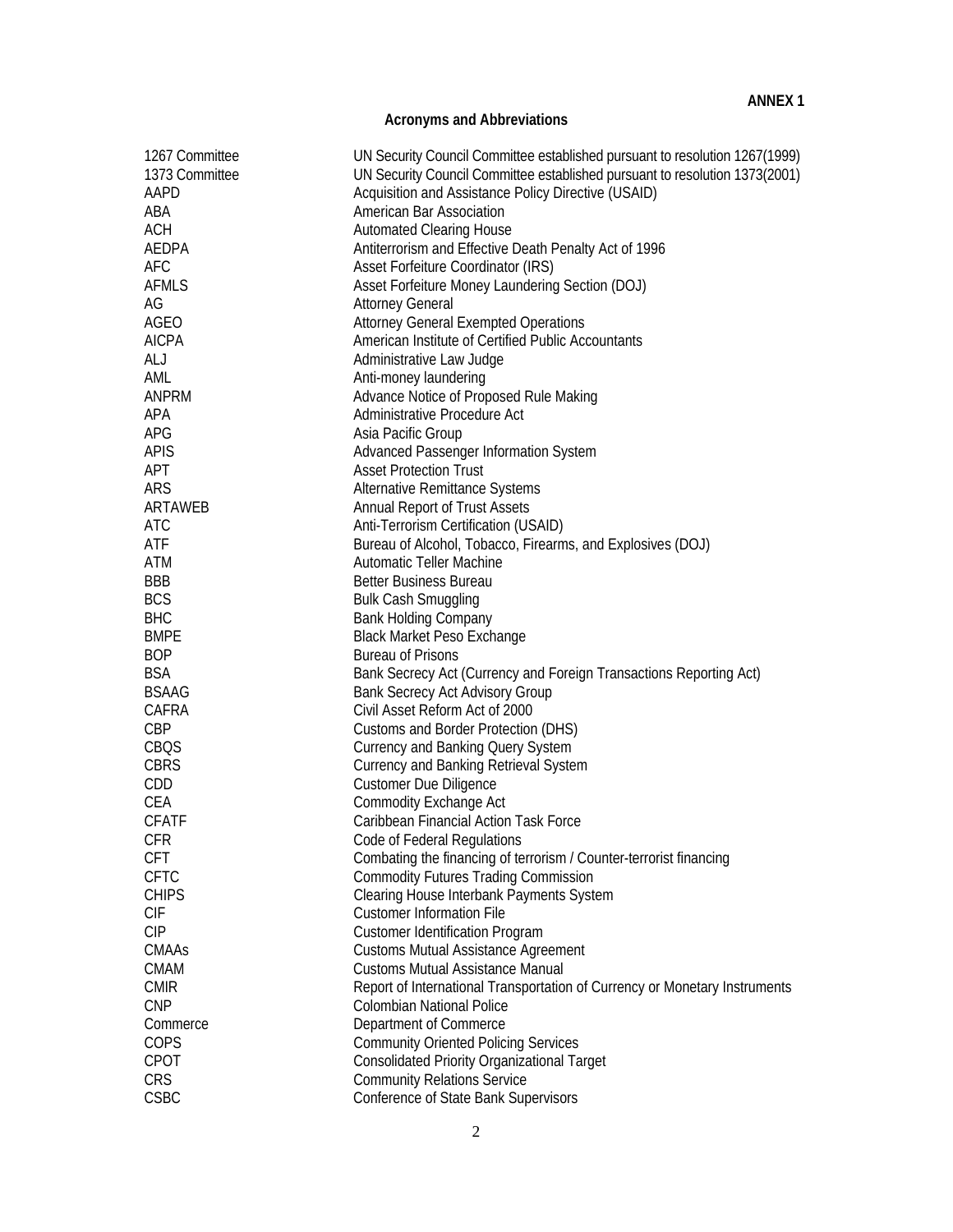| <b>CTC</b>             | Counter Terrorism Committee (UN)                                                           |
|------------------------|--------------------------------------------------------------------------------------------|
| <b>CTR</b>             | <b>Currency Transaction Report</b>                                                         |
| CTR-C                  | Currency Transaction Report by a Casino                                                    |
| <b>CTS</b>             | Counterterrorism Section (DOJ)                                                             |
| D.C.                   | District of Columbia                                                                       |
| <b>DCC</b>             | <b>Detroit Computing Center</b>                                                            |
| <b>DCN</b>             | Document Control Number                                                                    |
| DEA                    | Drug Enforcement Administration                                                            |
| <b>DHS</b>             | U.S. Department of Homeland Security                                                       |
| <b>DNFBP</b>           | Designated non-financial businesses and professions                                        |
| <b>DOJ</b>             | U.S. Department of Justice                                                                 |
| <b>DPS</b>             | Department of Public Safety                                                                |
| <b>EARS</b>            |                                                                                            |
| EB                     | <b>Enforcement Action Report System</b><br>Bureau of Economic and Business Affairs (State) |
|                        |                                                                                            |
| <b>ECFA</b>            | <b>Evangelical Council for Financial Accountability</b>                                    |
| <b>ECN</b>             | <b>Electronic Communications Network</b>                                                   |
| EFT                    | <b>Electronic Funds Transfer</b>                                                           |
| <b>EIN</b>             | <b>Employer Identification Number</b>                                                      |
| EO                     | <b>Executive Order</b>                                                                     |
| EO 13224               | Executive Order 13224 on Blocking Property and Prohibiting Transactions                    |
|                        | with Persons Who Commit, Threaten to Commit, or Support Terrorism                          |
| <b>EOIR</b>            | Executive Office for Immigration Review                                                    |
| <b>EPIC</b>            | El Paso Intelligence Center                                                                |
| EU                     | European Union                                                                             |
| <b>Exchange Act</b>    | Securities Exchange Act of 1934                                                            |
| <b>FBA</b>             | <b>Federal Banking Agency</b>                                                              |
| <b>FBAR</b>            | Report of Foreign Bank or Financial Account                                                |
| FBI                    | Federal Bureau of Investigation                                                            |
| <b>FBO</b>             | Foreign Banking Organization                                                               |
| <b>FCM</b>             | <b>Futures Commission Merchant</b>                                                         |
| <b>FDI Act</b>         | Federal Deposit Insurance Act                                                              |
| <b>FDIC</b>            | <b>Federal Deposit Insurance Corporation</b>                                               |
| <b>FDSS</b>            | Federal Drug Seizure System                                                                |
| <b>Federal Reserve</b> | Federal Reserve System/Board of Governors of the Federal Reserve System                    |
| <b>FFIEC</b>           | Federal Financial Institutions Examination Council                                         |
| FIL                    | <b>Financial Institution Letter</b>                                                        |
| <b>FATF</b>            | <b>Financial Action Task Force</b>                                                         |
| FinCEN                 | Financial Crimes Enforcement Network (Treasury)                                            |
| <b>FIT</b>             | Field Investigative Team                                                                   |
| <b>FIU</b>             | Financial intelligence unit                                                                |
| F <sub>O</sub>         | Office of Financial Operations (DEA)                                                       |
| Form 8300              | Report of Cash Payments over \$10,000 Received in a Trade or Business                      |
| <b>FR</b>              | <b>Federal Register</b>                                                                    |
| <b>FRB</b>             | Federal Reserve Bank                                                                       |
| <b>FSRB</b>            | FATF-style regional body                                                                   |
| FT.                    | Financing of terrorism                                                                     |
| FTAT-G                 | Foreign Terrorist Asset Targeting Group                                                    |
| <b>FTC</b>             | Federal Trade Commission                                                                   |
|                        |                                                                                            |
| <b>FTD</b>             | Federal tax deposit                                                                        |
| <b>FTID</b>            | Financial Trade Investigations Division (ICE)                                              |
| <b>FY</b>              | Fiscal Year (October 1- September 30)                                                      |
| <b>FTO</b>             | Foreign Terrorist Organization                                                             |
| <b>GAFISUD</b>         | Financial Action Task Force on Money Laundering in South America                           |
| <b>GAO</b>             | U.S. Government Accountability Office                                                      |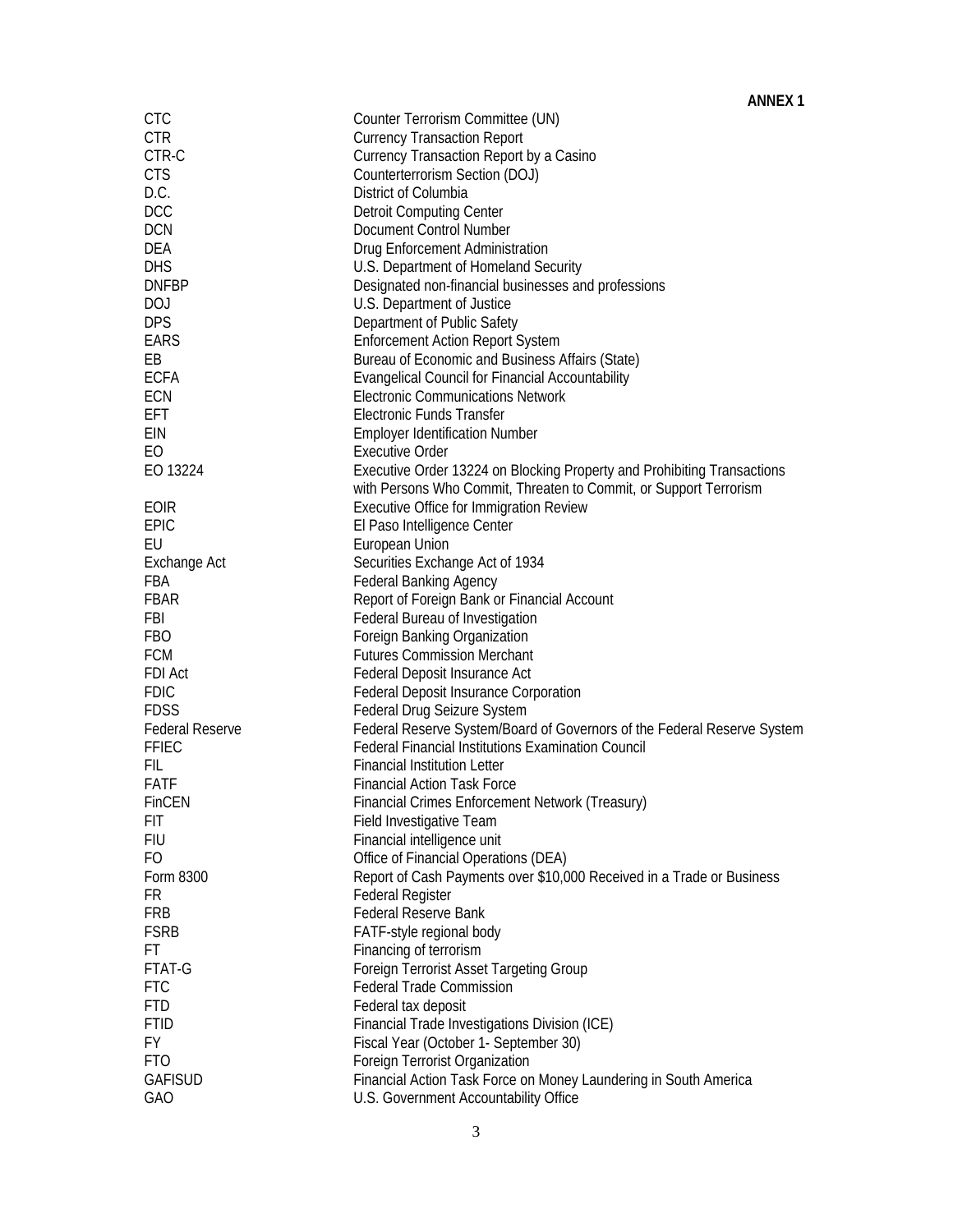| GDP               | <b>Gross Domestic Product</b>                                              |
|-------------------|----------------------------------------------------------------------------|
| GTO               | Geographic Targeting Orders                                                |
| <b>HIDTA</b>      | High Intensity Drug Trafficking Area                                       |
| <b>HIFCA</b>      | <b>High Intensity Financial Crime Area</b>                                 |
| <b>HOLA</b>       | Home Owners Loan Act                                                       |
| IA                | Office of International Affairs (Treasury)                                 |
| <b>ICE</b>        | Immigration and Customs Enforcement (DHS)                                  |
| <b>ICFO</b>       | International Committee for Fundraising Organizations                      |
| <b>IDEC</b>       | International Drug Enforcement Conference                                  |
| <b>IEEPA</b>      | International Emergency Economic Powers Act                                |
| IG                | <b>Inspectors General</b>                                                  |
| <b>ILEA</b>       | International Law Enforcement Academy                                      |
| IMF               | International Monetary Fund                                                |
| <b>INCSR</b>      | International Narcotics Control Strategy Report                            |
| INL               | Bureau of International Narcotics and Law Enforcement Affairs              |
| <b>IOSCO</b>      | International Organization of Securities Commissions                       |
| <b>IPR Center</b> | Commercial Fraud Unit and National Center for Intellectual Property Rights |
|                   | (ICE)                                                                      |
| <b>IRC</b>        | Internal Revenue Code                                                      |
| <b>IRS</b>        | Internal Revenue Service (Treasury)                                        |
| IRS-CI            | Internal Revenue Service - Criminal Investigation                          |
| <b>IRTPA</b>      | Intelligence Reform and Terrorism Prevention Act of 2004                   |
| <b>ITIN</b>       | Individual Taxpayer Identification Number                                  |
| <b>IVTS</b>       | Informal Value Transfer System                                             |
| JFF               | Justice Forfeiture Fund (DOJ)                                              |
| <b>JMD</b>        | Justice Management Division                                                |
| <b>JTTF</b>       | Joint Terrorism Task Force (FBI)                                           |
| JVU               | Joint Vetting Unit (FBI and ICE)                                           |
| <b>KYC</b>        | Know Your Customer                                                         |
| LBI               | Limited Background Investigation                                           |
| <b>LCBO</b>       | Large Complex Banking Organization                                         |
| LCU               | Letter to Credit Unions                                                    |
| <b>LDC</b>        | Lead Development Center (IRS-CI)                                           |
| LLC               | <b>Limited Liability Company</b>                                           |
| <b>MBCA</b>       | Model Business Corporation Act                                             |
| MBI               | Minimum Background Investigation                                           |
| <b>MER</b>        | Mutual evaluation report                                                   |
| ML                | Money laundering                                                           |
| MLA               | Mutual legal assistance                                                    |
| <b>MLAT</b>       | Mutual Legal Assistance Treaty                                             |
| <b>MLCC</b>       | Money Laundering Coordination Center (ICE)                                 |
| <b>MLSA</b>       | Money Laundering Suppression Act of 1994                                   |
| <b>MMOU</b>       | Multilateral Memorandum of Understanding                                   |
| <b>MOA</b>        | Memorandum of Agreement                                                    |
| <b>MOU</b>        | Memorandum of Understanding                                                |
| <b>MSB</b>        | Money Services Business                                                    |
| MSB-WG            | Money Services Business Working Group (ICE, IRS, FinCEN, Treasury, FBI,    |
|                   | DEA and members of the intelligence community)                             |
| NAAG              | National Association of Attorneys General                                  |
| <b>NAIC</b>       | National Association of Insurance Commissioners                            |
| NAFTA             | North American Free Trade Agreement                                        |
| <b>NASCO</b>      | National Association of State Charities Officials                          |
| <b>NASD</b>       | National Association of Securities Dealers                                 |
| Nasdaq            | National Association of Securities Dealers Automated Quotation Systems     |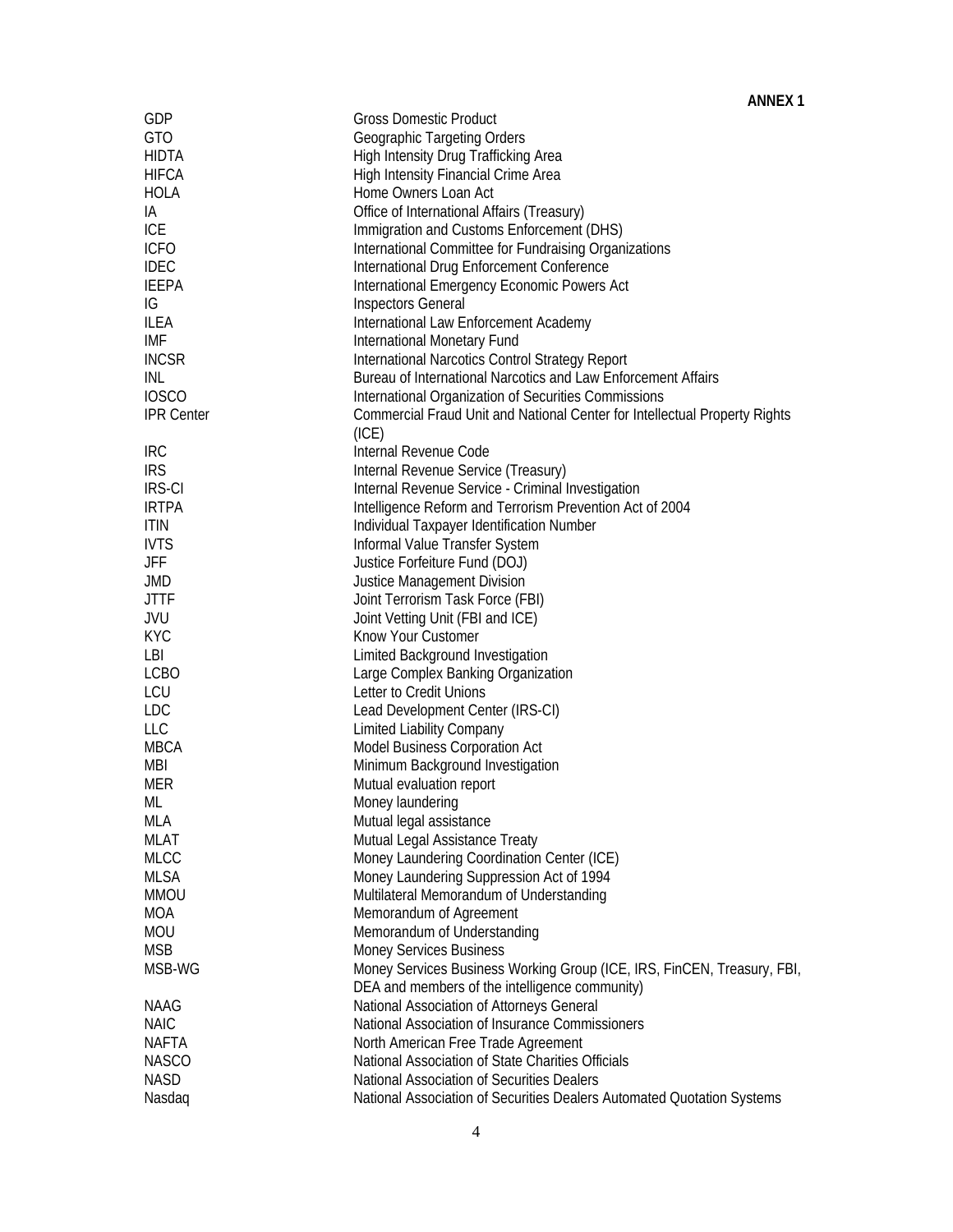| <b>NCCS</b><br>National Council on Charitable Statistics<br><b>NCTC</b><br>National Counterterrorism Center<br><b>NCUA</b><br>National Credit Union Administration<br><b>NDIC</b><br>National Drug Intelligence Center (FBI)<br><b>NFA</b><br>National Futures Association<br>NGO<br>Non-Governmental Organization<br><b>NIPS</b><br>Numerical Integrated Profiling System<br>National Joint Terrorism Task Force<br><b>NJTTF</b><br><b>NPO</b><br>Non-Profit Organization<br><b>NSC</b><br>National Security Council<br><b>NYPD</b><br>New York Police Department<br><b>NYSE</b><br>New York Stock Exchange<br><b>OCC</b><br>Office of the Comptroller of the Currency (Treasury)<br><b>OCDETF</b><br>Organized Crime Drug Enforcement Task Force (DOJ)<br><b>OCDETF Fusion Center</b><br>OCDETF/OFC<br><b>OCIT</b><br>Outbound Currency Interdiction Training program (CBP/ICE)<br><b>OECD</b><br>Organisation for Economic Co-operation and Development<br>1997 Convention on Combating Bribery of Foreign Public Officials in<br><b>OECD Bribery Convention</b><br><b>International Transactions</b><br>OFAC<br>Office of Foreign Assets Control (Treasury)<br><b>Offshore Financial Center</b><br><b>OFC</b><br>OFDT<br>Office of the Federal Detention Trustee<br>OIA<br>Office of International Affairs (DOJ)<br>OIA-T<br>Office of Intelligence and Analysis (Treasury)<br>Office of the Inspector General<br>OIG<br>0JP<br>Office of Justice Programs<br>Office of National Drug Control Policy (NSC)<br>ONDCP<br><b>OTC</b><br>Over the Counter<br><b>OTS</b><br>Office of Thrift Supervision (Treasury)<br><b>OVW</b><br>Office on Violence Against Women<br>Palermo Convention<br>United Nations Convention against Transnational Organized Crime (2001)<br><b>PCC</b><br>Policy Co-ordinating Committee (NSC)<br><b>Politically Exposed Person</b><br>PEP<br><b>PEX</b><br>Professional Resources Database<br><b>PCAOB</b><br>Public Company Accounting Oversight Board<br><b>PFP</b><br>Principles of Federal Prosecution<br><b>PFPC</b><br>Principles of Federal Prosecution of Corporations<br>Port of Entry<br>POE<br>People's Republic of China<br>PRC<br>PTO<br>Priority Targeted Organization<br><b>Regulatory Alert</b><br>RA<br><b>RCMP</b><br>Royal Canadian Mounted Police<br><b>REMIC</b><br>Real estate mortgage investment conduit<br><b>RFPA</b><br>Right to Financial Privacy Act<br><b>RICO</b><br>Racketeer Influenced and Corrupt Organization<br>Regional Priority Organizational Target<br>RPOT<br>Savings Association Insurance Fund<br>SAIF<br><b>SAR</b><br><b>Suspicious Activity Report</b><br>Suspicious Activity Report by Casinos<br>SAR-C<br>Suspicious Activity Report by Money Services Businesses<br>SAR-MSB<br>Suspicious Activity Report by Securities & Futures Industries<br>SAR-SF<br>Small Business and Self-Employment Division (IRS)<br><b>SBSE</b><br>S/CT<br>Office of the Coordinator for Counterterrorism (State) | <b>NBFI</b> | Non-Bank Financial Institution |
|-----------------------------------------------------------------------------------------------------------------------------------------------------------------------------------------------------------------------------------------------------------------------------------------------------------------------------------------------------------------------------------------------------------------------------------------------------------------------------------------------------------------------------------------------------------------------------------------------------------------------------------------------------------------------------------------------------------------------------------------------------------------------------------------------------------------------------------------------------------------------------------------------------------------------------------------------------------------------------------------------------------------------------------------------------------------------------------------------------------------------------------------------------------------------------------------------------------------------------------------------------------------------------------------------------------------------------------------------------------------------------------------------------------------------------------------------------------------------------------------------------------------------------------------------------------------------------------------------------------------------------------------------------------------------------------------------------------------------------------------------------------------------------------------------------------------------------------------------------------------------------------------------------------------------------------------------------------------------------------------------------------------------------------------------------------------------------------------------------------------------------------------------------------------------------------------------------------------------------------------------------------------------------------------------------------------------------------------------------------------------------------------------------------------------------------------------------------------------------------------------------------------------------------------------------------------------------------------------------------------------------------------------------------------------------------------------------------------------------------------------------------------------------------------------------------------------------------------------------------------------------------------------------------------------------------------------------------------------------|-------------|--------------------------------|
|                                                                                                                                                                                                                                                                                                                                                                                                                                                                                                                                                                                                                                                                                                                                                                                                                                                                                                                                                                                                                                                                                                                                                                                                                                                                                                                                                                                                                                                                                                                                                                                                                                                                                                                                                                                                                                                                                                                                                                                                                                                                                                                                                                                                                                                                                                                                                                                                                                                                                                                                                                                                                                                                                                                                                                                                                                                                                                                                                                             |             |                                |
|                                                                                                                                                                                                                                                                                                                                                                                                                                                                                                                                                                                                                                                                                                                                                                                                                                                                                                                                                                                                                                                                                                                                                                                                                                                                                                                                                                                                                                                                                                                                                                                                                                                                                                                                                                                                                                                                                                                                                                                                                                                                                                                                                                                                                                                                                                                                                                                                                                                                                                                                                                                                                                                                                                                                                                                                                                                                                                                                                                             |             |                                |
|                                                                                                                                                                                                                                                                                                                                                                                                                                                                                                                                                                                                                                                                                                                                                                                                                                                                                                                                                                                                                                                                                                                                                                                                                                                                                                                                                                                                                                                                                                                                                                                                                                                                                                                                                                                                                                                                                                                                                                                                                                                                                                                                                                                                                                                                                                                                                                                                                                                                                                                                                                                                                                                                                                                                                                                                                                                                                                                                                                             |             |                                |
|                                                                                                                                                                                                                                                                                                                                                                                                                                                                                                                                                                                                                                                                                                                                                                                                                                                                                                                                                                                                                                                                                                                                                                                                                                                                                                                                                                                                                                                                                                                                                                                                                                                                                                                                                                                                                                                                                                                                                                                                                                                                                                                                                                                                                                                                                                                                                                                                                                                                                                                                                                                                                                                                                                                                                                                                                                                                                                                                                                             |             |                                |
|                                                                                                                                                                                                                                                                                                                                                                                                                                                                                                                                                                                                                                                                                                                                                                                                                                                                                                                                                                                                                                                                                                                                                                                                                                                                                                                                                                                                                                                                                                                                                                                                                                                                                                                                                                                                                                                                                                                                                                                                                                                                                                                                                                                                                                                                                                                                                                                                                                                                                                                                                                                                                                                                                                                                                                                                                                                                                                                                                                             |             |                                |
|                                                                                                                                                                                                                                                                                                                                                                                                                                                                                                                                                                                                                                                                                                                                                                                                                                                                                                                                                                                                                                                                                                                                                                                                                                                                                                                                                                                                                                                                                                                                                                                                                                                                                                                                                                                                                                                                                                                                                                                                                                                                                                                                                                                                                                                                                                                                                                                                                                                                                                                                                                                                                                                                                                                                                                                                                                                                                                                                                                             |             |                                |
|                                                                                                                                                                                                                                                                                                                                                                                                                                                                                                                                                                                                                                                                                                                                                                                                                                                                                                                                                                                                                                                                                                                                                                                                                                                                                                                                                                                                                                                                                                                                                                                                                                                                                                                                                                                                                                                                                                                                                                                                                                                                                                                                                                                                                                                                                                                                                                                                                                                                                                                                                                                                                                                                                                                                                                                                                                                                                                                                                                             |             |                                |
|                                                                                                                                                                                                                                                                                                                                                                                                                                                                                                                                                                                                                                                                                                                                                                                                                                                                                                                                                                                                                                                                                                                                                                                                                                                                                                                                                                                                                                                                                                                                                                                                                                                                                                                                                                                                                                                                                                                                                                                                                                                                                                                                                                                                                                                                                                                                                                                                                                                                                                                                                                                                                                                                                                                                                                                                                                                                                                                                                                             |             |                                |
|                                                                                                                                                                                                                                                                                                                                                                                                                                                                                                                                                                                                                                                                                                                                                                                                                                                                                                                                                                                                                                                                                                                                                                                                                                                                                                                                                                                                                                                                                                                                                                                                                                                                                                                                                                                                                                                                                                                                                                                                                                                                                                                                                                                                                                                                                                                                                                                                                                                                                                                                                                                                                                                                                                                                                                                                                                                                                                                                                                             |             |                                |
|                                                                                                                                                                                                                                                                                                                                                                                                                                                                                                                                                                                                                                                                                                                                                                                                                                                                                                                                                                                                                                                                                                                                                                                                                                                                                                                                                                                                                                                                                                                                                                                                                                                                                                                                                                                                                                                                                                                                                                                                                                                                                                                                                                                                                                                                                                                                                                                                                                                                                                                                                                                                                                                                                                                                                                                                                                                                                                                                                                             |             |                                |
|                                                                                                                                                                                                                                                                                                                                                                                                                                                                                                                                                                                                                                                                                                                                                                                                                                                                                                                                                                                                                                                                                                                                                                                                                                                                                                                                                                                                                                                                                                                                                                                                                                                                                                                                                                                                                                                                                                                                                                                                                                                                                                                                                                                                                                                                                                                                                                                                                                                                                                                                                                                                                                                                                                                                                                                                                                                                                                                                                                             |             |                                |
|                                                                                                                                                                                                                                                                                                                                                                                                                                                                                                                                                                                                                                                                                                                                                                                                                                                                                                                                                                                                                                                                                                                                                                                                                                                                                                                                                                                                                                                                                                                                                                                                                                                                                                                                                                                                                                                                                                                                                                                                                                                                                                                                                                                                                                                                                                                                                                                                                                                                                                                                                                                                                                                                                                                                                                                                                                                                                                                                                                             |             |                                |
|                                                                                                                                                                                                                                                                                                                                                                                                                                                                                                                                                                                                                                                                                                                                                                                                                                                                                                                                                                                                                                                                                                                                                                                                                                                                                                                                                                                                                                                                                                                                                                                                                                                                                                                                                                                                                                                                                                                                                                                                                                                                                                                                                                                                                                                                                                                                                                                                                                                                                                                                                                                                                                                                                                                                                                                                                                                                                                                                                                             |             |                                |
|                                                                                                                                                                                                                                                                                                                                                                                                                                                                                                                                                                                                                                                                                                                                                                                                                                                                                                                                                                                                                                                                                                                                                                                                                                                                                                                                                                                                                                                                                                                                                                                                                                                                                                                                                                                                                                                                                                                                                                                                                                                                                                                                                                                                                                                                                                                                                                                                                                                                                                                                                                                                                                                                                                                                                                                                                                                                                                                                                                             |             |                                |
|                                                                                                                                                                                                                                                                                                                                                                                                                                                                                                                                                                                                                                                                                                                                                                                                                                                                                                                                                                                                                                                                                                                                                                                                                                                                                                                                                                                                                                                                                                                                                                                                                                                                                                                                                                                                                                                                                                                                                                                                                                                                                                                                                                                                                                                                                                                                                                                                                                                                                                                                                                                                                                                                                                                                                                                                                                                                                                                                                                             |             |                                |
|                                                                                                                                                                                                                                                                                                                                                                                                                                                                                                                                                                                                                                                                                                                                                                                                                                                                                                                                                                                                                                                                                                                                                                                                                                                                                                                                                                                                                                                                                                                                                                                                                                                                                                                                                                                                                                                                                                                                                                                                                                                                                                                                                                                                                                                                                                                                                                                                                                                                                                                                                                                                                                                                                                                                                                                                                                                                                                                                                                             |             |                                |
|                                                                                                                                                                                                                                                                                                                                                                                                                                                                                                                                                                                                                                                                                                                                                                                                                                                                                                                                                                                                                                                                                                                                                                                                                                                                                                                                                                                                                                                                                                                                                                                                                                                                                                                                                                                                                                                                                                                                                                                                                                                                                                                                                                                                                                                                                                                                                                                                                                                                                                                                                                                                                                                                                                                                                                                                                                                                                                                                                                             |             |                                |
|                                                                                                                                                                                                                                                                                                                                                                                                                                                                                                                                                                                                                                                                                                                                                                                                                                                                                                                                                                                                                                                                                                                                                                                                                                                                                                                                                                                                                                                                                                                                                                                                                                                                                                                                                                                                                                                                                                                                                                                                                                                                                                                                                                                                                                                                                                                                                                                                                                                                                                                                                                                                                                                                                                                                                                                                                                                                                                                                                                             |             |                                |
|                                                                                                                                                                                                                                                                                                                                                                                                                                                                                                                                                                                                                                                                                                                                                                                                                                                                                                                                                                                                                                                                                                                                                                                                                                                                                                                                                                                                                                                                                                                                                                                                                                                                                                                                                                                                                                                                                                                                                                                                                                                                                                                                                                                                                                                                                                                                                                                                                                                                                                                                                                                                                                                                                                                                                                                                                                                                                                                                                                             |             |                                |
|                                                                                                                                                                                                                                                                                                                                                                                                                                                                                                                                                                                                                                                                                                                                                                                                                                                                                                                                                                                                                                                                                                                                                                                                                                                                                                                                                                                                                                                                                                                                                                                                                                                                                                                                                                                                                                                                                                                                                                                                                                                                                                                                                                                                                                                                                                                                                                                                                                                                                                                                                                                                                                                                                                                                                                                                                                                                                                                                                                             |             |                                |
|                                                                                                                                                                                                                                                                                                                                                                                                                                                                                                                                                                                                                                                                                                                                                                                                                                                                                                                                                                                                                                                                                                                                                                                                                                                                                                                                                                                                                                                                                                                                                                                                                                                                                                                                                                                                                                                                                                                                                                                                                                                                                                                                                                                                                                                                                                                                                                                                                                                                                                                                                                                                                                                                                                                                                                                                                                                                                                                                                                             |             |                                |
|                                                                                                                                                                                                                                                                                                                                                                                                                                                                                                                                                                                                                                                                                                                                                                                                                                                                                                                                                                                                                                                                                                                                                                                                                                                                                                                                                                                                                                                                                                                                                                                                                                                                                                                                                                                                                                                                                                                                                                                                                                                                                                                                                                                                                                                                                                                                                                                                                                                                                                                                                                                                                                                                                                                                                                                                                                                                                                                                                                             |             |                                |
|                                                                                                                                                                                                                                                                                                                                                                                                                                                                                                                                                                                                                                                                                                                                                                                                                                                                                                                                                                                                                                                                                                                                                                                                                                                                                                                                                                                                                                                                                                                                                                                                                                                                                                                                                                                                                                                                                                                                                                                                                                                                                                                                                                                                                                                                                                                                                                                                                                                                                                                                                                                                                                                                                                                                                                                                                                                                                                                                                                             |             |                                |
|                                                                                                                                                                                                                                                                                                                                                                                                                                                                                                                                                                                                                                                                                                                                                                                                                                                                                                                                                                                                                                                                                                                                                                                                                                                                                                                                                                                                                                                                                                                                                                                                                                                                                                                                                                                                                                                                                                                                                                                                                                                                                                                                                                                                                                                                                                                                                                                                                                                                                                                                                                                                                                                                                                                                                                                                                                                                                                                                                                             |             |                                |
|                                                                                                                                                                                                                                                                                                                                                                                                                                                                                                                                                                                                                                                                                                                                                                                                                                                                                                                                                                                                                                                                                                                                                                                                                                                                                                                                                                                                                                                                                                                                                                                                                                                                                                                                                                                                                                                                                                                                                                                                                                                                                                                                                                                                                                                                                                                                                                                                                                                                                                                                                                                                                                                                                                                                                                                                                                                                                                                                                                             |             |                                |
|                                                                                                                                                                                                                                                                                                                                                                                                                                                                                                                                                                                                                                                                                                                                                                                                                                                                                                                                                                                                                                                                                                                                                                                                                                                                                                                                                                                                                                                                                                                                                                                                                                                                                                                                                                                                                                                                                                                                                                                                                                                                                                                                                                                                                                                                                                                                                                                                                                                                                                                                                                                                                                                                                                                                                                                                                                                                                                                                                                             |             |                                |
|                                                                                                                                                                                                                                                                                                                                                                                                                                                                                                                                                                                                                                                                                                                                                                                                                                                                                                                                                                                                                                                                                                                                                                                                                                                                                                                                                                                                                                                                                                                                                                                                                                                                                                                                                                                                                                                                                                                                                                                                                                                                                                                                                                                                                                                                                                                                                                                                                                                                                                                                                                                                                                                                                                                                                                                                                                                                                                                                                                             |             |                                |
|                                                                                                                                                                                                                                                                                                                                                                                                                                                                                                                                                                                                                                                                                                                                                                                                                                                                                                                                                                                                                                                                                                                                                                                                                                                                                                                                                                                                                                                                                                                                                                                                                                                                                                                                                                                                                                                                                                                                                                                                                                                                                                                                                                                                                                                                                                                                                                                                                                                                                                                                                                                                                                                                                                                                                                                                                                                                                                                                                                             |             |                                |
|                                                                                                                                                                                                                                                                                                                                                                                                                                                                                                                                                                                                                                                                                                                                                                                                                                                                                                                                                                                                                                                                                                                                                                                                                                                                                                                                                                                                                                                                                                                                                                                                                                                                                                                                                                                                                                                                                                                                                                                                                                                                                                                                                                                                                                                                                                                                                                                                                                                                                                                                                                                                                                                                                                                                                                                                                                                                                                                                                                             |             |                                |
|                                                                                                                                                                                                                                                                                                                                                                                                                                                                                                                                                                                                                                                                                                                                                                                                                                                                                                                                                                                                                                                                                                                                                                                                                                                                                                                                                                                                                                                                                                                                                                                                                                                                                                                                                                                                                                                                                                                                                                                                                                                                                                                                                                                                                                                                                                                                                                                                                                                                                                                                                                                                                                                                                                                                                                                                                                                                                                                                                                             |             |                                |
|                                                                                                                                                                                                                                                                                                                                                                                                                                                                                                                                                                                                                                                                                                                                                                                                                                                                                                                                                                                                                                                                                                                                                                                                                                                                                                                                                                                                                                                                                                                                                                                                                                                                                                                                                                                                                                                                                                                                                                                                                                                                                                                                                                                                                                                                                                                                                                                                                                                                                                                                                                                                                                                                                                                                                                                                                                                                                                                                                                             |             |                                |
|                                                                                                                                                                                                                                                                                                                                                                                                                                                                                                                                                                                                                                                                                                                                                                                                                                                                                                                                                                                                                                                                                                                                                                                                                                                                                                                                                                                                                                                                                                                                                                                                                                                                                                                                                                                                                                                                                                                                                                                                                                                                                                                                                                                                                                                                                                                                                                                                                                                                                                                                                                                                                                                                                                                                                                                                                                                                                                                                                                             |             |                                |
|                                                                                                                                                                                                                                                                                                                                                                                                                                                                                                                                                                                                                                                                                                                                                                                                                                                                                                                                                                                                                                                                                                                                                                                                                                                                                                                                                                                                                                                                                                                                                                                                                                                                                                                                                                                                                                                                                                                                                                                                                                                                                                                                                                                                                                                                                                                                                                                                                                                                                                                                                                                                                                                                                                                                                                                                                                                                                                                                                                             |             |                                |
|                                                                                                                                                                                                                                                                                                                                                                                                                                                                                                                                                                                                                                                                                                                                                                                                                                                                                                                                                                                                                                                                                                                                                                                                                                                                                                                                                                                                                                                                                                                                                                                                                                                                                                                                                                                                                                                                                                                                                                                                                                                                                                                                                                                                                                                                                                                                                                                                                                                                                                                                                                                                                                                                                                                                                                                                                                                                                                                                                                             |             |                                |
|                                                                                                                                                                                                                                                                                                                                                                                                                                                                                                                                                                                                                                                                                                                                                                                                                                                                                                                                                                                                                                                                                                                                                                                                                                                                                                                                                                                                                                                                                                                                                                                                                                                                                                                                                                                                                                                                                                                                                                                                                                                                                                                                                                                                                                                                                                                                                                                                                                                                                                                                                                                                                                                                                                                                                                                                                                                                                                                                                                             |             |                                |
|                                                                                                                                                                                                                                                                                                                                                                                                                                                                                                                                                                                                                                                                                                                                                                                                                                                                                                                                                                                                                                                                                                                                                                                                                                                                                                                                                                                                                                                                                                                                                                                                                                                                                                                                                                                                                                                                                                                                                                                                                                                                                                                                                                                                                                                                                                                                                                                                                                                                                                                                                                                                                                                                                                                                                                                                                                                                                                                                                                             |             |                                |
|                                                                                                                                                                                                                                                                                                                                                                                                                                                                                                                                                                                                                                                                                                                                                                                                                                                                                                                                                                                                                                                                                                                                                                                                                                                                                                                                                                                                                                                                                                                                                                                                                                                                                                                                                                                                                                                                                                                                                                                                                                                                                                                                                                                                                                                                                                                                                                                                                                                                                                                                                                                                                                                                                                                                                                                                                                                                                                                                                                             |             |                                |
|                                                                                                                                                                                                                                                                                                                                                                                                                                                                                                                                                                                                                                                                                                                                                                                                                                                                                                                                                                                                                                                                                                                                                                                                                                                                                                                                                                                                                                                                                                                                                                                                                                                                                                                                                                                                                                                                                                                                                                                                                                                                                                                                                                                                                                                                                                                                                                                                                                                                                                                                                                                                                                                                                                                                                                                                                                                                                                                                                                             |             |                                |
|                                                                                                                                                                                                                                                                                                                                                                                                                                                                                                                                                                                                                                                                                                                                                                                                                                                                                                                                                                                                                                                                                                                                                                                                                                                                                                                                                                                                                                                                                                                                                                                                                                                                                                                                                                                                                                                                                                                                                                                                                                                                                                                                                                                                                                                                                                                                                                                                                                                                                                                                                                                                                                                                                                                                                                                                                                                                                                                                                                             |             |                                |
|                                                                                                                                                                                                                                                                                                                                                                                                                                                                                                                                                                                                                                                                                                                                                                                                                                                                                                                                                                                                                                                                                                                                                                                                                                                                                                                                                                                                                                                                                                                                                                                                                                                                                                                                                                                                                                                                                                                                                                                                                                                                                                                                                                                                                                                                                                                                                                                                                                                                                                                                                                                                                                                                                                                                                                                                                                                                                                                                                                             |             |                                |
|                                                                                                                                                                                                                                                                                                                                                                                                                                                                                                                                                                                                                                                                                                                                                                                                                                                                                                                                                                                                                                                                                                                                                                                                                                                                                                                                                                                                                                                                                                                                                                                                                                                                                                                                                                                                                                                                                                                                                                                                                                                                                                                                                                                                                                                                                                                                                                                                                                                                                                                                                                                                                                                                                                                                                                                                                                                                                                                                                                             |             |                                |
|                                                                                                                                                                                                                                                                                                                                                                                                                                                                                                                                                                                                                                                                                                                                                                                                                                                                                                                                                                                                                                                                                                                                                                                                                                                                                                                                                                                                                                                                                                                                                                                                                                                                                                                                                                                                                                                                                                                                                                                                                                                                                                                                                                                                                                                                                                                                                                                                                                                                                                                                                                                                                                                                                                                                                                                                                                                                                                                                                                             |             |                                |
|                                                                                                                                                                                                                                                                                                                                                                                                                                                                                                                                                                                                                                                                                                                                                                                                                                                                                                                                                                                                                                                                                                                                                                                                                                                                                                                                                                                                                                                                                                                                                                                                                                                                                                                                                                                                                                                                                                                                                                                                                                                                                                                                                                                                                                                                                                                                                                                                                                                                                                                                                                                                                                                                                                                                                                                                                                                                                                                                                                             |             |                                |
|                                                                                                                                                                                                                                                                                                                                                                                                                                                                                                                                                                                                                                                                                                                                                                                                                                                                                                                                                                                                                                                                                                                                                                                                                                                                                                                                                                                                                                                                                                                                                                                                                                                                                                                                                                                                                                                                                                                                                                                                                                                                                                                                                                                                                                                                                                                                                                                                                                                                                                                                                                                                                                                                                                                                                                                                                                                                                                                                                                             |             |                                |
|                                                                                                                                                                                                                                                                                                                                                                                                                                                                                                                                                                                                                                                                                                                                                                                                                                                                                                                                                                                                                                                                                                                                                                                                                                                                                                                                                                                                                                                                                                                                                                                                                                                                                                                                                                                                                                                                                                                                                                                                                                                                                                                                                                                                                                                                                                                                                                                                                                                                                                                                                                                                                                                                                                                                                                                                                                                                                                                                                                             |             |                                |
|                                                                                                                                                                                                                                                                                                                                                                                                                                                                                                                                                                                                                                                                                                                                                                                                                                                                                                                                                                                                                                                                                                                                                                                                                                                                                                                                                                                                                                                                                                                                                                                                                                                                                                                                                                                                                                                                                                                                                                                                                                                                                                                                                                                                                                                                                                                                                                                                                                                                                                                                                                                                                                                                                                                                                                                                                                                                                                                                                                             |             |                                |
|                                                                                                                                                                                                                                                                                                                                                                                                                                                                                                                                                                                                                                                                                                                                                                                                                                                                                                                                                                                                                                                                                                                                                                                                                                                                                                                                                                                                                                                                                                                                                                                                                                                                                                                                                                                                                                                                                                                                                                                                                                                                                                                                                                                                                                                                                                                                                                                                                                                                                                                                                                                                                                                                                                                                                                                                                                                                                                                                                                             |             |                                |
|                                                                                                                                                                                                                                                                                                                                                                                                                                                                                                                                                                                                                                                                                                                                                                                                                                                                                                                                                                                                                                                                                                                                                                                                                                                                                                                                                                                                                                                                                                                                                                                                                                                                                                                                                                                                                                                                                                                                                                                                                                                                                                                                                                                                                                                                                                                                                                                                                                                                                                                                                                                                                                                                                                                                                                                                                                                                                                                                                                             |             |                                |
|                                                                                                                                                                                                                                                                                                                                                                                                                                                                                                                                                                                                                                                                                                                                                                                                                                                                                                                                                                                                                                                                                                                                                                                                                                                                                                                                                                                                                                                                                                                                                                                                                                                                                                                                                                                                                                                                                                                                                                                                                                                                                                                                                                                                                                                                                                                                                                                                                                                                                                                                                                                                                                                                                                                                                                                                                                                                                                                                                                             |             |                                |
|                                                                                                                                                                                                                                                                                                                                                                                                                                                                                                                                                                                                                                                                                                                                                                                                                                                                                                                                                                                                                                                                                                                                                                                                                                                                                                                                                                                                                                                                                                                                                                                                                                                                                                                                                                                                                                                                                                                                                                                                                                                                                                                                                                                                                                                                                                                                                                                                                                                                                                                                                                                                                                                                                                                                                                                                                                                                                                                                                                             |             |                                |
|                                                                                                                                                                                                                                                                                                                                                                                                                                                                                                                                                                                                                                                                                                                                                                                                                                                                                                                                                                                                                                                                                                                                                                                                                                                                                                                                                                                                                                                                                                                                                                                                                                                                                                                                                                                                                                                                                                                                                                                                                                                                                                                                                                                                                                                                                                                                                                                                                                                                                                                                                                                                                                                                                                                                                                                                                                                                                                                                                                             |             |                                |
|                                                                                                                                                                                                                                                                                                                                                                                                                                                                                                                                                                                                                                                                                                                                                                                                                                                                                                                                                                                                                                                                                                                                                                                                                                                                                                                                                                                                                                                                                                                                                                                                                                                                                                                                                                                                                                                                                                                                                                                                                                                                                                                                                                                                                                                                                                                                                                                                                                                                                                                                                                                                                                                                                                                                                                                                                                                                                                                                                                             |             |                                |
|                                                                                                                                                                                                                                                                                                                                                                                                                                                                                                                                                                                                                                                                                                                                                                                                                                                                                                                                                                                                                                                                                                                                                                                                                                                                                                                                                                                                                                                                                                                                                                                                                                                                                                                                                                                                                                                                                                                                                                                                                                                                                                                                                                                                                                                                                                                                                                                                                                                                                                                                                                                                                                                                                                                                                                                                                                                                                                                                                                             |             |                                |
|                                                                                                                                                                                                                                                                                                                                                                                                                                                                                                                                                                                                                                                                                                                                                                                                                                                                                                                                                                                                                                                                                                                                                                                                                                                                                                                                                                                                                                                                                                                                                                                                                                                                                                                                                                                                                                                                                                                                                                                                                                                                                                                                                                                                                                                                                                                                                                                                                                                                                                                                                                                                                                                                                                                                                                                                                                                                                                                                                                             |             |                                |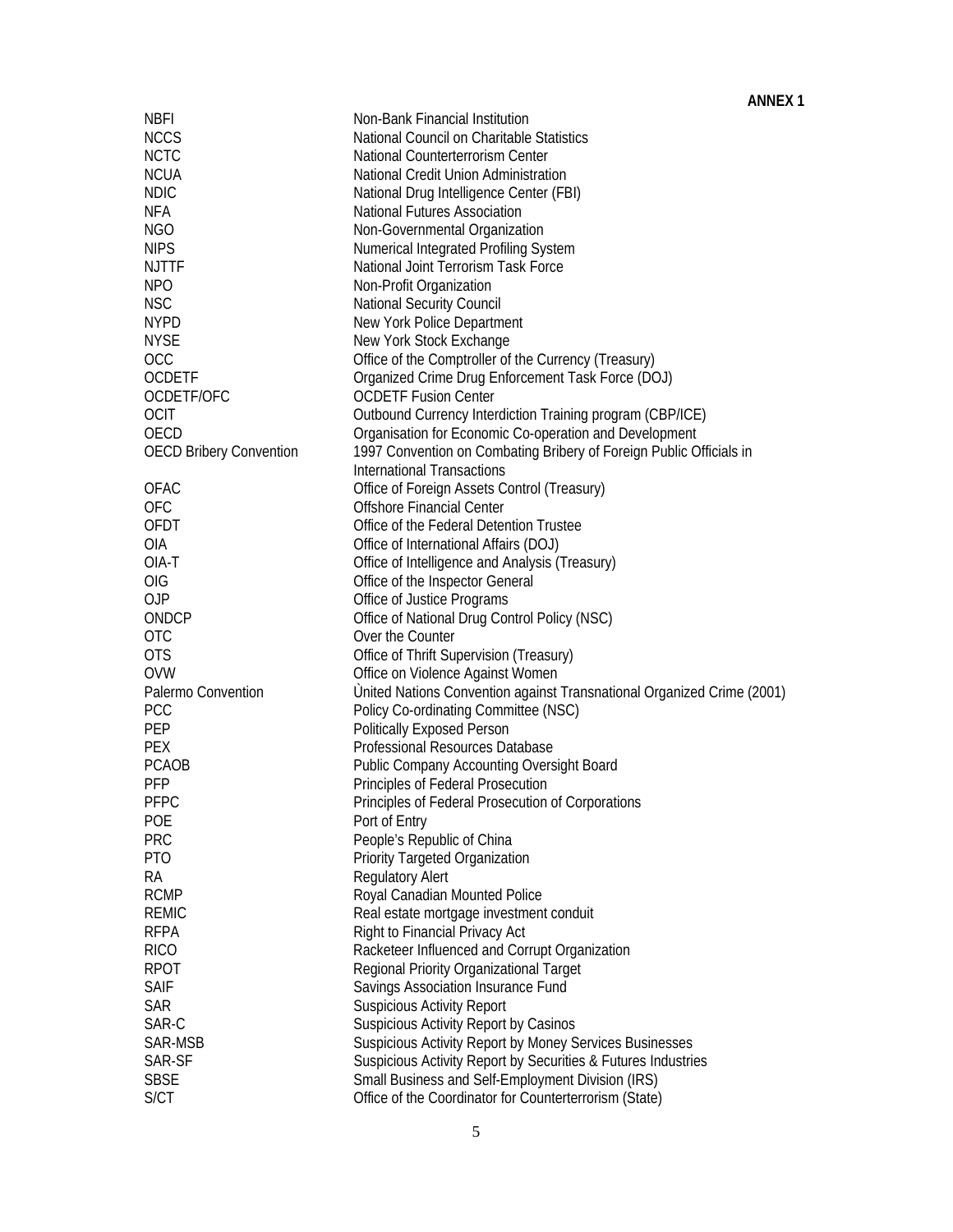| <b>SDGT</b>                           | <b>Specially Designated Global Terrorist</b>                                                              |
|---------------------------------------|-----------------------------------------------------------------------------------------------------------|
| <b>SDN</b>                            | Specially Designated National or Blocked Person                                                           |
| <b>SEC</b>                            | U.S. Securities and Exchange Commission                                                                   |
| <b>SENTRI</b>                         | Secure Electronic Network for Travelers Rapid Inspection                                                  |
| <b>SIOC</b>                           | Strategic Information Operations Center (FBI)                                                             |
| SOD                                   | Special Operations Division (DEA)                                                                         |
| S/RES/1267(1999)                      | United Nations Security Council Resolution 1267                                                           |
| S/RES/1373(2001)                      | United Nations Security Council Resolution 1373                                                           |
| <b>SRO</b>                            | Self Regulatory Organization                                                                              |
| <b>SSBI</b>                           | Single Scope Background Investigation                                                                     |
| <b>SSN</b>                            | Social Security Number                                                                                    |
| State                                 | Department of State                                                                                       |
| <b>SUA</b>                            | <b>Specified Unlawful Activity</b>                                                                        |
| <b>TCSP</b>                           |                                                                                                           |
|                                       | Trust company service provider                                                                            |
| <b>TECS</b>                           | <b>Treasury Enforcement Communications System</b>                                                         |
| <b>TECS II</b>                        | Treasury Enforcement Communications System II                                                             |
| <b>TEGE</b>                           | Tax Exempt and Government Entities Division (IRS)                                                         |
| TEL                                   | <b>Terrorism Exclusion List</b>                                                                           |
| <b>TEOAF</b>                          | Treasury Executive Office for Asset Forfeiture                                                            |
| <b>Terrorist Financing Convention</b> | United Nations International Convention for the Suppression of the Financing                              |
|                                       | of Terrorism (1999)                                                                                       |
| <b>TFF</b>                            | Treasury Forfeiture Fund                                                                                  |
| <b>TFFC</b>                           | Office of Terrorist Financing and Financial Crimes (Treasury)                                             |
| TFI                                   | Office of Terrorism and Financial Intelligence (Treasury)                                                 |
| <b>TFOS</b>                           | <b>Terrorist Financing Operations Section (FBI)</b>                                                       |
| <b>TFRG</b>                           | <b>Terrorism Financial Review Group</b>                                                                   |
| <b>TFWG</b>                           | <b>Terrorist Financing Working Group</b>                                                                  |
| <b>TIN</b>                            | <b>Taxpayer Identification Number</b>                                                                     |
| Treasury                              | U.S. Department of the Treasury                                                                           |
| <b>TRO</b>                            | Temporary Restraining Order                                                                               |
| <b>TSA</b>                            | <b>Trade Secrets Act</b>                                                                                  |
| <b>TTU</b>                            | Trade Transparency Unit (ICE)                                                                             |
| <b>TWEA</b>                           | Trading With the Enemy Act                                                                                |
| <b>UCE</b>                            | Uniform Commission Examination                                                                            |
| UIT                                   | Unit Investment Trust                                                                                     |
| UN                                    | <b>United Nations</b>                                                                                     |
| <b>UNCAC</b>                          | United Nations Convention Against Corruption                                                              |
| <b>UNPA</b>                           | United Nations Participation Act                                                                          |
| U.S.                                  | United States of America                                                                                  |
| <b>USA PATRIOT Act</b>                | Uniting and Strengthening America by Providing Appropriate Tools Required                                 |
|                                       | to Intercept and Obstruct Terrorism Act of 2001                                                           |
| <b>USAID</b>                          | U.S. Agency for International Development (State)                                                         |
| <b>USAO</b>                           | U.S. Attorney's Office                                                                                    |
| <b>USAs</b>                           | <b>United States Attorneys</b>                                                                            |
| <b>USC</b>                            | <b>United States Code</b>                                                                                 |
| <b>USD</b>                            | United States dollars                                                                                     |
| <b>USMS</b>                           | U.S. Marshalls Service                                                                                    |
| <b>USSC</b>                           |                                                                                                           |
|                                       | U.S. Sentencing Commission                                                                                |
| <b>USSS</b>                           | U.S. Secret Service (DHS)                                                                                 |
| <b>VACIS</b>                          | Vehicle and Cargo Inspection System                                                                       |
| Vienna Convention                     | United Nations Convention against Illicit Traffic in Narcotic Drugs and<br>Psychotropic Substances (1988) |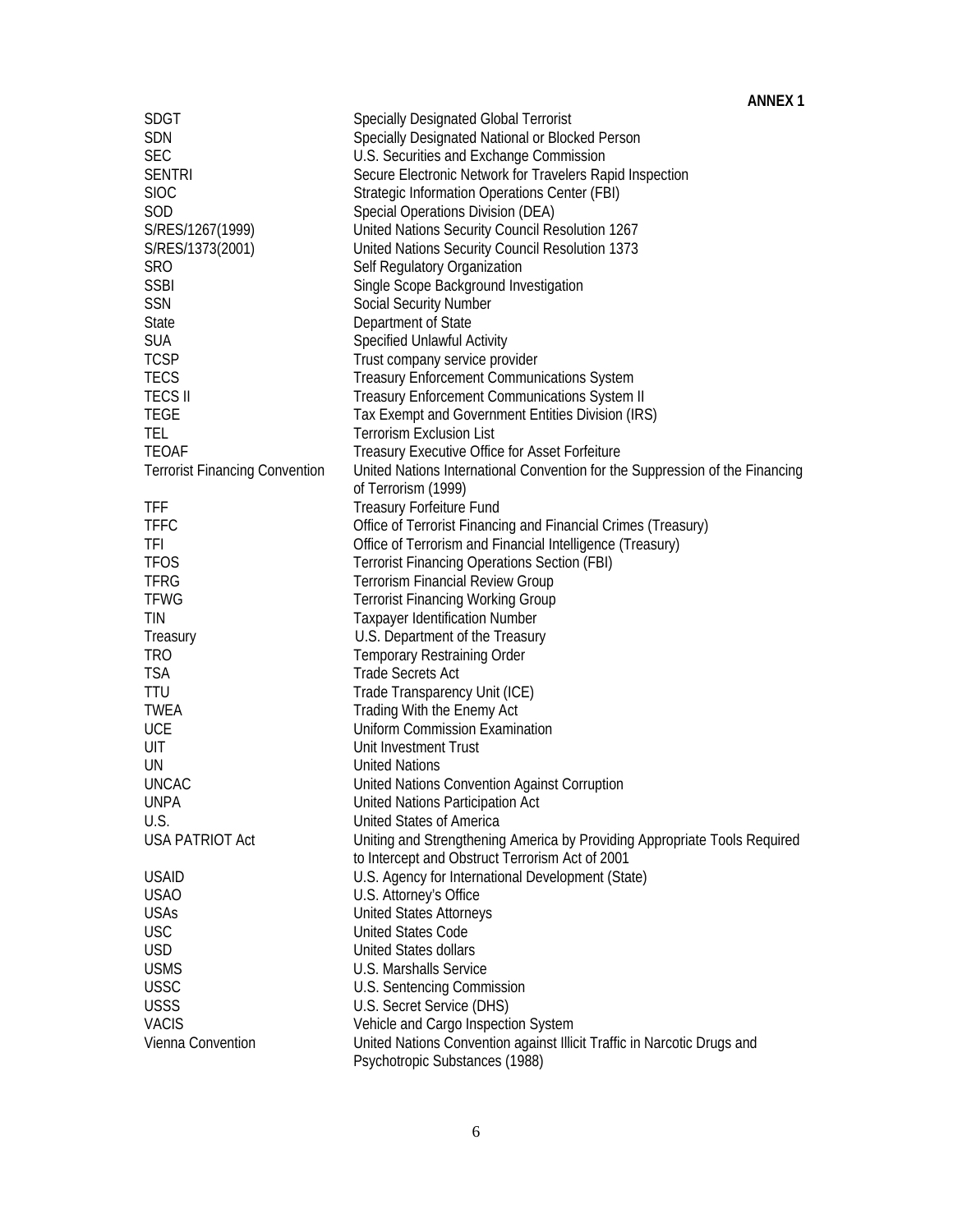# **LIST OF THE BODIES MET WITH DURING THE THIRD MUTUAL EVALUATION OF THE UNITED STATES**

#### **Federal authorities**

Board of Governors of the Federal Reserve System Commodity Futures Trading Commission (CFTC) Department of Homeland Security Customs and Border Protection (CBP) Department of Homeland Security Immigration and Customs Enforcement (ICE) Department of Justice Asset Forfeiture and Money Laundering Section (AFMLS) Department of Justice Counterterrorism Section Department of Justice Criminal Division Department of Justice Office of International Affairs (OIA) Drug Enforcement Administration (DEA) Federal Bureau of Investigation (FBI) Federal Deposit Insurance Corporation (FDIC) Federal Reserve Bank of New York Financial Crimes Enforcement Network (FinCEN) Financial Crimes Enforcement Network Office of Regulatory Policy High Intensity Financial Crimes Area/El Dorado Task Force (New York) High Intensity Financial Crimes Area (Puerto Rico) High Intensity Drug Trafficking Area (South Florida) Immigration and Customs Enforcement (ICE) Internal Revenue Service – Criminal Investigation (IRS-CI) Internal Revenue Service – Small Business and Self-Employment Division (SBSE) Internal Revenue Service – Tax Exempt and Government Entities Division (TEGE) IRS-CI Lead Development Center (Garden City) National Credit Union Administration (NCUA) National Indian Gaming Commission National Security Council (NSC) Office of the Comptroller of the Currency (OCC) Office of Thrift Supervision (OTS) Organized Crime Drug Enforcement Task Force (OCDETF) Securities and Exchange Commission (SEC) Southwest Border Money Laundering and Financial Task Force (Arizona Department of Public Safety, Arizona Attorney General's Office) State Department Bureau of Economic and Business Affairs (EB) State Department Bureau of International Narcotics and Law Enforcement Affairs (INL) State Department Office of Terrorism Finance and Economic Sanctions Policy State Department Office of the Coordinator for Counterterrorism Treasury Department Office of Domestic Finance Treasury Department Office of Foreign Assets Control (OFAC) Treasury Department Office of the General Counsel Treasury Department Office of Intelligence and Analysis (OIA-T) Treasury Department Office of International Affairs (IA) Treasury Department Office of Strategic Policy Treasury Department Office of Tax Policy Treasury Department Office of Terrorism and Financial Intelligence (TFI) Treasury Department Office of Terrorist Financing and Financial Crimes (TFFC) Treasury Executive Office for Asset Forfeiture (TEOAF) U.S. Attorney's Office United States Postal Inspection Service United States Secret Service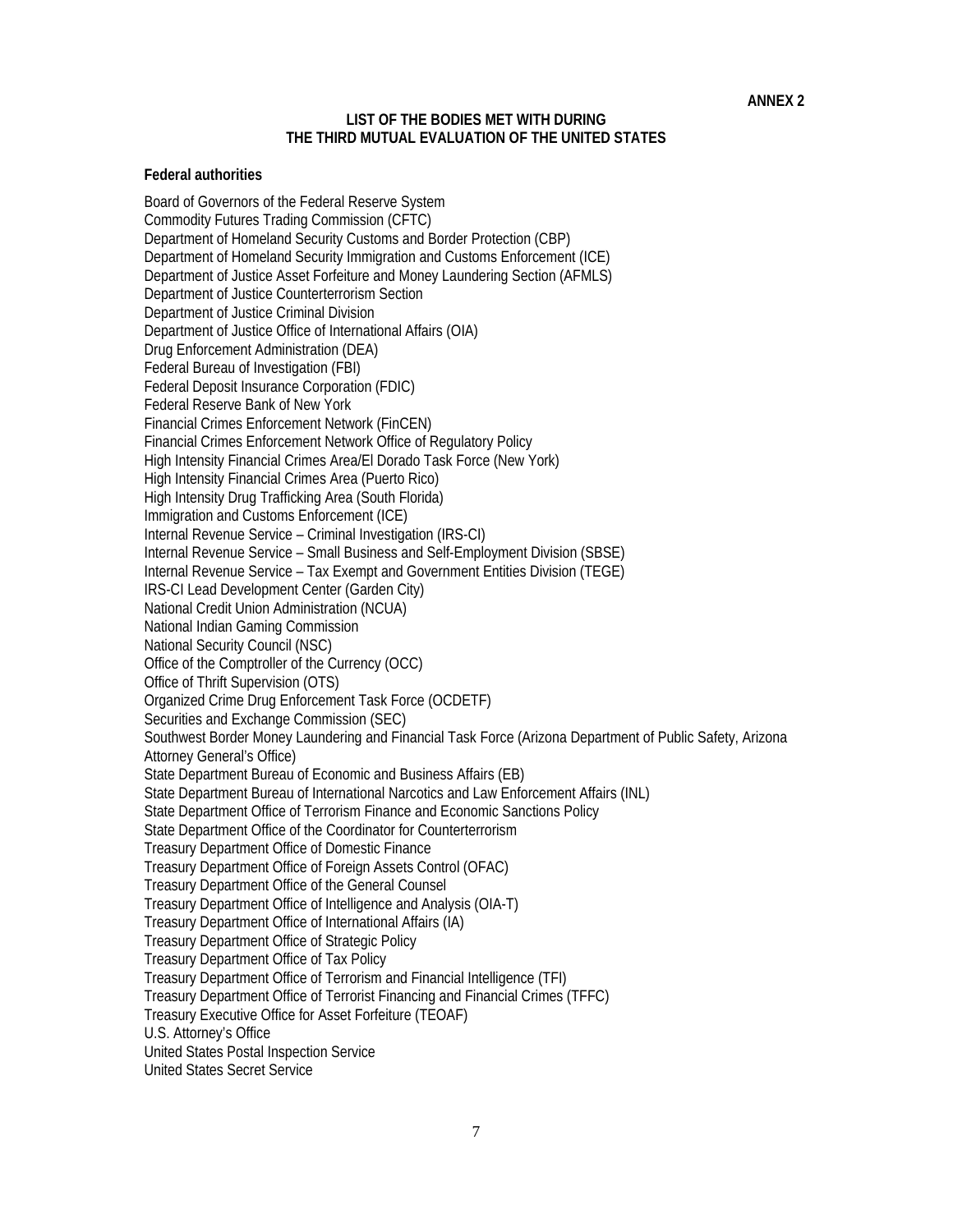#### **National associations and self-regulatory organizations**

American Bankers Association American Bar Association Corporate Laws Committee American Bar Association Task Force on Gatekeeper Regulation and the Professional American Bar Association Task Section of Real Property, Probate and Trust Law American Council of Life Insurers (ACLI) Conference of State Bank Supervisors (CSBS) Jewelers Vigilance Committee (JVC) Money Transmitters Regulators Association (MTRA) National Association of Insurance Commissioners National Association of Securities Dealers National Futures Association New York Stock Exchange Securities Industry Association

# **State authorities**

Arizona Department of Financial Institutions Arizona Department of Public Safety Arizona Office of the Attorney General California Department of Insurance Delaware Department of Finance Delaware Department of Justice Delaware Secretary of State, Division of Corporations Delaware Office of Disciplinary Counsel, Delaware Supreme Court Delaware State Bank Commission Florida Department of Law Enforcement, Money Laundering Strike Force Florida State Office of Financial Regulation, Financial Services Commission Florida State Prosecutors Office Gila River Indian Community Gaming Commission Nevada Gaming Commission Nevada Secretary of State, Corporations Division New Jersey State Gaming Commission New York Charities Board (Attorney General's Office) New York County District Attorney's Office New York High Intensity Financial Crimes Area (HIFCA) – El Dorado Task Force New York Police Department New York State Banking Department New York State Police Queen's District Attorney's Office

#### **Private sector representatives**

Delaware lawyers, and trust and company formation agents (Corporation Service Company; Morris Nichols Arsht & Tunnell LLP; Richards, Layton & Finger P.A.; Steptoe & Johnson, LLP; Venable LLP; Wilmington Trust Company; Young Conaway Stargatt & Taylor, LLP), Delaware State Bar Association Banco Popular Bank of America Borgota Hotel Casino Caesars Palace Casino **Citigroup** Dolex Girosol Goldman Sachs Lionel Sawyer & Collins (Nevada Trust and Company Service Providers)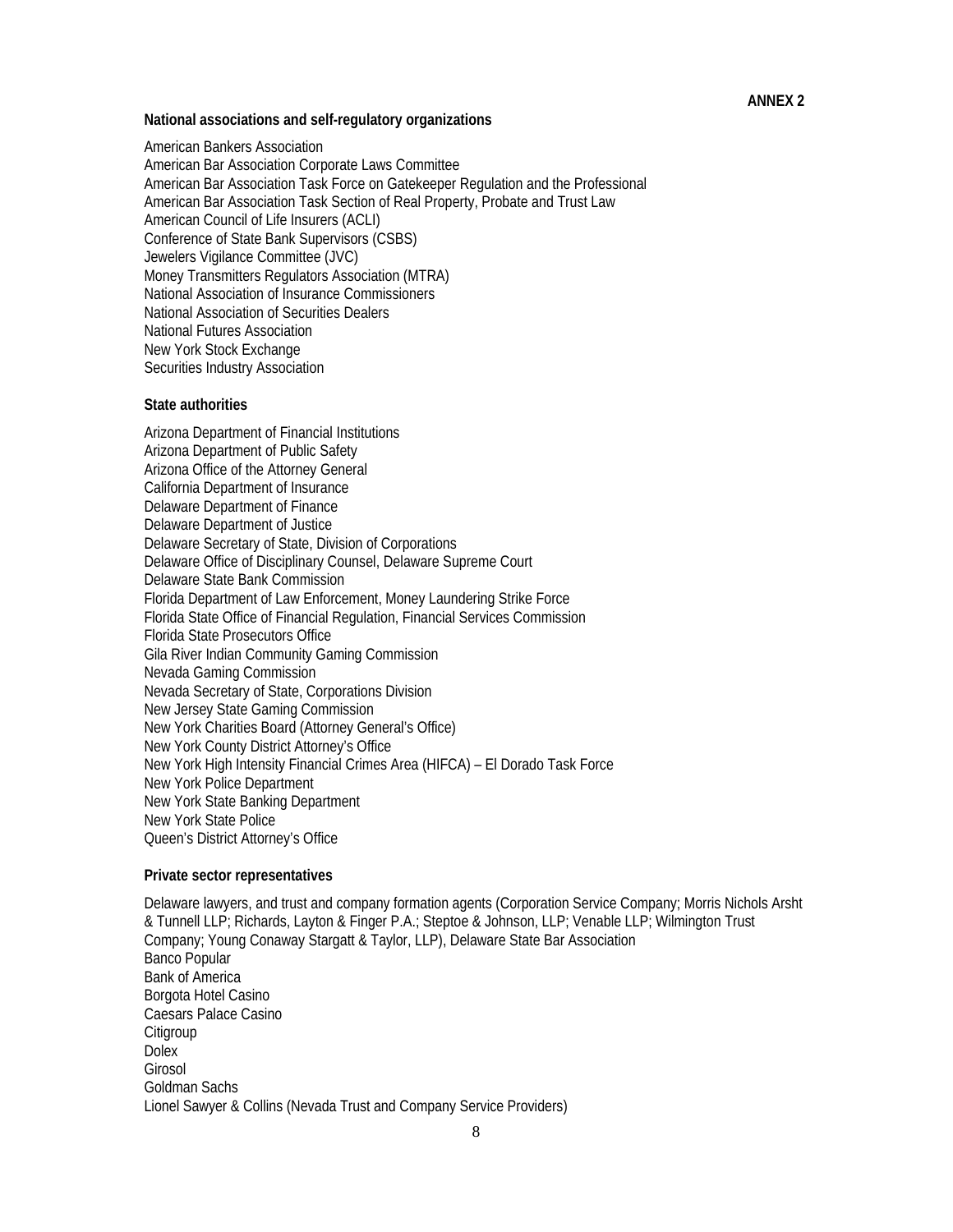Mastercard MGM Grand Hotel Securities Industry Association (SIA) (Barclays Capital, Citigroup, Goldman Sachs, JP Morgan Chase, Lehman Brothers, Merrill Lynch, Morgan Stanley, Prudential Equity Group, Schulte Roth & Zabel LLP, UBS) United Commercial Bank Western Union Wild Horse Pass Casino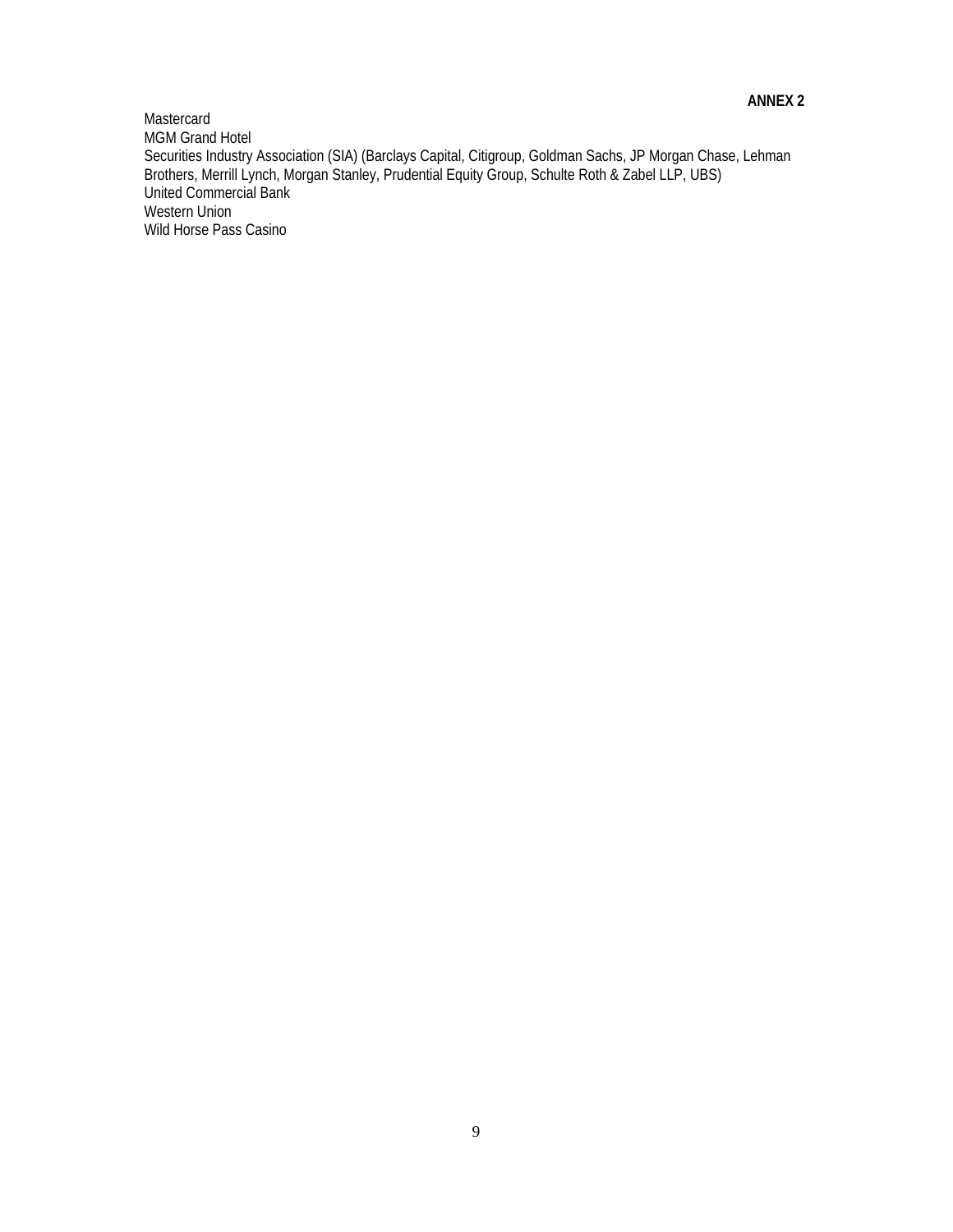# **KEY LAWS, REGULATIONS AND OTHER MEASURES**

#### *18 U.S.C. § 1956. Laundering of monetary instruments.*

(a)(1) Whoever, knowing that the property involved in a financial transaction represents the proceeds of some form of unlawful activity, conducts or attempts to conduct such a financial transaction which in fact involves the proceeds of specified unlawful activity—

(A)(i) with the intent to promote the carrying on of specified unlawful activity; or (ii) with intent to engage in conduct constituting a violation of section 7201 or 7206 of the Internal Revenue Code of 1986; or

(B) knowing that the transaction is designed in whole or in part—(i) to conceal or disguise the nature, the location, the source, the ownership, or the control of the proceeds of specified unlawful activity; or (ii) to avoid a transaction reporting requirement under State or Federal law, shall be sentenced to a fine of not more than \$500,000 or twice the value of the property involved in the transaction, whichever is greater, or imprisonment for not more than twenty years, or both.

(2) Whoever transports, transmits, or transfers, or attempts to transport, transmit, or transfer a monetary instrument or funds from a place in the United States to or through a place outside the United States or to a place in the United States from or through a place outside the United States—

(A) with the intent to promote the carrying on of specified unlawful activity; or

(B) knowing that the monetary instrument or funds involved in the transportation, transmission, or transfer represent the proceeds of some form of unlawful activity and knowing that such transportation, transmission, or transfer is designed in whole or in part—(i) to conceal or disguise the nature, the location, the source, the ownership, or the control of the proceeds of specified unlawful activity; or (ii) to avoid a transaction reporting requirement under State or Federal law, shall be sentenced to a fine of not more than \$500,000 or twice the value of the monetary instrument or funds involved in the transportation, transmission, or transfer whichever is greater, or imprisonment for not more than twenty years, or both. For the purpose of the offense described in subparagraph (B), the defendant's knowledge may be established by proof that a law enforcement officer represented the matter specified in subparagraph (B) as true, and the defendant's subsequent statements or actions indicate that the defendant believed such representations to be true.

(3) Whoever, with the intent—(A) to promote the carrying on of specified unlawful activity; (B) to conceal or disguise the nature, location, source, ownership, or control of property believed to be the proceeds of specified unlawful activity; or (C) to avoid a transaction reporting requirement under State or Federal law, conducts or attempts to conduct a financial transaction involving property represented to be the proceeds of specified unlawful activity, or property used to conduct or facilitate specified unlawful activity, shall be fined under this title or imprisoned for not more than 20 years, or both. For purposes of this paragraph and paragraph (2), the term "represented" means any representation made by a law enforcement officer or by another person at the direction of, or with the approval of, a Federal official authorized to investigate or prosecute violations of this section.

(b) Penalties.—

(1) In general.—Whoever conducts or attempts to conduct a transaction described in subsection (a)(1) or  $(a)(3)$ , or section 1957, or a transportation, transmission, or transfer described in subsection  $(a)(2)$ , is liable to the United States for a civil penalty of not more than the greater of—(A) the value of the property, funds, or monetary instruments involved in the transaction; or (B) \$10,000.

(2) Jurisdiction over foreign persons.—For purposes of adjudicating an action filed or enforcing a penalty ordered under this section, the district courts shall have jurisdiction over any foreign person, including any financial institution authorized under the laws of a foreign country, against whom the action is brought, if service of process upon the foreign person is made under the Federal Rules of Civil Procedure or the laws of the country in which the foreign person is found, and—(A) the foreign person commits an offense under subsection (a) involving a financial transaction that occurs in whole or in part in the United States; (B) the foreign person converts, to his or her own use, property in which the United States has an ownership interest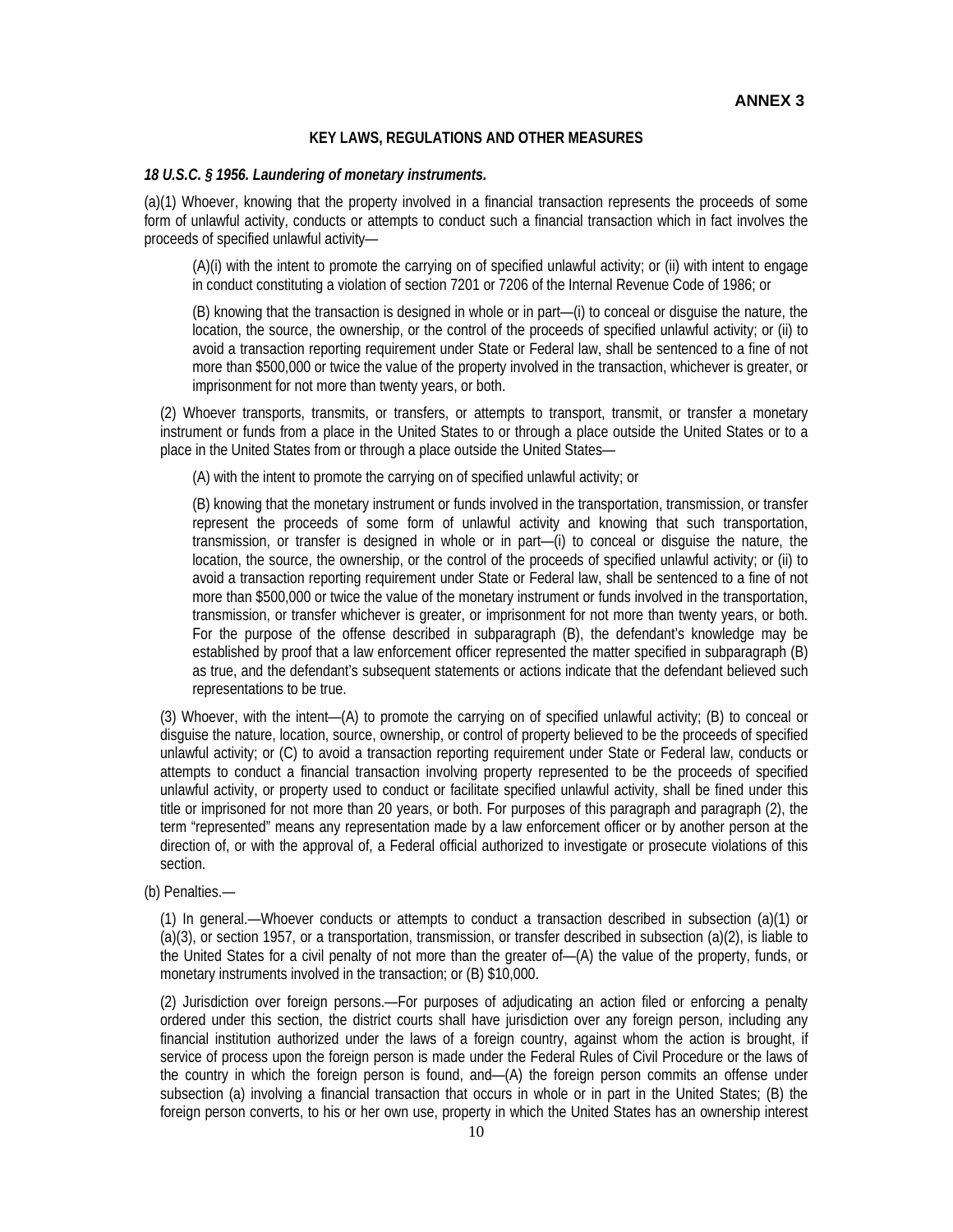by virtue of the entry of an order of forfeiture by a court of the United States; or (C) the foreign person is a financial institution that maintains a bank account at a financial institution in the United States.

(3) Court authority over assets.—A court described in paragraph (2) may issue a pretrial restraining order or take any other action necessary to ensure that any bank account or other property held by the defendant in the United States is available to satisfy a judgment under this section.

(4) Federal receiver.—

(A) In general.—A court described in paragraph (2) may appoint a Federal Receiver, in accordance with subparagraph (B) of this paragraph, to collect, marshal, and take custody, control, and possession of all assets of the defendant, wherever located, to satisfy a civil judgment under this subsection, a forfeiture judgment under section 981 or 982, or a criminal sentence under section 1957 or subsection (a) of this section, including an order of restitution to any victim of a specified unlawful activity.

(B) Appointment and authority.—A Federal Receiver described in subparagraph (A)—(i) may be appointed upon application of a Federal prosecutor or a Federal or State regulator, by the court having jurisdiction over the defendant in the case; (ii) shall be an officer of the court, and the powers of the Federal Receiver shall include the powers set out in section 754 of title 28, United States Code; and (iii) shall have standing equivalent to that of a Federal prosecutor for the purpose of submitting requests to obtain information regarding the assets of the defendant—(I) from the Financial Crimes Enforcement Network of the Department of the Treasury; or (II) from a foreign country pursuant to a mutual legal assistance treaty, multilateral agreement, or other arrangement for international law enforcement assistance, provided that such requests are in accordance with the policies and procedures of the Attorney General.

(c) As used in this section—

(1) the term "knowing that the property involved in a financial transaction represents the proceeds of some form of unlawful activity" means that the person knew the property involved in the transaction represented proceeds from some form, though not necessarily which form, of activity that constitutes a felony under State, Federal, or foreign law, regardless of whether or not such activity is specified in paragraph (7);

(2) the term "conducts" includes initiating, concluding, or participating in initiating, or concluding a transaction;

(3) the term "transaction" includes a purchase, sale, loan, pledge, gift, transfer, delivery, or other disposition, and with respect to a financial institution includes a deposit, withdrawal, transfer between accounts, exchange of currency, loan, extension of credit, purchase or sale of any stock, bond, certificate of deposit, or other monetary instrument, use of a safe deposit box, or any other payment, transfer, or delivery by, through, or to a financial institution, by whatever means effected;

(4) the term "financial transaction" means

(A) a transaction which in any way or degree affects interstate or foreign commerce (i) involving the movement of funds by wire or other means or (ii) involving one or more monetary instruments, or (iii) involving the transfer of title to any real property, vehicle, vessel, or aircraft, or

(B) a transaction involving the use of a financial institution which is engaged in, or the activities of which affect, interstate or foreign commerce in any way or degree;

(5) the term "monetary instruments" means (i) coin or currency of the United States or of any other country, travelers' checks, personal checks, bank checks, and money orders, or (ii) investment securities or negotiable instruments, in bearer form or otherwise in such form that title thereto passes upon delivery;

(6) the term "financial institution" includes—(A) any financial institution, as defined in section 5312(a)(2) of title 31, United States Code, or the regulations promulgated thereunder; and (B) any foreign bank, as defined in section 1 of the International Banking Act of 1978 (12 U.S.C. § 3101);

(7) the term "specified unlawful activity" means—

(A) any act or activity constituting an offense listed in section 1961(1) of this title except an act which is indictable under subchapter II of chapter 53 of title 31;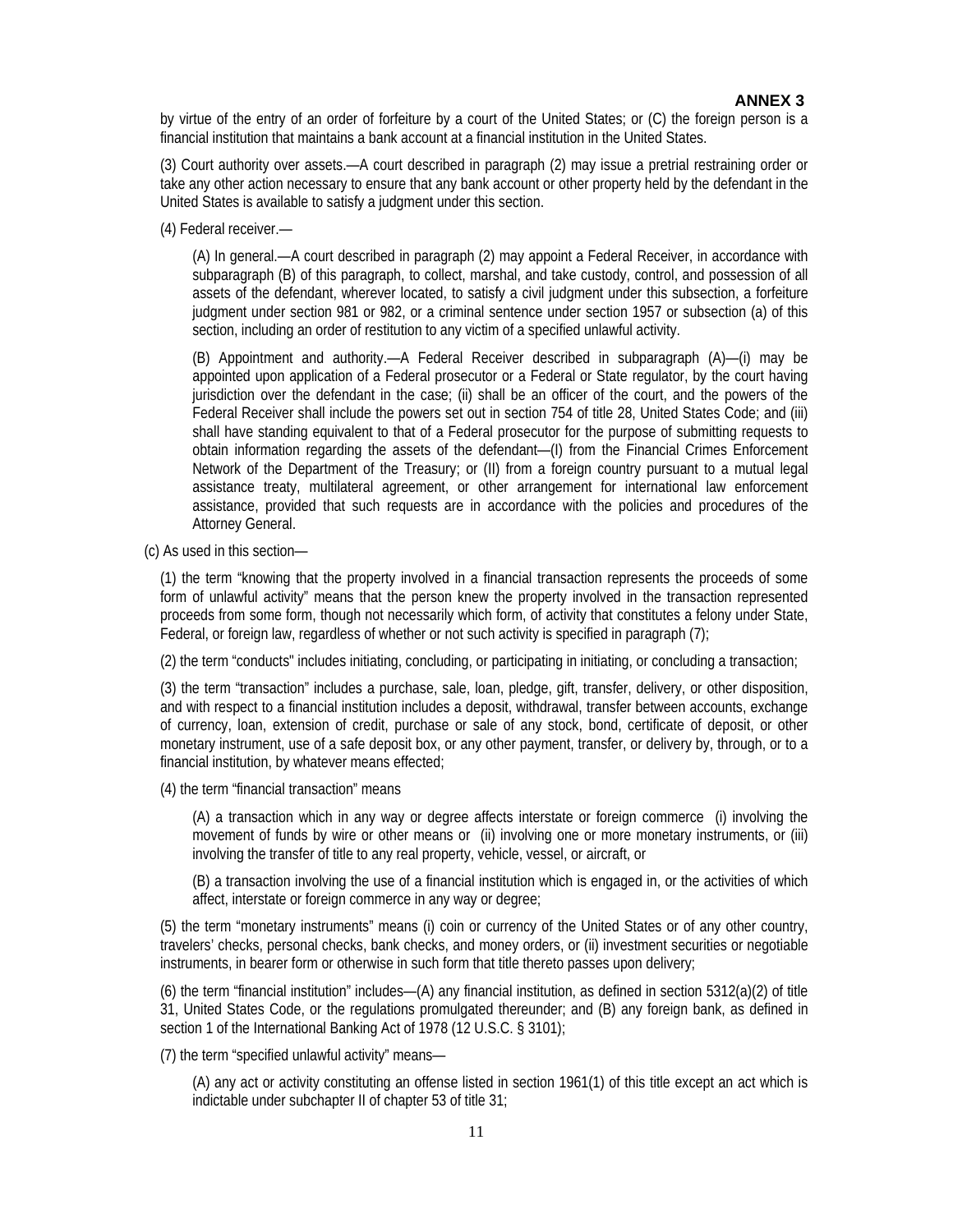(B) with respect to a financial transaction occurring in whole or in part in the United States, an offense against a foreign nation involving—

(i) the manufacture, importation, sale, or distribution of a controlled substance (as such term is defined for the purposes of the Controlled Substances Act);

(ii) murder, kidnapping, robbery, extortion, destruction of property by means of explosive or fire, or a crime of violence (as defined in section 16);

(iii) fraud, or any scheme or attempt to defraud, by or against a foreign bank (as defined in paragraph 7 of section 1(b) of the International Banking Act of 1978));

(iv) bribery of a public official, or the misappropriation, theft, or embezzlement of public funds by or for the benefit of a public official;

(v) smuggling or export control violations involving—(I) an item controlled on the United States Munitions List established under section 38 of the Arms Export Control Act (22 U.S.C. § 2778); or (II) an item controlled under regulations under the Export Administration Regulations (15 C.F.R. Parts 730-774); or

(vi) an offense with respect to which the United States would be obligated by a multilateral treaty, either to extradite the alleged offender or to submit the case for prosecution, if the offender were found within the territory of the United States;

(C) any act or acts constituting a continuing criminal enterprise, as that term is defined in section 408 of the Controlled Substances Act (21 U.S.C. § 848);

(D) an offense under section 32 (relating to the destruction of aircraft), section 37 (relating to violence at international airports), section 115 (relating to influencing, impeding, or retaliating against a Federal official by threatening or injuring a family member), section 152 (relating to concealment of assets; false oaths and claims; bribery), section 175c (relating to the variola virus), section 215 (relating to commissions or gifts for procuring loans), section 351 (relating to congressional or Cabinet officer assassination), any of sections 500 through 503 (relating to certain counterfeiting offenses), section 513 (relating to securities of States and private entities), section 541 (relating to goods falsely classified), section 542 (relating to entry of goods by means of false statements), section 545 (relating to smuggling goods into the United States), section 549 (relating to removing goods from Customs custody), section 641 (relating to public money, property, or records), section 656 (relating to theft, embezzlement, or misapplication by bank officer or employee), section 657 (relating to lending, credit, and insurance institutions), section 658 (relating to property mortgaged or pledged to farm credit agencies), section 666 (relating to theft or bribery concerning programs receiving Federal funds), section 793, 794, or 798 (relating to espionage), section 831 (relating to prohibited transactions involving nuclear materials), section 844(f) or (i) (relating to destruction by explosives or fire of Government property or property affecting interstate or foreign commerce), section 875 (relating to interstate communications), section 922(1) (relating to the unlawful importation of firearms), section 924(n) (relating to firearms trafficking), section 956 (relating to conspiracy to kill, kidnap, maim, or injure certain property in a foreign country), section 1005 (relating to fraudulent bank entries), 1006 (relating to fraudulent Federal credit institution entries), 1007 (relating to fraudulent Federal Deposit Insurance transactions), 1014 (relating to fraudulent loan or credit applications), section 1030 (relating to computer fraud and abuse), 1032 (relating to concealment of assets from conservator, receiver, or liquidating agent of financial institution), section 1111 (relating to murder), section 1114 (relating to murder of United States law enforcement officials), section 1116 (relating to murder of foreign officials, official guests, or internationally protected persons), section 1201 (relating to kidnaping), section 1203 (relating to hostage taking), section 1361 (relating to willful injury of Government property), section 1363 (relating to destruction of property within the special maritime and territorial jurisdiction), section 1708 (theft from the mail), section 1751 (relating to Presidential assassination), section 2113 or 2114 (relating to bank and postal robbery and theft), section 2280 (relating to violence against maritime navigation), section 2281 (relating to violence against maritime fixed platforms), section 2319 (relating to copyright infringement), section 2320 (relating to trafficking in counterfeit goods and services), section 2332 (relating to terrorist acts abroad against United States nationals), section 2332a (relating to use of weapons of mass destruction), section 2332b (relating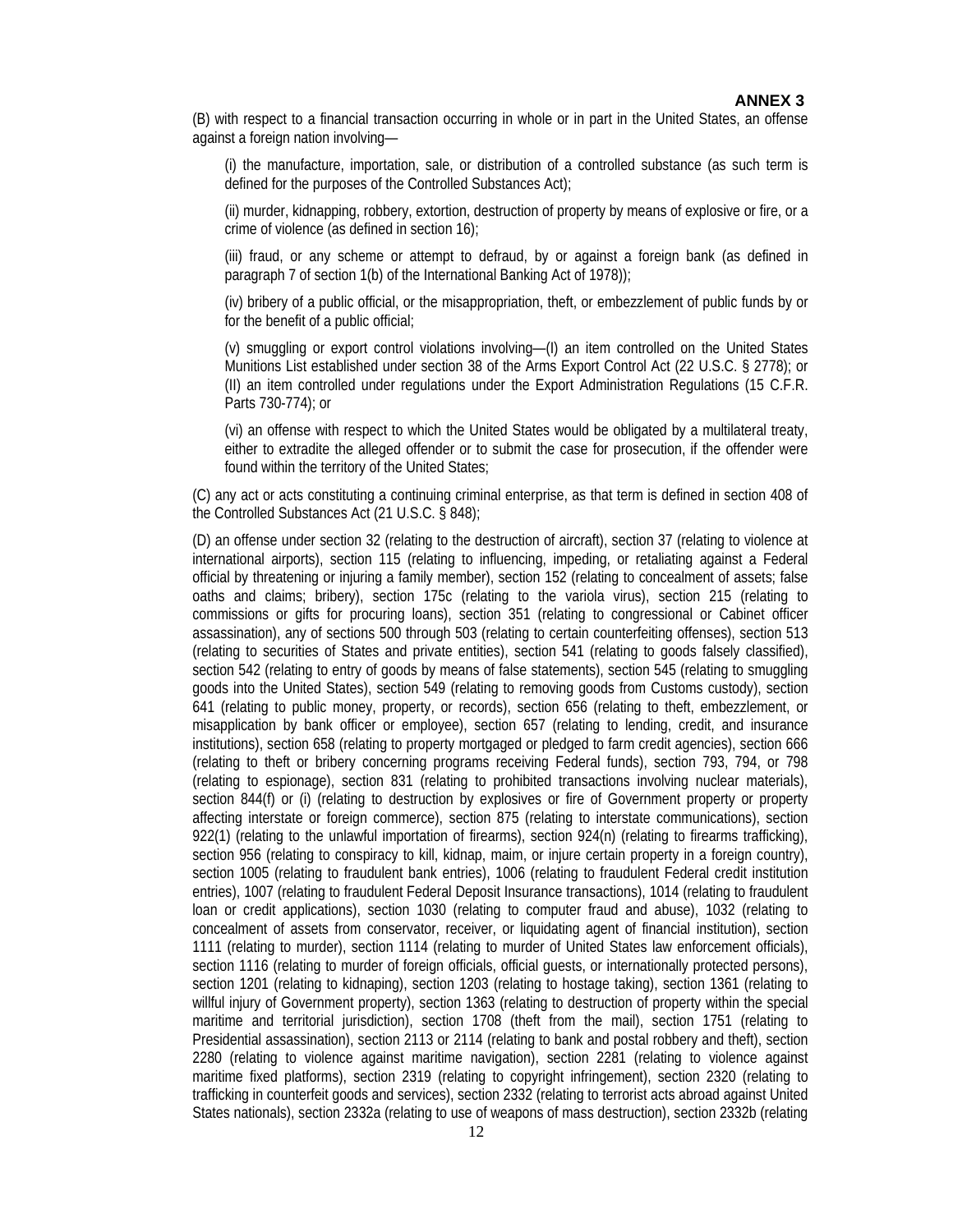to international terrorist acts transcending national boundaries), section 2332g (relating to missile systems designed to destroy aircraft), section 2332h (relating to radiological dispersal devices), or section 2339A or 2339B (relating to providing material support to terrorists) of this title, section 46502 of title 49, United States Code, a felony violation of the Chemical Diversion and Trafficking Act of 1988 (relating to precursor and essential chemicals), section 590 of the Tariff Act of 1930 (19 U.S.C. § 1590) (relating to aviation smuggling), section 422 of the Controlled Substances Act (relating to transportation of drug paraphernalia), section 38(c) (relating to criminal violations) of the Arms Export Control Act, section 11 (relating to violations) of the Export Administration Act of 1979, section 206 (relating to penalties) of the International Emergency Economic Powers Act, section 16 (relating to offenses and punishment) of the Trading with the Enemy Act, any felony violation of section 15 of the Food Stamp Act of 1977 [7 U.S.C.A. § 2024] (relating to food stamp fraud) involving a quantity of coupons having a value of not less than \$5,000, any violation of section 543(a)(1) of the Housing Act of 1949 42 U.S.C.A. § 1490s(a)(1)] (relating to equity skimming), any felony violation of the Foreign Agents Registration Act of 1938, any felony violation of the Foreign Corrupt Practices Act, or section 92 of the Atomic Energy Act of 1954 (42 U.S.C. § 2122) (relating to prohibitions governing atomic weapons) (E) a felony violation of the Federal Water Pollution Control Act (33 U.S.C. § 1251 et seq.), the Ocean Dumping Act (33 U.S.C. § 1401 et seq.), the Act to Prevent Pollution from Ships (33 U.S.C. § 1901 et seq.), the Safe Drinking Water Act (42 U.S.C. § 300f et seq.), or the 18 U.S.C. § 1956(c)(7)(E) Resources Conservation and Recovery Act (42 U.S.C. § 6901 et seq.); or (F) any act or activity constituting an offense involving a Federal health care offense;

(8) the term "State" includes a State of the United States, the District of Columbia, and any commonwealth, territory, or possession of the United States.

(d) Nothing in this section shall supersede any provision of Federal, State, or other law imposing criminal penalties or affording civil remedies in addition to those provided for in this section.

(e) Violations of this section may be investigated by such components of the Department of Justice as the Attorney General may direct, and by such components of the Department of the Treasury as the Secretary of the Treasury may direct, as appropriate and, with respect to offenses over which the United States Postal Service has jurisdiction, by the Postal Service. Such authority of the Secretary of the Treasury and the Postal Service shall be exercised in accordance with an agreement which shall be entered into by the Secretary of the Treasury, the Postal Service, and the Attorney General. Violations of this section involving offenses described in paragraph (c)(7)(E) may be investigated by such components of the Department of Justice as the Attorney General may direct, and the National Enforcement Investigations Center of the Environmental Protection Agency.

(f) There is extraterritorial jurisdiction over the conduct prohibited by this section if—(1) the conduct is by a United States citizen or, in the case of a non-United States citizen, the conduct occurs in part in the United States; and (2) the transaction or series of related transactions involves funds or monetary instruments of a value exceeding \$10,000.

(g) Notice of conviction of financial institutions.—If any financial institution or any officer, director, or employee of any financial institution has been found guilty of an offense under this section, section 1957 or 1960 of this title, or section 5322 or 5324 of title 31, the Attorney General shall provide written notice of such fact to the appropriate regulatory agency for the financial institution.

(h) Any person who conspires to commit any offense defined in this section or section 1957 shall be subject to the same penalties as those prescribed for the offense the commission of which was the object of the conspiracy.

(i) Venue.—

(1) Except as provided in paragraph (2), a prosecution for an offense under this section or section 1957 may be brought in—(A) any district in which the financial or monetary transaction is conducted; or (B) any district where a prosecution for the underlying specified unlawful activity could be brought, if the defendant participated in the transfer of the proceeds of the specified unlawful activity from that district to the district where the financial or monetary transaction is conducted.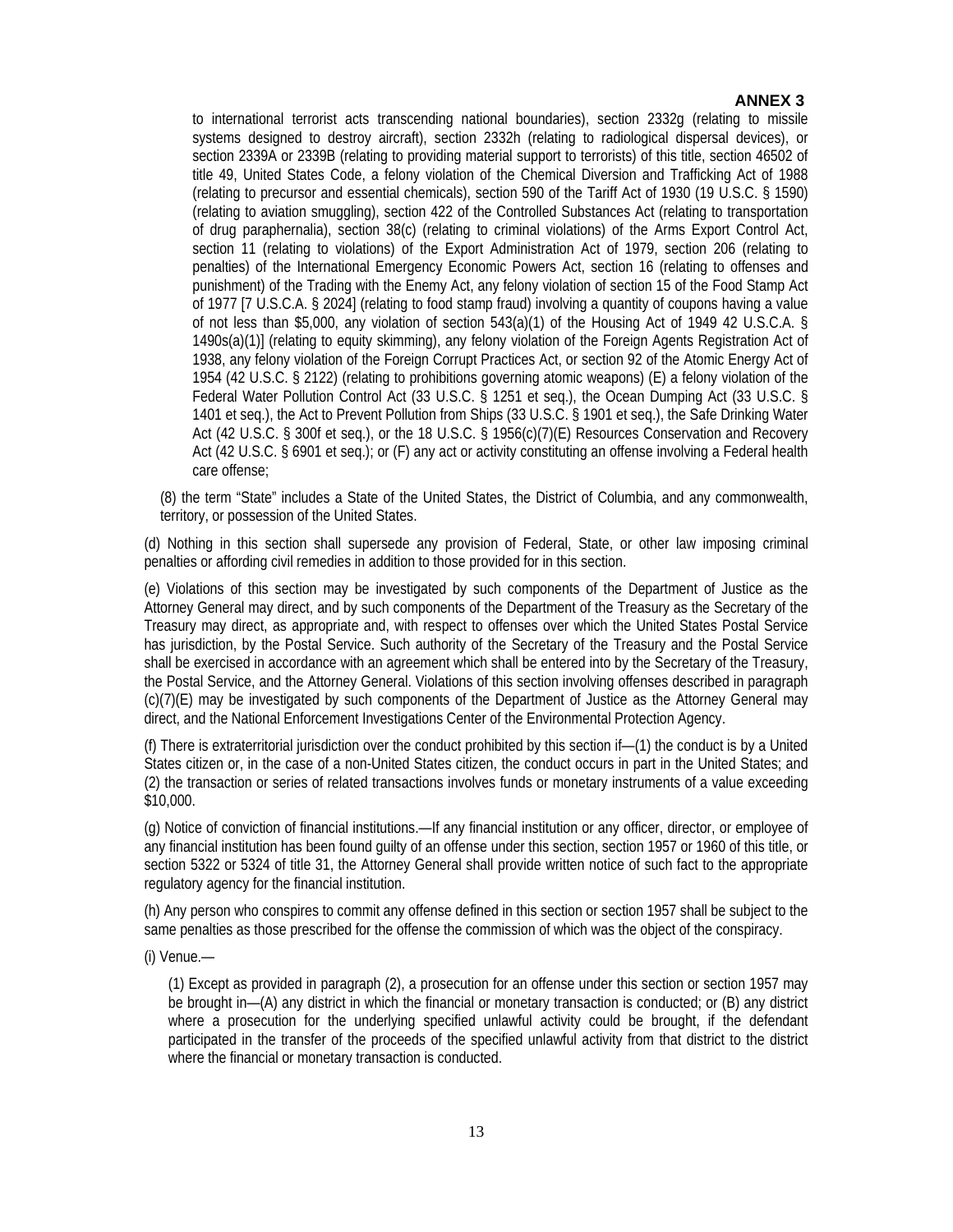(2) A prosecution for an attempt or conspiracy offense under this section or section 1957 may be brought in the district where venue would lie for the completed offense under paragraph (1), or in any other district where an act in furtherance of the ttempt or conspiracy took place.

(3) For purposes of this section, a transfer of funds from 1 place to another, by wire or any other means, shall constitute a single, continuing transaction. Any person who conducts (as that term is defined in subsection (c)(2)) any portion of the transaction may be charged in any district in which the transaction takes place.

# **18 U.S.C. § 1957. Engaging in monetary transactions in property derived from specified unlawful activity.**

(a) Whoever, in any of the circumstances set forth in subsection (d), knowingly engages or attempts to engage in a monetary transaction in criminally derived property that is of a value greater than \$10,000 and is derived from specified unlawful activity, shall be punished as provided in subsection (b).

(b)(1) Except as provided in paragraph (2), the punishment for an offense under this section is a fine under title 18, United States Code, or imprisonment for not more than ten years or both. (2) The court may impose an alternate fine to that imposable under paragraph (1) of not more than twice the amount of the criminally derived property involved in the transaction.

(c) In a prosecution for an offense under this section, the Government is not required to prove the defendant knew that the offense from which the criminally derived property was derived was specified unlawful activity.

(d) The circumstances referred to in subsection (a) are—(1) that the offense under this section takes place in the United States or in the special maritime and territorial jurisdiction of the United States; or (2) that the offense under this section takes place outside the United States and such special jurisdiction, but the defendant is a United States person (as defined in section 3077 of this title, but excluding the class described in paragraph (2)(D) of such section).

(e) Violations of this section may be investigated by such components of the Department of Justice as the Attorney General may direct, and by such components of the Department of the Treasury as the Secretary of the Treasury may direct, as appropriate and, with respect to offenses over which the United States Postal Service has jurisdiction, by the Postal Service. Such authority of the Secretary of the Treasury and the Postal Service shall be exercised in accordance with an agreement which shall be entered into by the Secretary of the Treasury, the Postal Service, and the Attorney General.

(f) As used in this section—

(1) the term "monetary transaction" means the deposit, withdrawal, transfer, or exchange, in or affecting interstate or foreign commerce, of funds or a monetary instrument (as defined in section 1956(c)(5) of this title) by, through, or to a financial institution (as defined in section 1956 of this title), including any transaction that would be a financial transaction under section 1956(c)(4)(B) of this title, but such term does not include any transaction necessary to preserve a person's right to representation as guaranteed by the sixth amendment to the Constitution;

(2) the term "criminally derived property" means any property constituting, or derived from, proceeds obtained from a criminal offense; and

(3) the term "specified unlawful activity" has the meaning given that term in section 1956 of this title.

# **18 U.S.C. § 2339A. Providing material support to terrorists.**

(a) Offense.—Whoever provides material support or resources or conceals or disguises the nature, location, source, or ownership of material support or resources, knowing or intending that they are to be used in preparation for, or in carrying out, a violation of section 32, 37, 81, 175, 229, 351, 831, 842(m) or (n), 844(f) or (i), 930(c), 956, 1114, 1116, 1203, 1361, 1362, 1363, 1366, 1751, 1992, 1993, 2155, 2156, 2280, 2281, 2332, 2332a, 2332b, 2332f, or 2340A of this title, section 236 of the Atomic Energy Act of 1954 (42 U.S.C. § 2284), section 46502 or 60123(b) of title 49, or any offense listed in section 2332b(g)(5)(B) (except for sections 2339A and 2339B) or in preparation for, or in carrying out, the concealment of an escape from the commission of any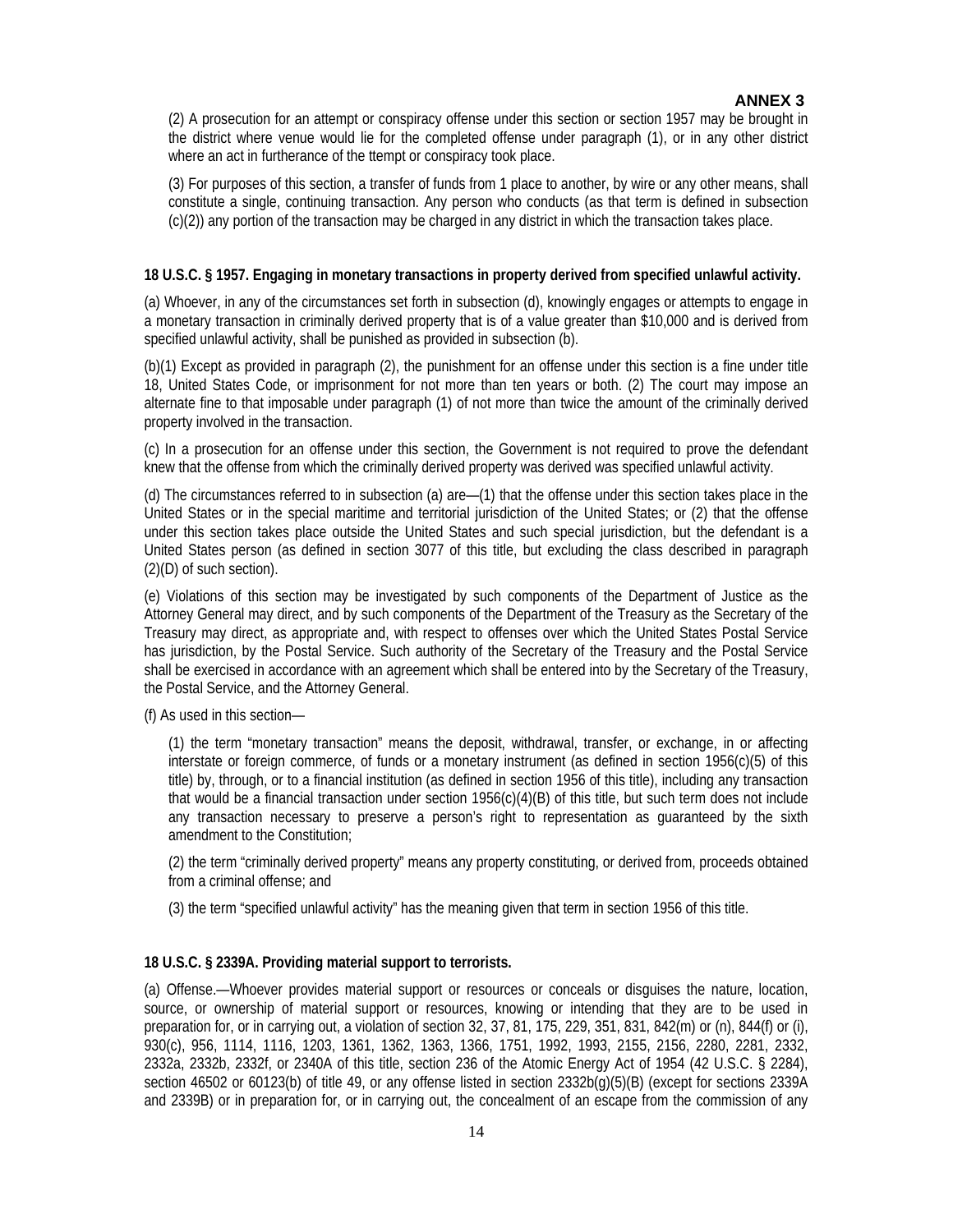such violation, or attempts or conspires to do such an act, shall be fined under this title, imprisoned not more than 15 years, or both, and, if the death of any person results, shall be imprisoned for any term of years or for life. A violation of this section may be prosecuted in any Federal judicial district in which the underlying offense was committed, or in any other Federal judicial district as provided by law.

(b) Definitions.—As used in this section—

(1) the term "material support or resources" means any property, tangible or intangible, or service, including currency or monetary instruments or financial securities, financial services, lodging, training, expert advice or assistance, safehouses, false documentation or identification, communications equipment, facilities, weapons, lethal substances, explosives, personnel (1 or more individuals who may be or include oneself), and transportation, except medicine or religious materials;

(2) the term "training" means instruction or teaching designed to impart a specific skill, as opposed to general knowledge; and

(3) the term "expert advice or assistance" means advice or assistance derived from scientific, technical or other specialized knowledge.

# **18 U.S.C. § 2339B. Providing material support or resources to designated foreign terrorist organizations.**

(a) Prohibited activities.—

(1) Unlawful conduct.—Whoever knowingly provides material support or resources to a foreign terrorist organization, or attempts or conspires to do so, shall be fined under this title or imprisoned not more than 15 years, or both, and, if the death of any person results, shall be imprisoned for any term of years or for life. To violate this paragraph, a person must have knowledge that the organization is a designated terrorist organization (as defined in subsection  $(q)(6)$ ), that the organization has engaged or engages in terrorist activity (as defined in section 212(a)(3)(B) of the Immigration and Nationality Act), or that the organization has engaged or engages in terrorism (as defined in section 140(d)(2) of the Foreign Relations Authorization Act, Fiscal Years 1988 and 1989).

(2) Financial institutions.—Except as authorized by the Secretary, any financial institution that becomes aware that it has possession of, or control over, any funds in which a foreign terrorist organization, or its agent, has an interest, shall—(A) retain possession of, or maintain control over, such funds; and (B) report to the Secretary the existence of such funds in accordance with regulations issued by the Secretary.

(b) Civil penalty.—Any financial institution that knowingly fails to comply with subsection (a)(2) shall be subject to a civil penalty in an amount that is the greater of—(A) \$50,000 per violation; or (B) twice the amount of which the financial institution was required under subsection (a)(2) to retain possession or control.

(c) Injunction.—Whenever it appears to the Secretary or the Attorney General that any person is engaged in, or is about to engage in, any act that constitutes, or would constitute, a violation of this section, the Attorney General may initiate civil action in a district court of the United States to enjoin such violation.

(d) Extraterritorial jurisdiction.—

(1) In general.—There is jurisdiction over an offense under subsection (a) if—(A) an offender is a national of the United States (as defined in section 101(a)(22) of the Immigration and Nationality Act (8 U.S.C. § 1101(a)(22))) or an alien lawfully admitted for permanent residence in the United States (as defined in section 101(a)(20) of the Immigration and Nationality Act (8 U.S.C. § 1101(a)(20))); (B) an offender is a stateless person whose habitual residence is in the United States; (C) after the conduct required for the offense occurs an offender is brought into or found in the United States, even if the conduct required for the offense occurs outside the United States; (D) the offense occurs in whole or in part within the United States; (E) the offense occurs in or affects interstate or foreign commerce; or (F) an offender aids or abets any person over whom jurisdiction exists under this paragraph in committing an offense under subsection (a) or conspires with any person over whom jurisdiction exists under this paragraph to commit an offense under subsection (a).

(2) Extraterritorial jurisdiction.—There is extraterritorial Federal jurisdiction over an offense under this section.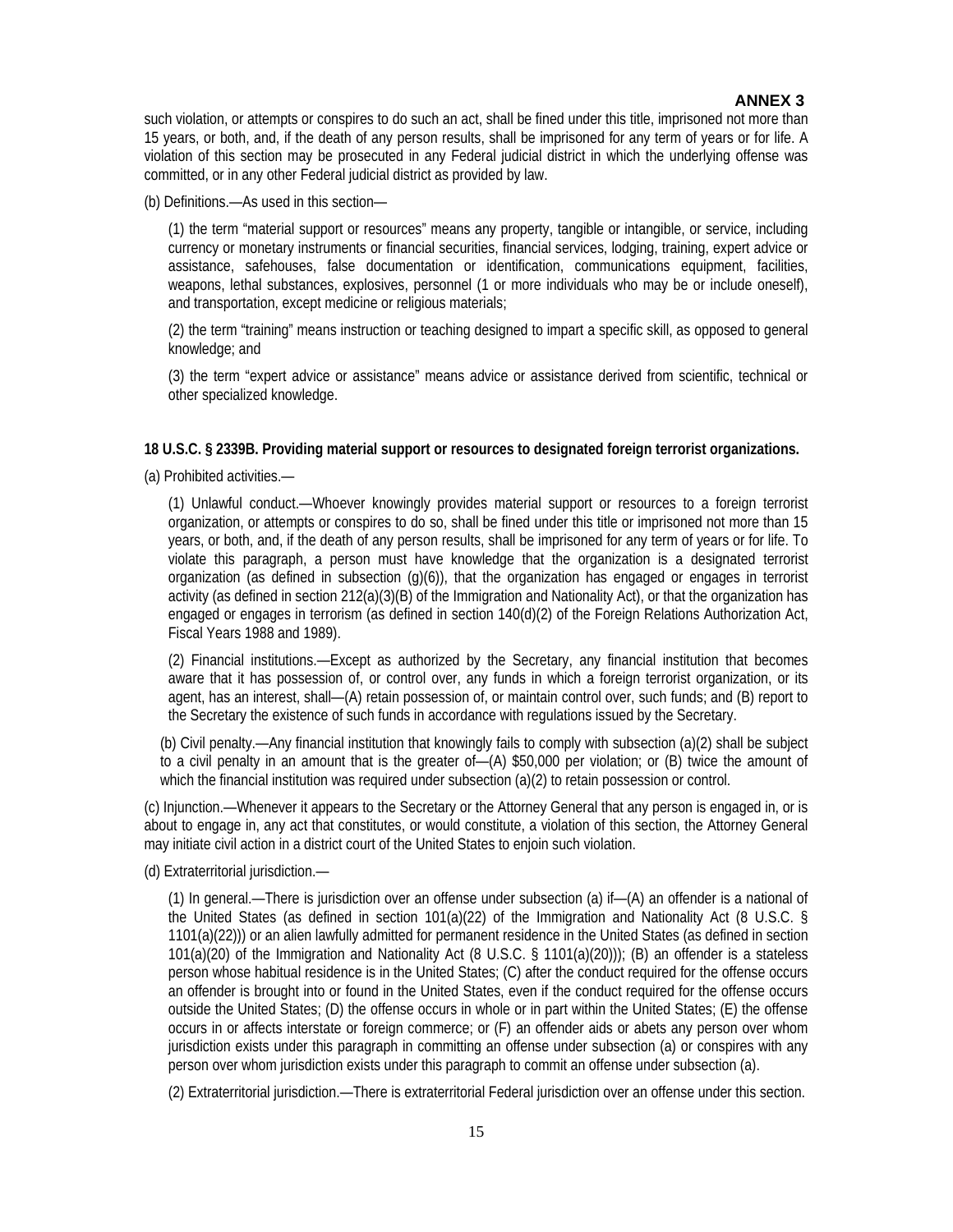(e) Investigations.—

(1) In general.—The Attorney General shall conduct any investigation of a possible violation of this section, or of any license, order, or regulation issued pursuant to this section.

(2) Coordination with the Department of the Treasury.—The Attorney General shall work in coordination with the Secretary in investigations relating to—(A) the compliance or noncompliance by a financial institution with the requirements of subsection (a)(2); and (B) civil penalty proceedings authorized under subsection (b).

(3) Referral.—Any evidence of a criminal violation of this section arising in the course of an investigation by the Secretary or any other Federal agency shall be referred immediately to the Attorney General for further investigation. The Attorney General shall timely notify the Secretary of any action taken on referrals from the Secretary, and may refer investigations to the Secretary for remedial licensing or civil penalty action.

(f) Classified information in civil proceedings brought by the United States.—

(1) Discovery of classified information by defendants.—

(A) Request by United States.—In any civil proceeding under this section, upon request made ex parte and in writing by the United States, a court, upon a sufficient showing, may authorize the United States to—(i) redact specified items of classified information from documents to be introduced into evidence or made available to the defendant through discovery under the Federal Rules of Civil Procedure; (ii) substitute a summary of the information for such classified documents; or (iii) substitute a statement admitting relevant facts that the classified information would tend to prove.

(B) Order granting request.—If the court enters an order granting a request under this paragraph, the entire text of the documents to which the request relates shall be sealed and preserved in the records of the court to be made available to the appellate court in the event of an appeal.

(C) Denial of request.—If the court enters an order denying a request of the United States under this paragraph, the United States may take an immediate, interlocutory appeal in accordance with paragraph (5). For purposes of such an appeal, the entire text of the documents to which the request relates, together with any transcripts of arguments made ex parte to the court in connection therewith, shall be maintained under seal and delivered to the appellate court.

(2) Introduction of classified information; precautions by court.—

(A) Exhibits.—To prevent unnecessary or inadvertent disclosure of classified information in a civil proceeding brought by the United States under this section, the United States may petition the court ex parte to admit, in lieu of classified writings, recordings, or photographs, one or more of the following: (i) Copies of items from which classified information has been redacted. (ii) Stipulations admitting relevant facts that specific classified information would tend to prove. (iii) A declassified summary of the specific classified information.

(B) Determination by court.—The court shall grant a request under this paragraph if the court finds that the redacted item, stipulation, or summary is sufficient to allow the defendant to prepare a defense.

(3) Taking of trial testimony.—

(A) Objection.—During the examination of a witness in any civil proceeding brought by the United States under this subsection, the United States may object to any question or line of inquiry that may require the witness to disclose classified information not previously found to be admissible.

(B) Action by court.—In determining whether a response is admissible, the court shall take precautions to guard against the compromise of any classified information, including—(i) permitting the United States to provide the court, ex parte, with a proffer of the witness's response to the question or line of inquiry; and (ii) requiring the defendant to provide the court with a proffer of the nature of the information that the defendant seeks to elicit.

(C) Obligation of defendant.—In any civil proceeding under this section, it shall be the defendant's obligation to establish the relevance and materiality of any classified information sought to be introduced.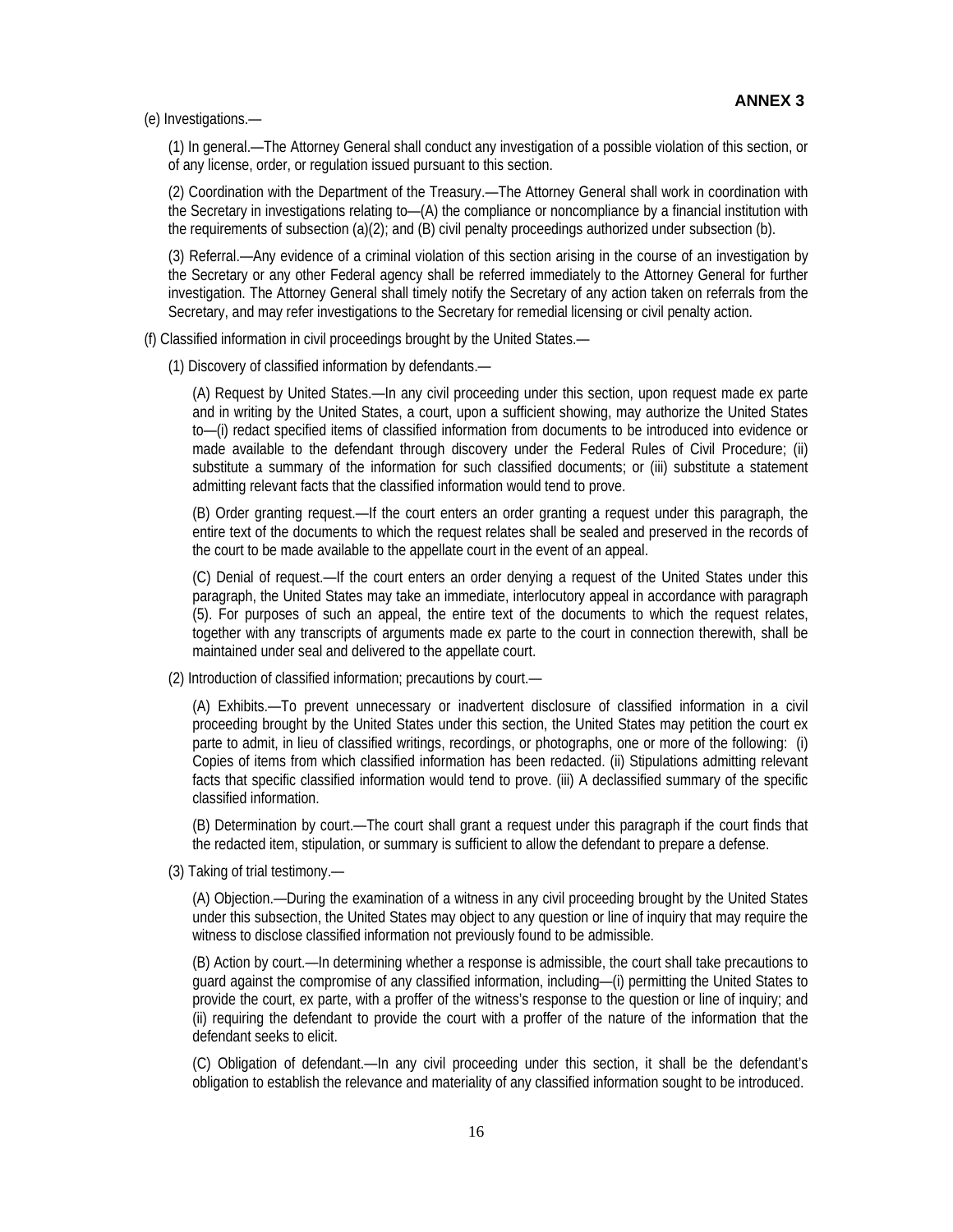(4) Appeal.—If the court enters an order denying a request of the United States under this subsection, the United States may take an immediate interlocutory appeal in accordance with paragraph (5).

(5) Interlocutory appeal.—

(A) Subject of appeal.—An interlocutory appeal by the United States shall lie to a court of appeals from a decision or order of a district court—(i) authorizing the disclosure of classified information; (ii) imposing sanctions for nondisclosure of classified information; or (iii) refusing a protective order sought by the United States to prevent the disclosure of classified information.

(B) Expedited consideration.—

(i) In general.—An appeal taken pursuant to this paragraph, either before or during trial, shall be expedited by the court of appeals.

(ii) Appeals prior to trial.—If an appeal is of an order made prior to trial, an appeal shall be taken not later than 10 days after the decision or order appealed from, and the trial shall not commence until the appeal is resolved.

(iii) Appeals during trial.—If an appeal is taken during trial, the trial court shall adjourn the trial until the appeal is resolved, and the court of appeals—(I) shall hear argument on such appeal not later than 4 days after the adjournment of the trial; (II) may dispense with written briefs other than the supporting materials previously submitted to the trial court; (III) shall render its decision not later than 4 days after argument on appeal; and (IV) may dispense with the issuance of a written opinion in rendering its decision.

(C) Effect of ruling.—An interlocutory appeal and decision shall not affect the right of the defendant, in a subsequent appeal from a final judgment, to claim as error reversal by the trial court on remand of a ruling appealed from during trial.

(6) Construction.—Nothing in this subsection shall prevent the United States from seeking protective orders or asserting privileges ordinarily available to the United States to protect against the disclosure of classified information, including the invocation of the military and State secrets privilege.

(g) Definitions.—As used in this section—

(1) the term "classified information" has the meaning given that term in section 1(a) of the Classified Information Procedures Act (18 U.S.C. § App.);

(2) the term "financial institution" has the same meaning as in section 5312(a)(2) of title 31, United States Code;

(3) the term "funds" includes coin or currency of the United States or any other country, traveler's checks, personal checks, bank checks, money orders, stocks, bonds, debentures, drafts, letters of credit, any other negotiable instrument, and any electronic representation of any of the foregoing;

(4) the term "material support or resources" has the same meaning given that term in section 2339A (including the definitions of "training" and "expert advice or assistance" in that section);

(5) the term "Secretary" means the Secretary of the Treasury; and

(6) the term "terrorist organization" means an organization designated as a terrorist organization under section 219 of the Immigration and Nationality Act.

(h) Provision of personnel.—No person may be prosecuted under this section in connection with the term "personnel" unless that person has knowingly provided, attempted to provide, or conspired to provide a foreign terrorist organization with 1 or more individuals (who may be or include himself) to work under that terrorist organization's direction or control or to organize, manage, supervise, or otherwise direct the operation of that organization. Individuals who act entirely independently of the foreign terrorist organization to advance its goals or objectives shall not be considered to be working under the foreign terrorist organization's direction and control.

(i) Rule of construction.—Nothing in this section shall be construed or applied so as to abridge the exercise of rights guaranteed under the First Amendment to the Constitution of the United States.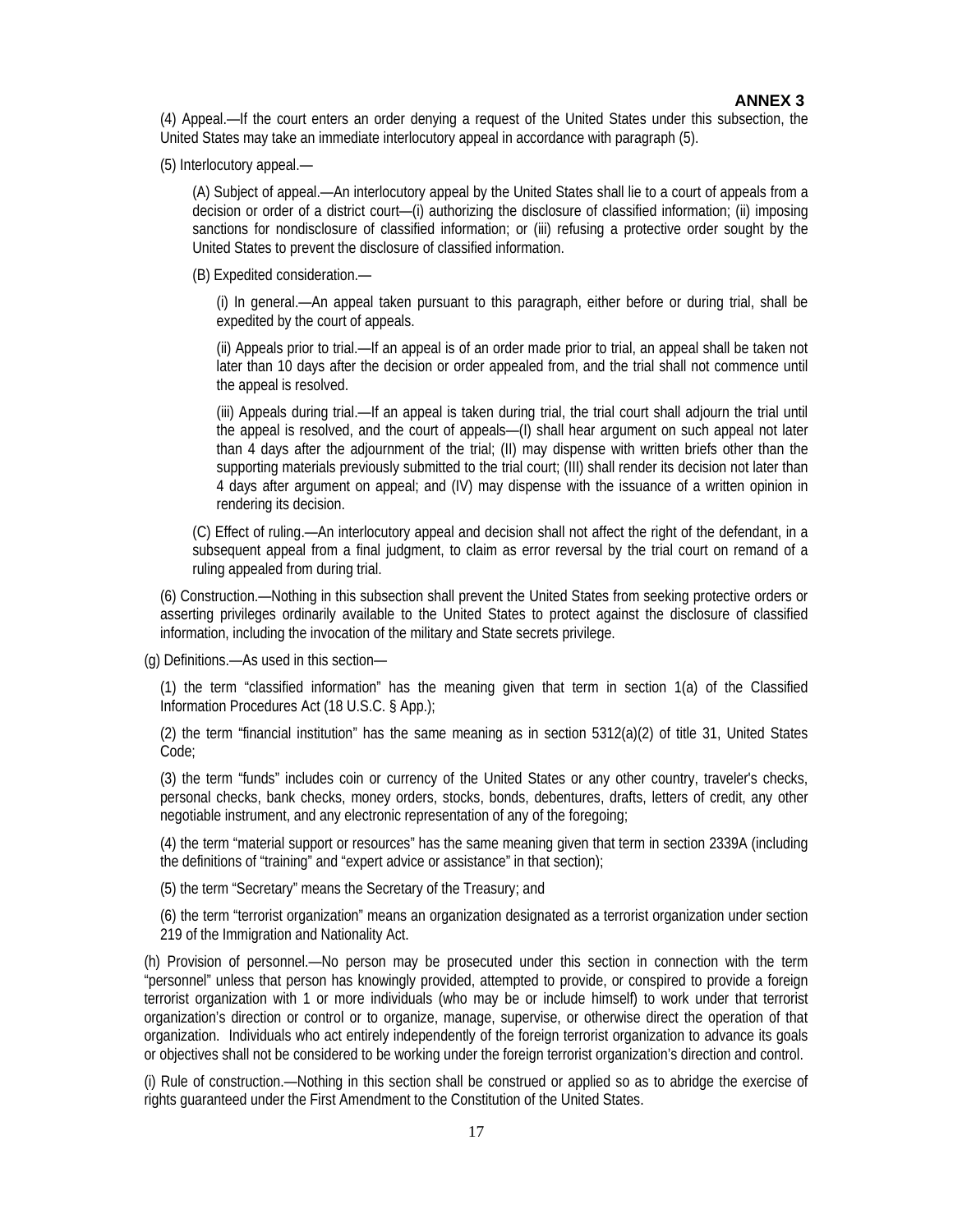(j) Exception.—No person may be prosecuted under this section in connection with the term "personnel", "training", or "expert advice or assistance" if the provision of that material support or resources to a foreign terrorist organization was approved by the Secretary of State with the concurrence of the Attorney General. The Secretary of State may not approve the provision of any material support that may be used to carry out terrorist activity (as defined in section 212(a)(3)(B)(iii) of the Immigration and Nationality Act).

# **18 U.S.C. § 2339C. Prohibitions against the financing of terrorism.**

(a) Offenses.—

(1) In general.—Whoever, in a circumstance described in subsection (b), by any means, directly or indirectly, unlawfully and willfully provides or collects funds with the intention that such funds be used, or with the knowledge that such funds are to be used, in full or in part, in order to carry out—

(A) an act which constitutes an offense within the scope of a treaty specified in subsection (e)(7), as implemented by the United States, or

(B) any other act intended to cause death or serious bodily injury to a civilian, or to any other person not taking an active part in the hostilities in a situation of armed conflict, when the purpose of such act, by its nature or context, is to intimidate a population, or to compel a government or an international organization to do or to abstain from doing any act, shall be punished as prescribed in subsection (d)(1).

(2) Attempts and conspiracies.—Whoever attempts or conspires to commit an offense under paragraph (1) shall be punished as prescribed in subsection (d)(1).

(3) Relationship to predicate act.—For an act to constitute an offense set forth in this subsection, it shall not be necessary that the funds were actually used to carry out a predicate act.

(b) Jurisdiction.—There is jurisdiction over the offenses in subsection (a) in the following circumstances—(1) the offense takes place in the United States and—

(A) a perpetrator was a national of another state or a stateless person;

(B) on board a vessel flying the flag of another state or an aircraft which is registered under the laws of another state at the time the offense is committed;

(C) on board an aircraft which is operated by the government of another state;

(D) a perpetrator is found outside the United States;

(E) was directed toward or resulted in the carrying out of a predicate act against—(i) a national of another state; or (ii) another state or a government facility of such state, including its embassy or other diplomatic or consular premises of that state;

(F) was directed toward or resulted in the carrying out of a predicate act committed in an attempt to compel another state or international organization to do or abstain from doing any act; or

(G) was directed toward or resulted in the carrying out of a predicate act—(i) outside the United States; or (ii) within the United States, and either the offense or the predicate act was conducted in, or the results thereof affected, interstate or foreign commerce;

(2) the offense takes place outside the United States and—

(A) a perpetrator is a national of the United States or is a stateless person whose habitual residence is in the United States;

(B) a perpetrator is found in the United States; or

(C) was directed toward or resulted in the carrying out of a predicate act against—(i) any property that is owned, leased, or used by the United States or by any department or agency of the United States, including an embassy or other diplomatic or consular premises of the United States; (ii) any person or property within the United States; (iii) any national of the United States or the property of such national; or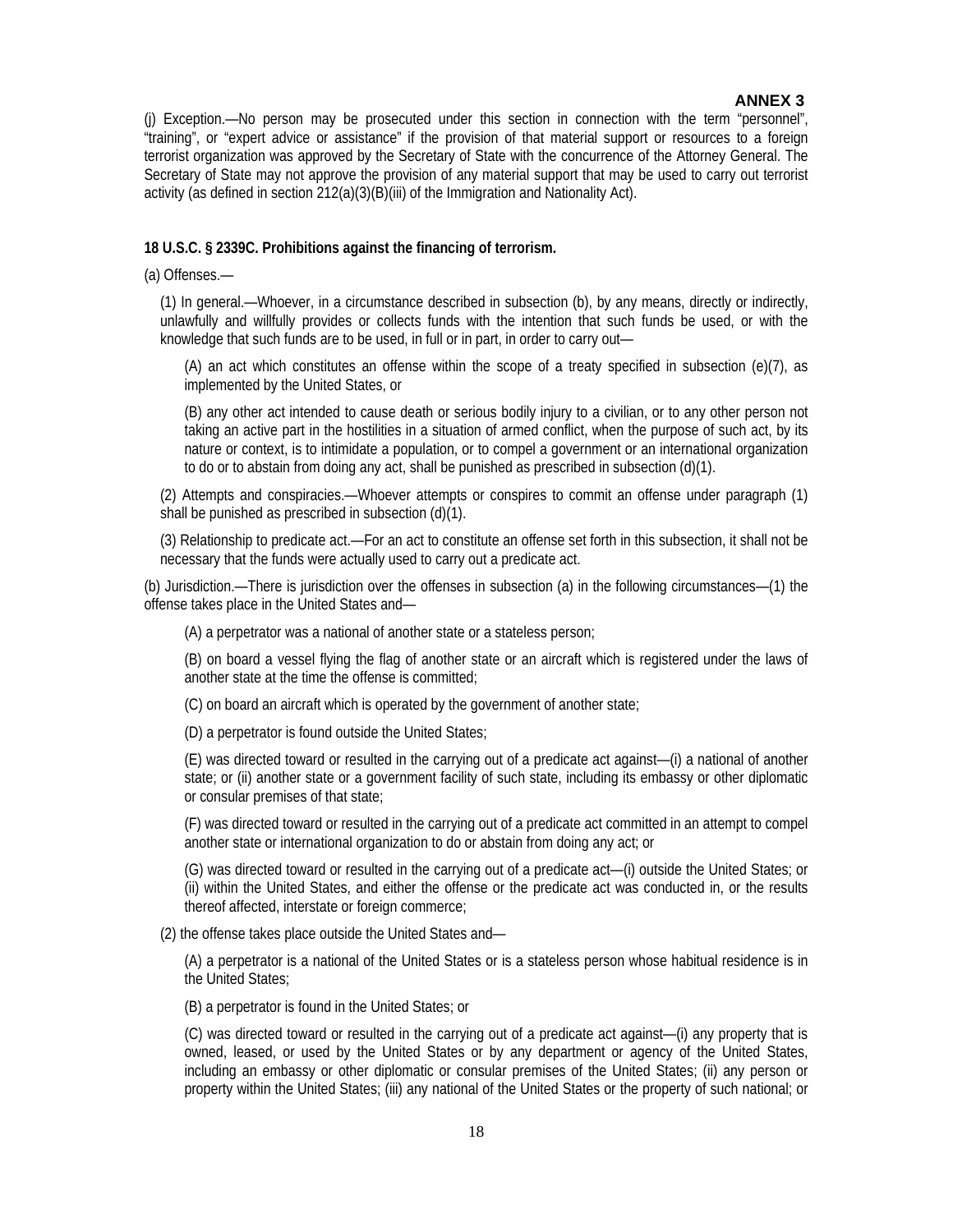(iv) any property of any legal entity organized under the laws of the United States, including any of its States, districts, commonwealths, territories, or possessions;

(3) the offense is committed on board a vessel flying the flag of the United States or an aircraft which is registered under the laws of the United States at the time the offense is committed;

(4) the offense is committed on board an aircraft which is operated by the United States; or

(5) the offense was directed toward or resulted in the carrying out of a predicate act committed in an attempt to compel the United States to do or abstain from doing any act.

(c) Concealment.—Whoever—

(1)(A) is in the United States; or (B) is outside the United States and is a national of the United States or a legal entity organized under the laws of the United States (including any of its States, districts, commonwealths, territories, or possessions); and

(2) knowingly conceals or disguises the nature, location, source, ownership, or control of any material support or resources, or any funds or proceeds of such funds—(A) knowing or intending that the support or resources are to be provided, or knowing that the support or resources were provided, in violation of section 2339B of this title; or (B) knowing or intending that any such funds are to be provided or collected, or knowing that the funds were provided or collected, in violation of subsection (a), shall be punished as prescribed in subsection  $(d)(2)$ .

(d) Penalties.—(1) Subsection (a)—Whoever violates subsection (a) shall be fined under this title, imprisoned for not more than 20 years, or both. (2) Subsection (c)—Whoever violates subsection (c) shall be fined under this title, imprisoned for not more than 10 years, or both.

(e) Definitions.—In this section—

(1) the term "funds" means assets of every kind, whether tangible or intangible, movable or immovable, however acquired, and legal documents or instruments in any form, including electronic or digital, evidencing title to, or interest in, such assets, including coin, currency, bank credits, travelers checks, bank checks, money orders, shares, securities, bonds, drafts, and letters of credit;

(2) the term "government facility" means any permanent or temporary facility or conveyance that is used or occupied by representatives of a state, members of a government, the legislature, or the judiciary, or by officials or employees of a state or any other public authority or entity or by employees or officials of an intergovernmental organization in connection with their official duties;

(3) the term "proceeds" means any funds derived from or obtained, directly or indirectly, through the commission of an offense set forth in subsection (a);

(4) the term "provides" includes giving, donating, and transmitting;

(5) the term "collects" includes raising and receiving;

(6) the term "predicate act" means any act referred to in subparagraph  $(A)$  or  $(B)$  of subsection  $(a)(1)$ ;

(7) the term "treaty" means—(A) the Convention for the Suppression of Unlawful Seizure of Aircraft, done at The Hague on December 16, 1970; (B) the Convention for the Suppression of Unlawful Acts against the Safety of Civil Aviation, done at Montreal on September 23, 1971; (C) the Convention on the Prevention and Punishment of Crimes against Internationally Protected Persons, including Diplomatic Agents, adopted by the General Assembly of the United Nations on December 14, 1973; (D) the International Convention against the Taking of Hostages, adopted by the General Assembly of the United Nations on December 17, 1979; (E) the Convention on the Physical Protection of Nuclear Material, adopted at Vienna on March 3, 1980; (F) the Protocol for the Suppression of Unlawful Acts of Violence at Airports Serving International Civil Aviation, supplementary to the Convention for the Suppression of Unlawful Acts against the Safety of Civil Aviation, done at Montreal on February 24, 1988; (G) the Convention for the Suppression of Unlawful Acts against the Safety of Maritime Navigation, done at Rome on March 10, 1988; (H) the Protocol for the Suppression of Unlawful Acts against the Safety of Fixed Platforms located on the Continental Shelf, done at Rome on March 10, 1988; or (I) the International Convention for the Suppression of Terrorist Bombings, adopted by the General Assembly of the United Nations on December 15, 1997;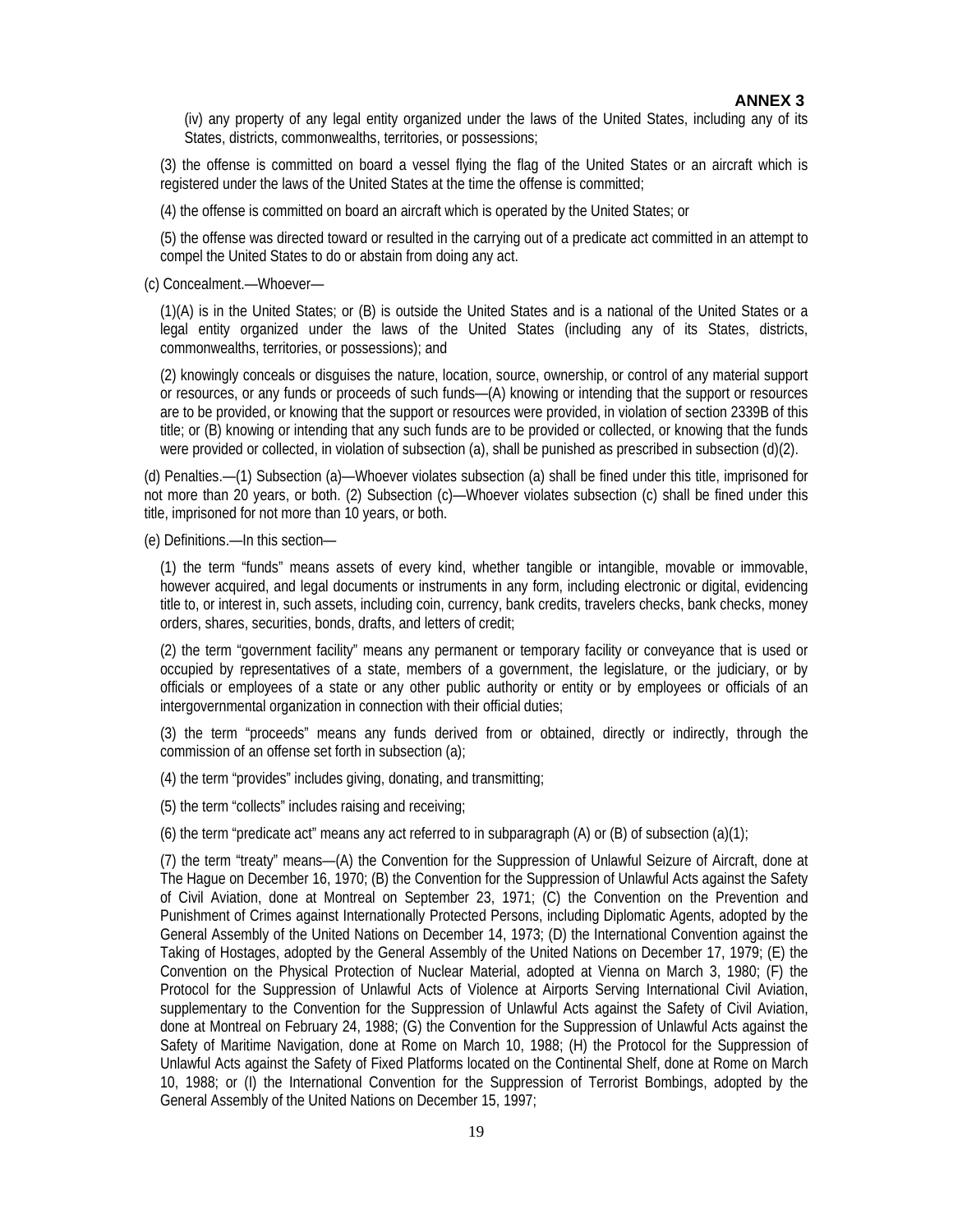(8) the term "intergovernmental organization" includes international organizations;

(9) the term "international organization" has the same meaning as in section 1116(b)(5) of this title;

(10) the term "armed conflict" does not include internal disturbances and tensions, such as riots, isolated and sporadic acts of violence, and other acts of a similar nature;

(11) the term "serious bodily injury" has the same meaning as in section 1365(g)(3) of this title;

(12) the term "national of the United States" has the meaning given that term in section 101(a)(22) of the Immigration and Nationality Act (8 U.S.C. § 1101(a)(22));

(13) the term "material support or resources" has the same meaning given that term in section 2339B(g)(4) of this title; and

(14) the term "state" has the same meaning as that term has under international law, and includes all political subdivisions thereof.

(f) Civil penalty.—In addition to any other criminal, civil, or administrative liability or penalty, any legal entity located within the United States or organized under the laws of the United States, including any of the laws of its States, districts, commonwealths, territories, or possessions, shall be liable to the United States for the sum of at least \$10,000, if a person responsible for the management or control of that legal entity has, in that capacity, committed an offense set forth in subsection (a).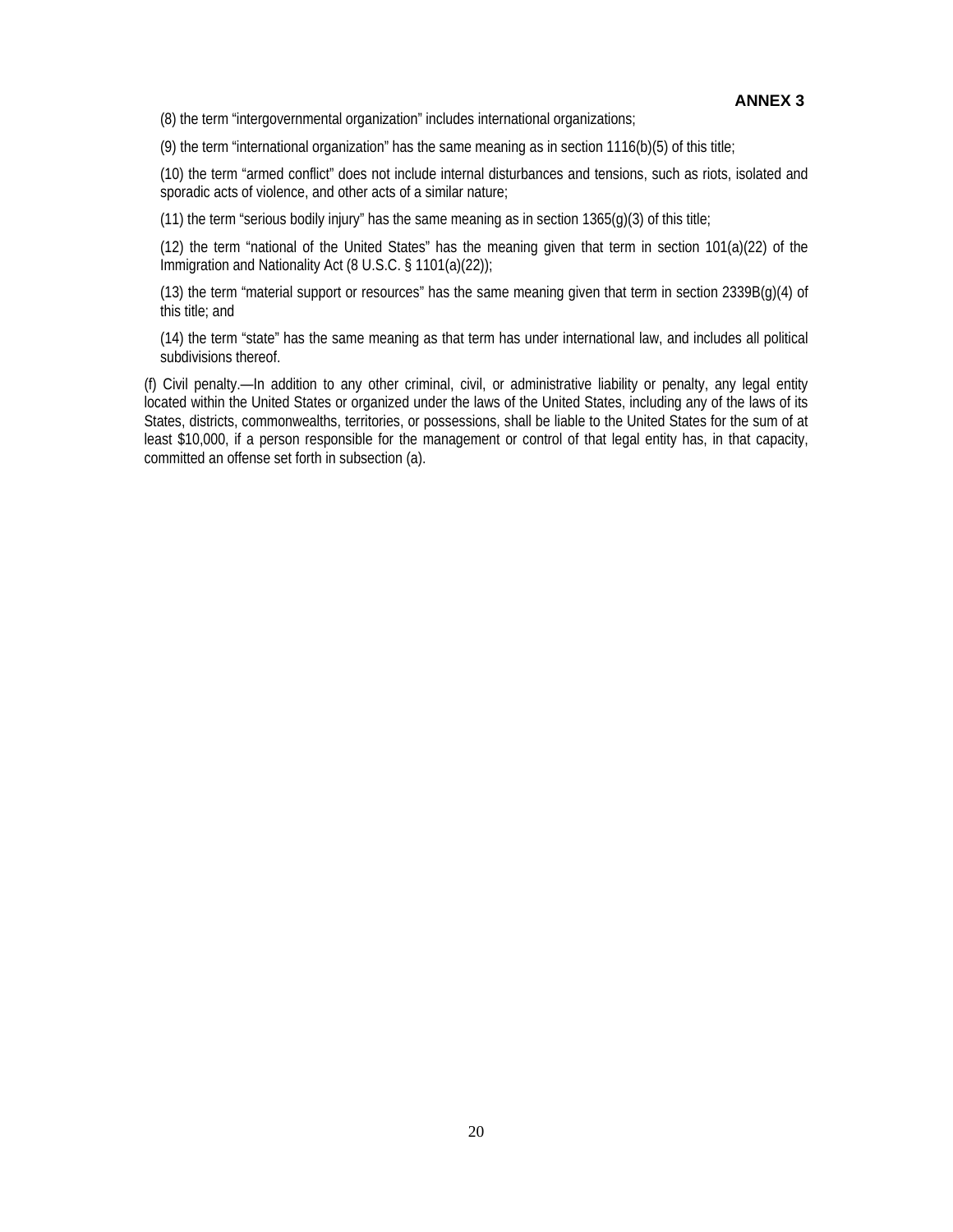#### **LIST OF KEY LAWS, REGULATIONS AND OTHER MATERIALS RECEIVED BY THE ASSESSMENT TEAM**

#### **Federal legislation, regulations and executive orders:**

Bank Secrecy Act regulations (Title 31, Chapter 1, Part 103 of the Code of Federal Regulations); Title 31, Part 103) (AML programs for insurance companies) (Final Rule RIN 1506-AA70); (Title 31, Part 103) (SAR reporting requirements for insurance companies) (Final Rule RIN 1506-AA36)

Banking regulation: Customer identification programs (CIP) for banks (31 CFR Part 103)

Banks and Banking: Title 12, Chapter 35 (Right to financial privacy)

Civil Asset Forfeiture Reform Act (CAFRA) of 2000 (section 21)

Executive Order 13224: Blocking property and prohibiting transactions with persons who commit, threaten to commit, or support terrorism

Federal Rules of Criminal Procedures (Rules 1, 11, 32.2, and 41(g))

Foreign Narcotics Kingpin Designation Act (FNKDA)

International Emergency Economic Powers Act (IEEPA)

Investment Advisors Act of 1940

Investment Advisors Regulations (Title 17, Part 275) Rules and regulations, Investment Advisors Act of 1940; (Title 17, Part 279): Commodity and Securities Exchanges

Investment Company Act of 1940

Investment Company Regulations (Title 17, Part 270) Commodity and Securities Exchanges; (Title 17, Part 274) Forms prescribed under the Investment Company Act of 1940

IRS: Section 6103 - Confidentiality and disclosure of returns and return information (Part 1)

Mutual Legal Assistance Treaty statute

NYSE Rule 445

Public Law 108-447: An Act making appropriations for foreign operations, export financing, and related programs for the fiscal year ending September 30, 2005 and for other purposes

Securities Act of 1933

Securities Act Regulations (Title 17, Part 230) General Rules and Regulations, Securities Act of 1933; (Title 17, Part 232): General Rules and Regulations for Electronic Filings; (Title 17, Part 239): Forms Prescribed under the Securities Act of 1933

Securities Exchange Act of 1934

Securities Exchange Regulations (Title 17, Part 249) Forms, Security Exchange Act 1934; (Title 17, Part 242) Regulations M, SHO, ATS, AC and NMS and Customer margin requirements for security futures; (Title 17, Part 243) Regulation FD, Commodity and Securities Exchanges; (Title 17, Part 244) Regulation G, Disclosure of non-GAAP financial measures; (Title 17, Part 245) Regulation BTR, Blackout Trading Restriction; (Title 17, Part 248) Regulation S-P, Privacy of Consumer Financial Information; (Title 17, Part 249B) Commodity and Securities Exchanges;

Specified unlawful activity table (listing violations of federal and state or foreign law identified as "specified unlawful activity" under 18 U.S.C. §§ 1956 and 1957, Money Laundering Control Act of 1986 as amended)

Subpoena powers of the SEC

Supplemental Rules for Certain Admiralty and Maritime Cases (Rules C and E)

Suppression of Terrorist Bombings (Public Law 107-197)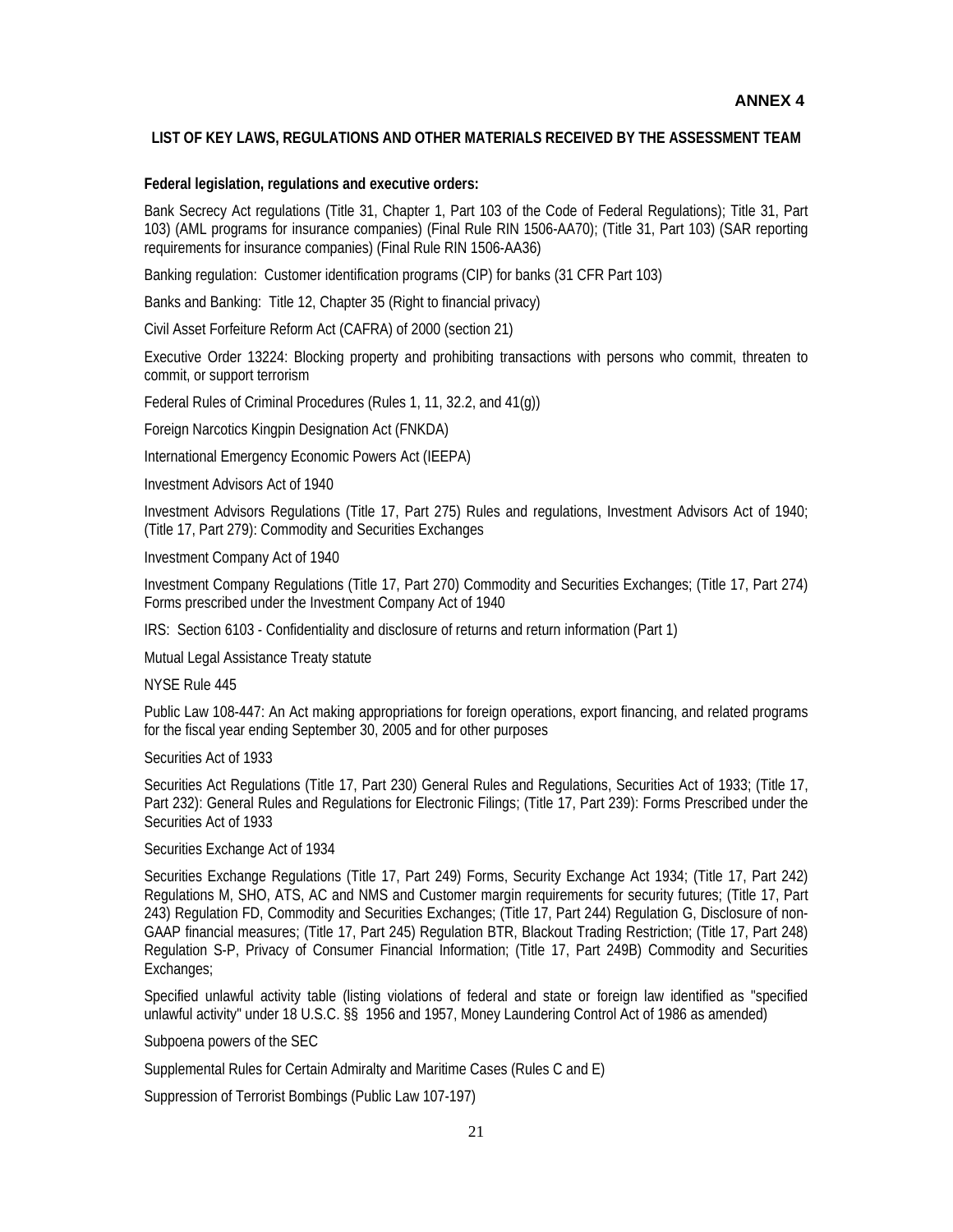Title 7 (Agriculture): Forfeiture of property involved in illegal food stamp transactions; criminal forfeiture (7 U.S.C. §§ 2024(g) and (h))

Title 8 (Aliens and Nationality): Seizure and forfeiture of conveyances, gross proceeds, and property traceable to such conveyances or proceeds (8 U.S.C. § 1324(b))

Title 15 (Commerce and trade): Forfeiture of contraband oil shipped in violation of law; procedure (15 U.S.C. § 715f); Civil forfeiture of coins and currency in confiscated gambling devices (15 U.S.C. § 1177)

Title 16 (Conservation): Archaeological Resources Protection Act: Forfeitures; disposition of penalties collected and items forfeited in cases involving archaeological resources excavated or removed from Indian lands (16 U.S.C. § 470gg(b) and (c)); Whaling Convention Act: Violations; fines and penalties (16 U.S.C. § 916f); Tuna Conventions: Violations; fines and forfeitures; application of related laws (16 U.S.C. § 957); Atlantic Tunas Convention: Violations (16 U.S.C. § 971e); Eastern Pacific Tuna Fishing: Prohibited acts (16 U.S.C. § 972f); North Pacific fur seals: Seizure and forfeiture of vessels (16 U.S.C. § 1171); Marine Mammal Protection Act: Seizure and forfeiture of cargo (16 U.S.C. § 1376; Marine Mammal Protection Act: Enforcement (16 U.S.C. § 1377); Endangered species: Penalties and enforcement (16 U.S.C. § 1540); National Fishery Management Program: Civil forfeitures (16 U.S.C. § 1860); Lacey Act: Forfeiture (16 U.S.C. § 3374); North Atlantic Salmon Fishing: Violations and penalties (16 U.S.C. § 3606); Pacific salmon fishing (16 U.S.C. § 3637); North Pacific Anadromous Stocks Convention (16 U.S.C. § 5010); Atlantic coastal fisheries: Secretarial action (16 U.S.C. § 5106); Atlantic striped bass conservation: Moratorium (16 U.S.C. § 5154); High seas fishing: Forfeitures (16 U.S.C. § 5509); Northwest Atlantic Fisheries Convention (16 U.S.C. § 5606)

Title 17 (Copyrights): Copyright infringements: Criminal offences (17 U.S.C. § 506(b)); Phonorecords: Seizure and forfeiture (17 U.S.C. § 509)

Title 18 (Crimes and criminal procedure): Forfeiture of counterfeit paraphernalia (18 U.S.C. § 492); Forfeiture of certain motor vehicles and motor vehicle parts (18 U.S.C. § 512); Smuggling goods into the United States (18 U.S.C. § 545); False claim for refund of duties (18 U.S.C. § 550); Gathering transmitting or losing defense information (18 U.S.C. § 793); Gathering or delivering defense information to aid foreign government (18 U.S.C. § 794); Explosive materials: Penalties (18 U.S.C. § 844(c)); Firearms / ammunition: Penalties (18 U.S.C. § 924(d)); Civil forfeiture (18 U.S.C. § 981); Criminal forfeiture (18 U.S.C. § 982); General rules for civil forfeiture proceedings (18 U.S.C. § 983); Civil forfeiture of fungible property (18 U.S.C. § 984); Civil forfeiture of real property (18 U.S.C. § 985); Subpoenas for bank records (18 U.S.C. § 986); Fraud and related activity in connection with identification documents and information (18 U.S.C. § 1028); Fraud and related activity in connection with access devices (18 U.S.C. § 1029); Fraud and related activity in connection with electronic mail (18 U.S.C. § 1037); Obscenity: Criminal forfeiture (18 U.S.C. § 1467); Trafficking in persons: General provisions (18 U.S.C. § 1594); Marking packages (18 U.S.C. § 1762); Protection of trade secrets: Criminal forfeiture (18 U.S.C. § 1834); Prohibition of illegal gambling business (18 U.S.C. § 1955); Laundering of monetary instruments (18 U.S.C. § 1956); Specified unlawful activity (18 U.S.C. § 1956(c)(7)); Engaging in monetary transactions in property derived from specified unlawful activity (18 U.S.C. § 1957); Prohibition of unlicensed money transmitting businesses (18 U.S.C. § 1960); Definitions (18 U.S.C. § 1961(1)); RICO: Criminal penalties (18 U.S.C. § 1963); Destruction or removal of property to prevent seizure (18 U.S.C. § 2232); Rescue of seized property (18 U.S.C. § 2233); Criminal forfeiture for child pornography (18 U.S.C. § 2253); Civil forfeiture for child pornography (18 U.S.C. § 2254); Trafficking in counterfeit labels for phonorecords, copies of computer programs or computer program documentation or packaging, and copies of motion pictures or other audio visual works, and trafficking in counterfeit computer program documentation or packaging (18 U.S.C. § 2318(d)); Unauthorized fixation of and trafficking in sound recordings and music videos of live performances (18 U.S.C. § 2319A); Terrorism: Definitions (18 U.S.C. § 2331); Federal crime of terrorism: Definition (18 U.S.C. § 2232b(g)(5)); Providing material support to terrorists (18 U.S.C. § 2339A); Providing material support or resources to designated foreign terrorist organisations (18 U.S.C. § 2339B); Prohibitions against the financing of terrorism (18 U.S.C. § 2339C); Trafficking in contraband cigarettes: Penalties (18 U.S.C. § 2344); Confiscation of wire, oral, or electronic communication intercepting devices (18 U.S.C. § 2513); Powers of special agents of Bureau of Alcohol, Tobacco, Firearms, and Explosives (18 U.S.C. § 3051); Use of grand jury information in forfeiture proceedings (18 U.S.C. § 3322); Disclosure of presentence records (18 U.S.C. § 3552(d)); Order of criminal forfeiture (18 U.S.C. § 3554); Firearms possessed by convicted felons (18 U.S.C. § 3665)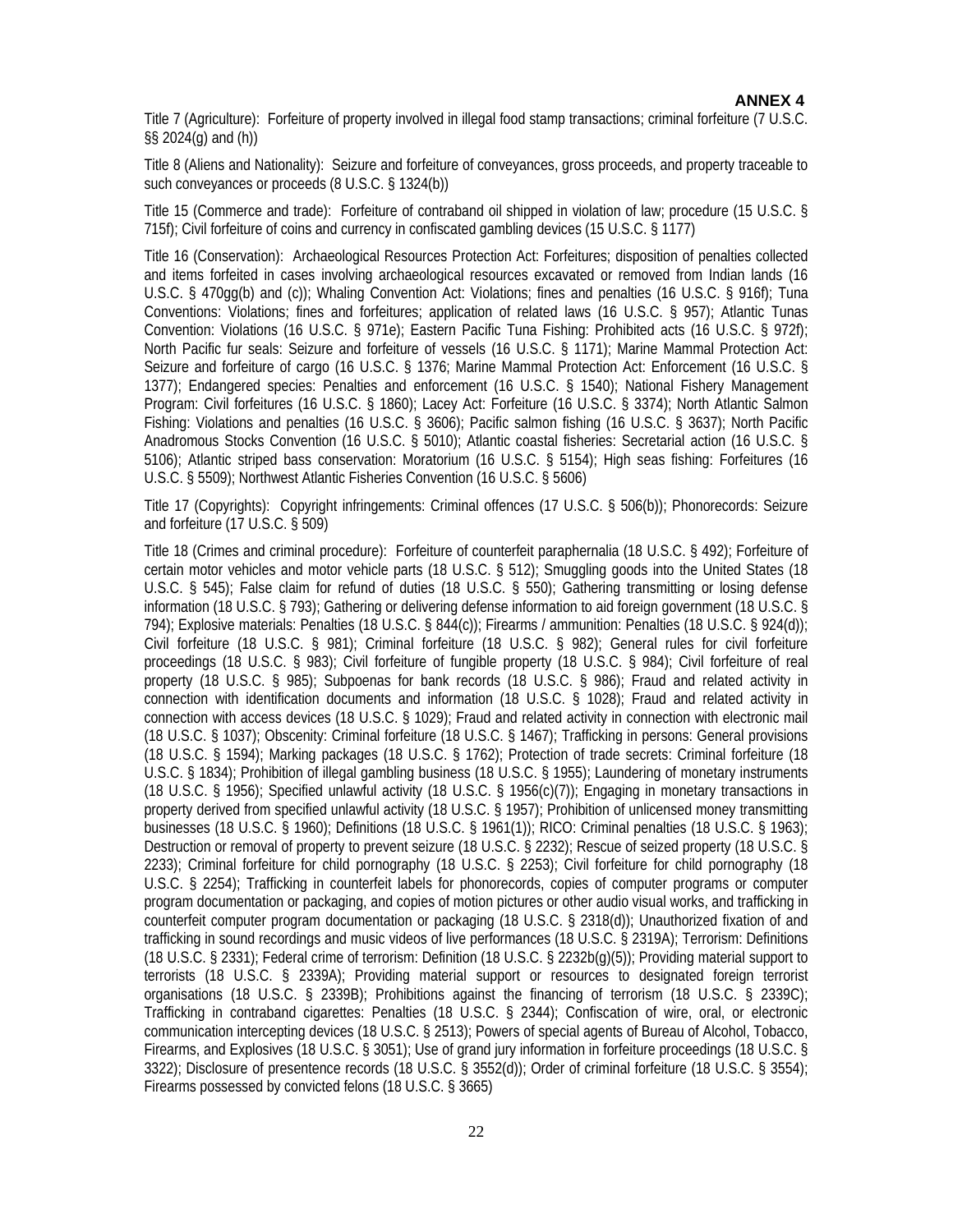Title 19 (Customs duties): Equipment and repairs of vessels (19 U.S.C. § 1466); Penalties for failure to declare (19 U.S.C. § 1497); Penalties for fraud, gross negligence, and negligence (19 U.S.C. § 1592); Seizure of conveyances (19 U.S.C. § 1594); Importation offenses (19 U.S.C. § 1595a); Seizure; report to customs officer (19 U.S.C. § 1602); Seizure; warrants and reports (19 U.S.C. § 1603); Seizure; prosecution (19 U.S.C. § 1604); Seizure; custody; storage (19 U.S.C. § 1605); Seizure; appraisement (19 U.S.C. § 1606); Seizure; value \$500,000 or less (19 U.S.C. § 1607); Seizure; claims; judicial condemnation (19 U.S.C. § 1608); Seizure; summary forfeiture and sale (19 U.S.C. § 1609); Seizure; judicial forfeiture proceedings (19 U.S.C. § 1610); Seizure; sale unlawful (19 U.S.C. § 1611); Seizure; summary sale (19 U.S.C. § 1612); Disposition of proceeds of forfeited property (19 U.S.C. § 1613); Customs Forfeiture Fund (19 U.S.C. § 1613b); Release of seized property (19 U.S.C. § 1614); Burden of proof in forfeiture proceedings (19 U.S.C. § 1615); Transfer of forfeited property (19 U.S.C. § 1616a); Compromise of Government claims by Secretary of the Treasury (19 U.S.C. § 1617); Remission or mitigation of penalties (19 U.S.C. § 1618); Award of compensation to informers (19 U.S.C. § 1619); Acceptance of money by United States officers (19 U.S.C. § 1620); Limitation of actions (19 U.S.C. § 1621)

Title 21 (Food and Drugs): Criminal forfeitures (21 U.S.C. § 853); Federal Food, Drug, and Cosmetic Act: Seizure (21 U.S.C. § 334); Civil forfeitures (21 U.S.C. § 881); Expedited procedures for seized conveyances (21 U.S.C. § 888); Egg products: Seizure and condemnation proceedings (21 U.S.C. § 1049)

Title 22 (Foreign relations and intercourse): Exportation offenses (22 U.S.C. § 401); Restriction on importation of fishery or wildlife products from countries which violate international fishery or endangered or threatened species programs (22 U.S.C. § 1978)

Title 26 (Internal revenue code): Forfeiture of machine guns, destructive devices, and certain other firearms (26 U.S.C. § 5872); Property used in violation of internal revenue laws (26 U.S.C. § 7302); Other property subject to forfeiture (26 U.S.C. § 7303)

Title 26 (Internal Revenue Code): Returns relating to cash received in trade or business, etc. (26 U.S.C. § 6050I)

Title 28 (Judiciary and judicial procedure): Department of Justice Assets Forfeiture Fund (28 U.S.C. § 524(c)); Subject matter jurisdiction; in rem jurisdiction (28 U.S.C. § 1355); Venue (28 U.S.C. § 1395); Sale of realty generally (28 U.S.C. § 2001); Notice of sale of realty (28 U.S.C. § 2002); Marshal's incapacity after levy on or sale of realty (28 U.S.C. § 2003); Sale of personalty generally (28 U.S.C. § 2004); Appraisal of goods taken on execution (28 U.S.C. § 2005); Execution against revenue officer (28 U.S.C. § 2006); Imprisonment for debt (28 U.S.C. § 2007); Mode of recovery (28 U.S.C. § 2461); Time for commencing proceedings (28 U.S.C. § 2462); Return of property to claimant; certificate of reasonable cause; liability for wrongful seizure (28 U.S.C. § 2465); Fugitive disentitlement (28 U.S.C. § 2466); Enforcement of foreign judgment (28 U.S.C. § 2467); Federal Tort Claims Act; exceptions (28 U.S.C. § 2680); Transfer fraudulent as to a debt to the United States (28 U.S.C. § 3304(b)); Remedies of the United States (28 U.S.C. § 3306(a))

Title 31 (Money and Finance): Definitions and application (31 U.S.C. § 5312); Reports on domestic coins and currency transactions (31 U.S.C. § 5313); Reports on exporting and importing monetary instruments (31 U.S.C. § 5316); Search and forfeiture of monetary instruments (31 U.S.C. § 5317); Compliance, exemptions and summons authority (31 U.S.C. § 5318); Bank records related to anti-money laundering programs (31 U.S.C. § 5318(k)); Special measures for jurisdictions, financial institutions, international transactions, or types of accounts of primary money laundering concern (31 U.S.C. § 5318A); Civil penalties (31 U.S.C. § 5321); Criminal penalties (31 U.S.C. § 5322); Structuring transactions involving financial institutions to evade reporting requirement prohibited (31 U.S.C. § 5324); Identification required to purchase certain monetary instruments (31 U.S.C. § 5325; Records of certain domestic coin and currency transactions (31 U.S.C. § 5326); Registration of money transmitting business (31 U.S.C. § 5330); Reports relating to coins and currency received in nonfinancial trade or business (31 U.S.C. § 5331); Bulk cash smuggling into or out of the United States (31 U.S.C. § 5332); Financial recordkeeping and reporting of currency and foreign transactions (31 C.F.R. § 103); ): Department of the Treasury Forfeiture Fund (31 U.S.C. § 9703)

Title 42 (The public health and welfare): Supplemental nutrition program for women, infants, and children: Criminal forfeiture (42 U.S.C. § 1786(p))

Title 46 (Shipping): Transportation of merchandise between points in United States in other than domestic built or rebuilt and documented vessels; incineration of hazardous waste at sea (46 U.S.C. § 883); Corporation as citizen; fisheries and transportation of merchandise or passengers between points in United States; parent and subsidiary corporations; domestic-built vessels; certificate; surrender of documents or change in status (46 U.S.C. § 883-1)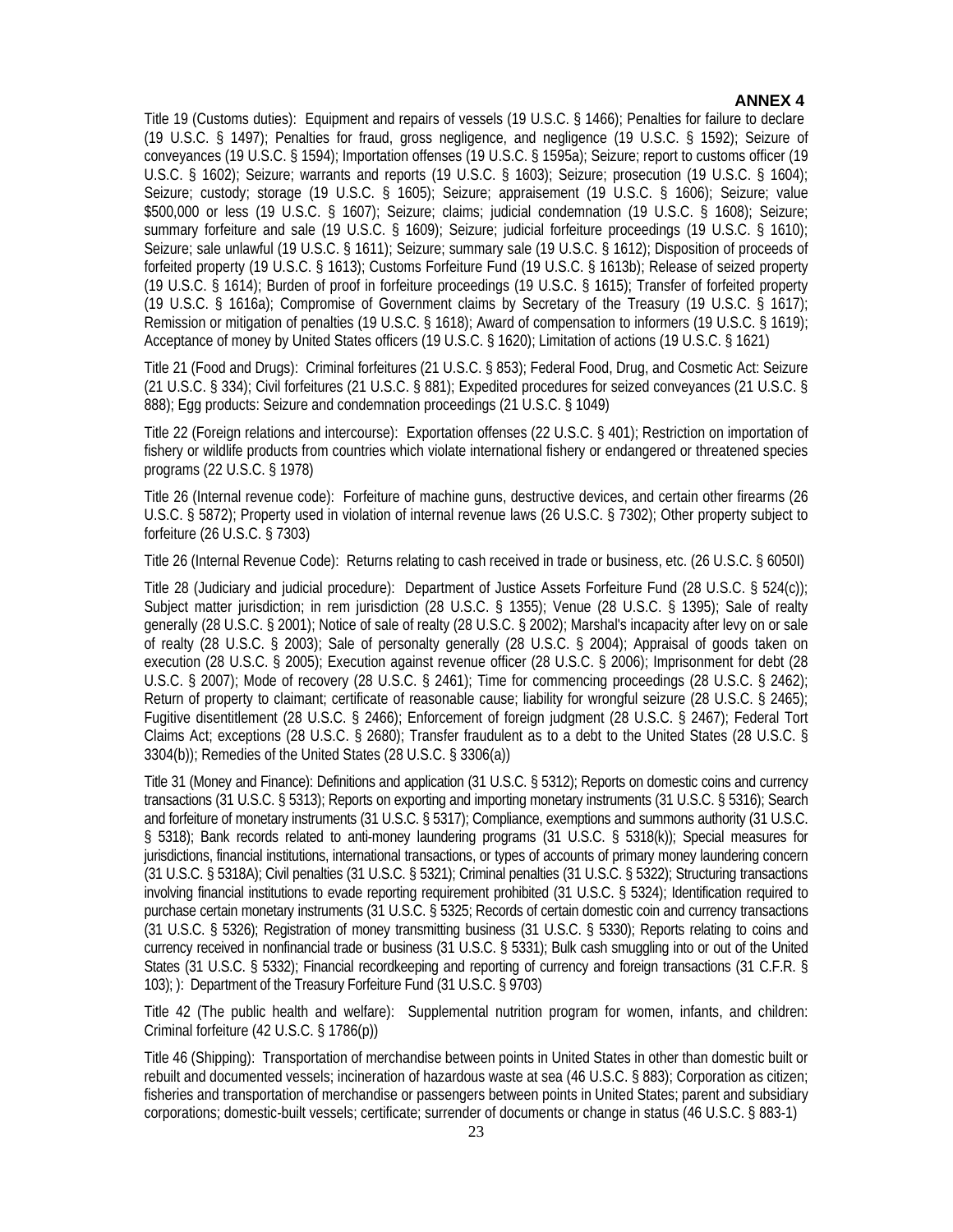Title 49 (Transportation): Definitions (49 U.S.C. § 80301); Prohibitions (49 U.S.C. § 80302); Seizure and forfeiture (49 U.S.C. § 80303); Administrative (49 U.S.C. § 80304); Availability of certain appropriations (49 U.S.C. § 80305); Relationship to other laws (49 U.S.C. § 80306)

Title 50 (War and national defense): Trading with the Enemy Act: Offenses; punishment; forfeitures of property (50 U.S.C. § 16); IEEPA: Presidential authorities (50 U.S.C. § 1702)

USA PATRIOT Act (Public Law 107-56)

#### **State legislation – Arizona**

Title 6 (Banking Act) Money Laundering Offence Asset seizure/forfeiture provisions Suspicious Activity Reporting Money transmission/remittance requirements State gaming legislation **Conspiracy** Conducting a criminal enterprise Participating in a criminal syndicate Terrorism

## **State legislation – California**

California Insurance Code (relevant sections)

## **State legislation – Delaware**

Title 5 (Banking code) Title 6, Chapters 15, 16 and 17 (Alternative business entity laws) Title 8 (Corporation laws) Title 12 (Trust laws)

#### **State legislation – Florida**

Florida Banking Laws Florida Insurance Law Florida Financial Crime Statutes

#### **State legislation – Nevada**

Nevada Uniform Securities Act Nevada Cash Transaction Reporting Nevada Corporation Laws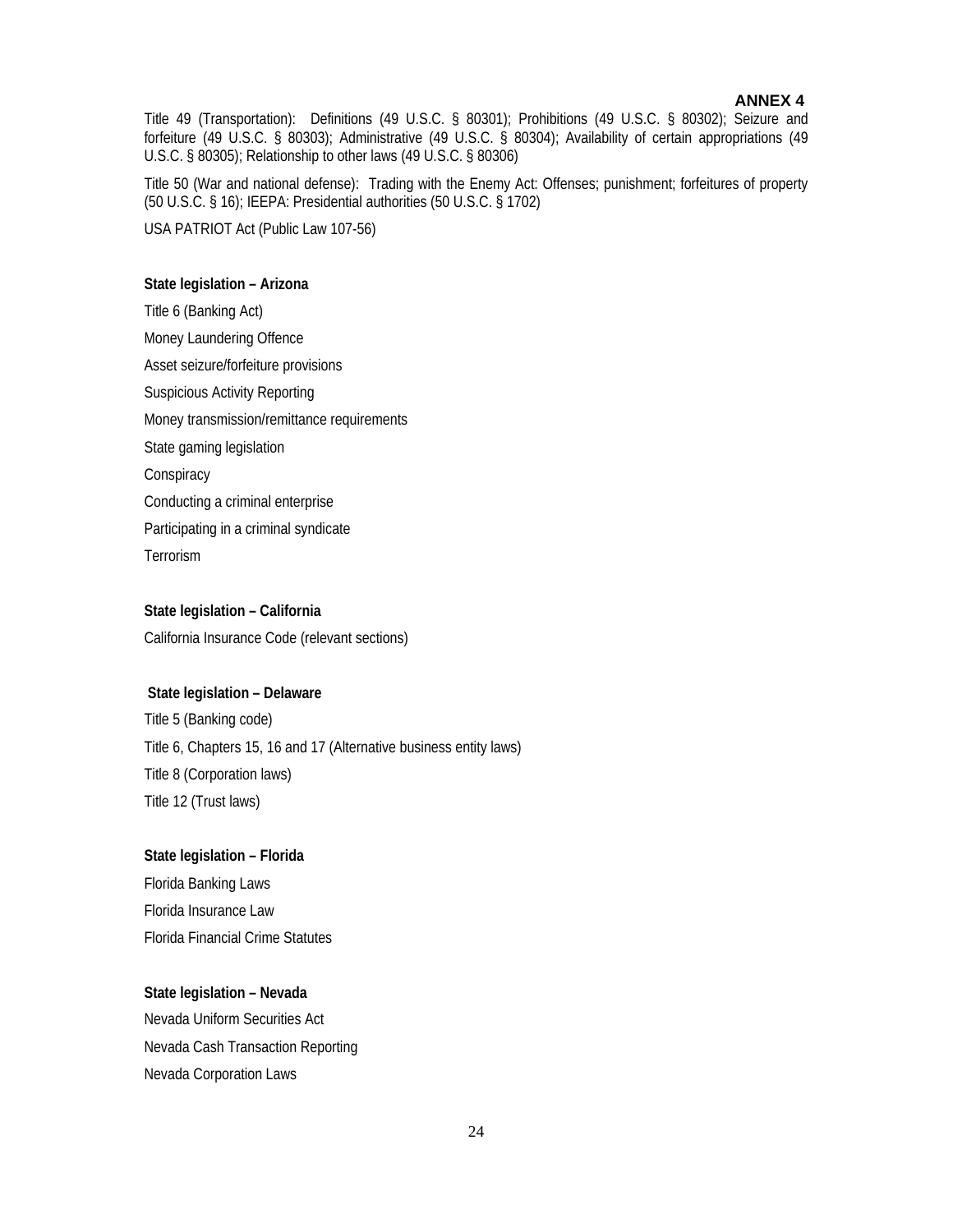## **State legislation – New Jersey**

New Jersey Suspicious Activity Reporting Statute New Jersey Gaming Regulations

#### **State legislation – New York**

New York State Banking Law New York State General Business Law, Article 23-A New York State AML/CFT Statute New York State NPO Corporate Law New York State Penal Law New York Trusts Law New York State Securities Act

#### **Other material**

Amendments to Delaware's business entity laws

Asset Forfeiture Training Calendar (Fiscal Years 2005-2006)

Assets forfeiture fund, Annual net revenue

Bank of America: Global AML Operations and Compliance (GAMLOC) organisational chart

Bank Secrecy Act - New Directions

Bank Secrecy Act Anti-Money Laundering Examination Manual

Bank Secrecy Act Independent Test Review

Bank Supervision Group organisation charts

BSR Organisation chart

Business Tax Forms for the State of Delaware

Case law: United States of America v. Bank of New England No. 86-1334 (United States Court of Appeals, First Circuit)

Charities Designated Under Executive Order 13224 and Executive Order 12947 and Foreign Terrorist Organizations Appearing as Potential Fundraising Front Organizations (published on the U.S. Treasury Department website

Company formation forms for all entities (Delaware)

Delaware Corporations Information System (DCIS) User Agreement

Department of Justice: Financial Investigations Checklist

Department of State: The Global war on terrorist finance

Departmental Disciplinary Committee of the Appellate Division of the Supreme Court of the State of New York

Distribution of Sentenced guideline offenders by select primary offence category (Fiscal Year 2001; 2002; 2003—21 cases from the First Circuit excluded; 2003—341 cases from the Ninth Circuit excluded)

Drug Enforcement Administration (Presentation)

El Dorado Task Force brochure

Elements of the money laundering offences: Powerpoint presentation (Department of Justice)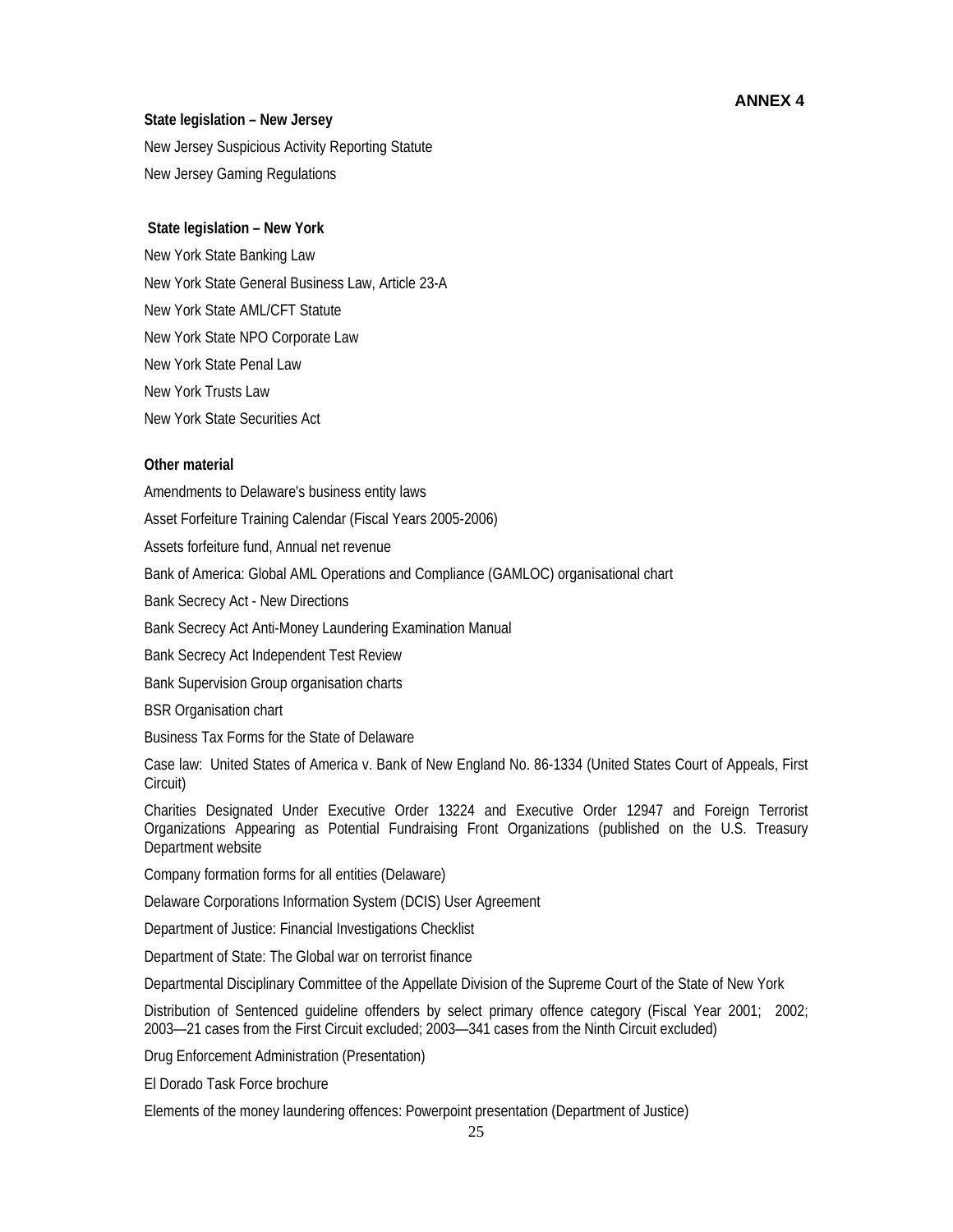Federal Sentencing Guidelines Manual (Volume 1)

FinCEN Advisory Issue 10 - Reformed CTR exemption process: Questions & Answers

FinCEN Advisories: Vol.1, Issue 1 - Introducing the FinCEN Advisory; Vol.1, Issue 3 - Funds transfers: Questions & Answers; Vol.1, Issue 4 - FATF-VII Report on Money Laundering Typologies; Vol.1, Issue 5 - Court interprets "safe harbor" provision; Vol.1, Issue 6 - Mexican bank drafts and factored third party checks; Issue 7 - Funds "travel" regulations: Questions & Answers; Issue 8 - Preparing suspicious activity reports (SARs); Issue 9 - Colombian black market peso exchange; Issue 12 - Black market peso exchange update; Issue 21 - Transactions involving Nauru; Issue 21A - Transactions involving Nauru; Issue 28 - Transactions involving Burma (Myanmar); Issue 32 - Transactions involving the Federal Republic of Nigeria; Issue 33 - Informal value transfer systems; Issue 34 - Fraudulent use of Canada Post money orders; Issue 35 - Interagency Advisory: Federal Court reaffirms protections for financial institutions filing suspicious transaction reports; Issue 36 - Interagency Advisory: Guidance on accepting accounts from foreign governments, foreign embassies and foreign political figures; Issue 37 - Interagency Interpretative Guidance on Providing banking services to money services businesses operating in the United States; Issue 38 - Guidance to money services businesses on obtaining and maintaining banking services; Issue 39 - Interagency Interpretative Guidance on customer identification program requirements under section 326 of the USA PATRIOT Act;

FinCEN Annual Report (2004)

FinCEN press release announcing two new rules that were just finalised and which impose additional AML/SAR requirements on insurance companies

FinCEN Strategic Plan (2006-2008)

FinCEN Training Courses

Form CRA: Combined registration application for State of Delaware business license and/or withholding agent

General Assembly approves 2003 amendments to Corporate Laws (Delaware)

Goldman Sachs - Powerpoint presentation - AML Program Overview (Confidential)

Governor Minner signs 2004 amendments to corporate laws (Delaware)

House Bill No.16: An act to amend Titles 8 & 9 of the Delaware Code relating to the General corporation law and to recorders

House Bill No.150: An act to amend Title 8 of the Delaware Code relating to the general corporation law

House Bill No.151: An act to amend Chapter 17, Title 6 of the Delaware Code relating to the creation, regulation, operation and dissolution of domestic limited partnerships and the registration and regulation of foreign limited partnerships

House Bill No.200: An act to amend Chapter 15, Title 6 of the Delaware Code relating to the creation, regulation, operation and dissolution of domestic partnerships and the registration and regulation of foreign limited liability partnerships

House Bill No.201: An act to amend Chapter 17, Title 6 of the Delaware Code relating to the creation, regulation, operation and dissolution of domestic limited partnerships and the registration and regulation of foreign limited partnerships

IACA Data on Active Entities

ICE Investigative Statistics

ICE: Cornerstone report

Insurance Department Resources Report

International Association for Commercial Administrators (IACA) data showing U.S. and Canadian business registrations by entity type.

IRS: Garden City Counterterrorism Lead Development Center powerpoint presentation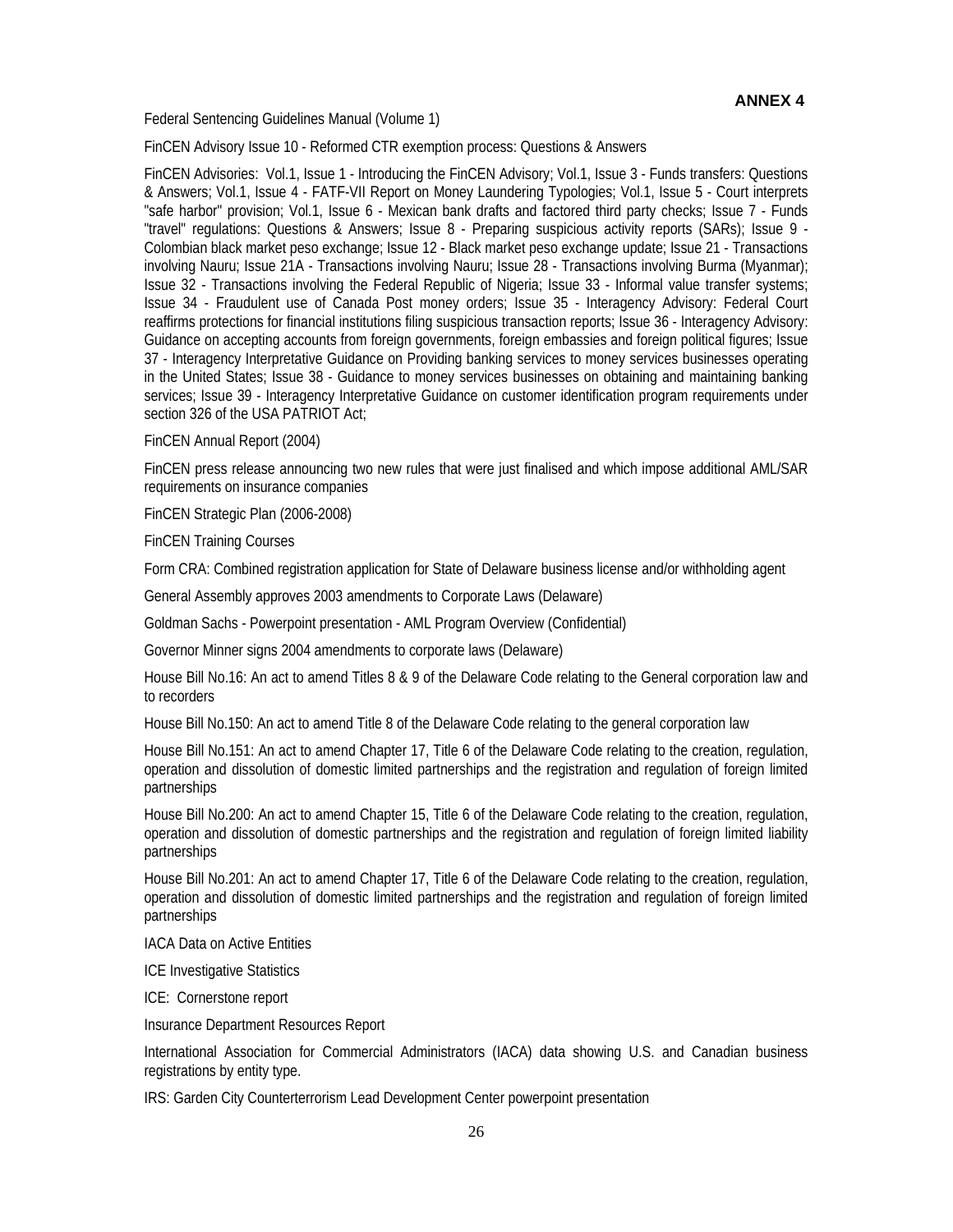IRS: The New IRS Criminal Investigation powerpoint presentation

Jurisdiction of the DEA

List of Agents representing 50 or more business entities (Delaware)

List of On-line registered agents (Delaware)

List of Specified Unlawful Activities (SUA list) (i.e. the list of predicate offences for ML)

List of State Banking Departments that perform BSA examinations

Memorandum of Understanding (DEA and Customs)

Memorandum of Understanding (DEA and FBI)

Memorandum of Understanding (DEA and IRS)

Memorandum of Understanding (JTTF)

Memorandum of Understanding: Between FinCEN and [State Agency] (Template)

Memorandum of Understanding: Board of Governors of the Federal Reserve System, FDIC, NCUA, FinCEN, OCC and OTS

Memorandum: Approval requirements for money laundering cases (Department of Justice)

MLAT request process (chart)

Money laundering sentencing statistics (2002, 2003)

NASD AML Examination Statistics and Enforcement Efforts

NASD AML Guidance / Webpage

NASD Comparison of the AML Customer Identification Rule and the SEC's Books & Records Customer Account Records Rule

NASD E-Learning Courses and Webcast

NASD Guidance - Small Firm Template

NASD Guidance FAQs

NASD Manual 3011

NASD Member Firm Training

NASD Notice to Members 01-67: Terrorist Activity

NASD Notice to Members 02-21: Anti-Money Laundering

NASD Notice to Members: AML Compliance Programs

NASD Notice to Members: AML Customer identification programs for broker dealers

NASD Staff Training

NASD: AML Compliance Powerpoint presentation

National AML Strategy (2003)

NCUA organisation chart and resources

New York Money Laundering Statute: Powerpoint presentation

New York Office of Homeland Security (links)

New York State Banking Department Integrated Approach: Licensing and Examination (MSB - Money transmitters, check cashers and the banking relationship)

New York State Bar Association - Code of Professional Responsibility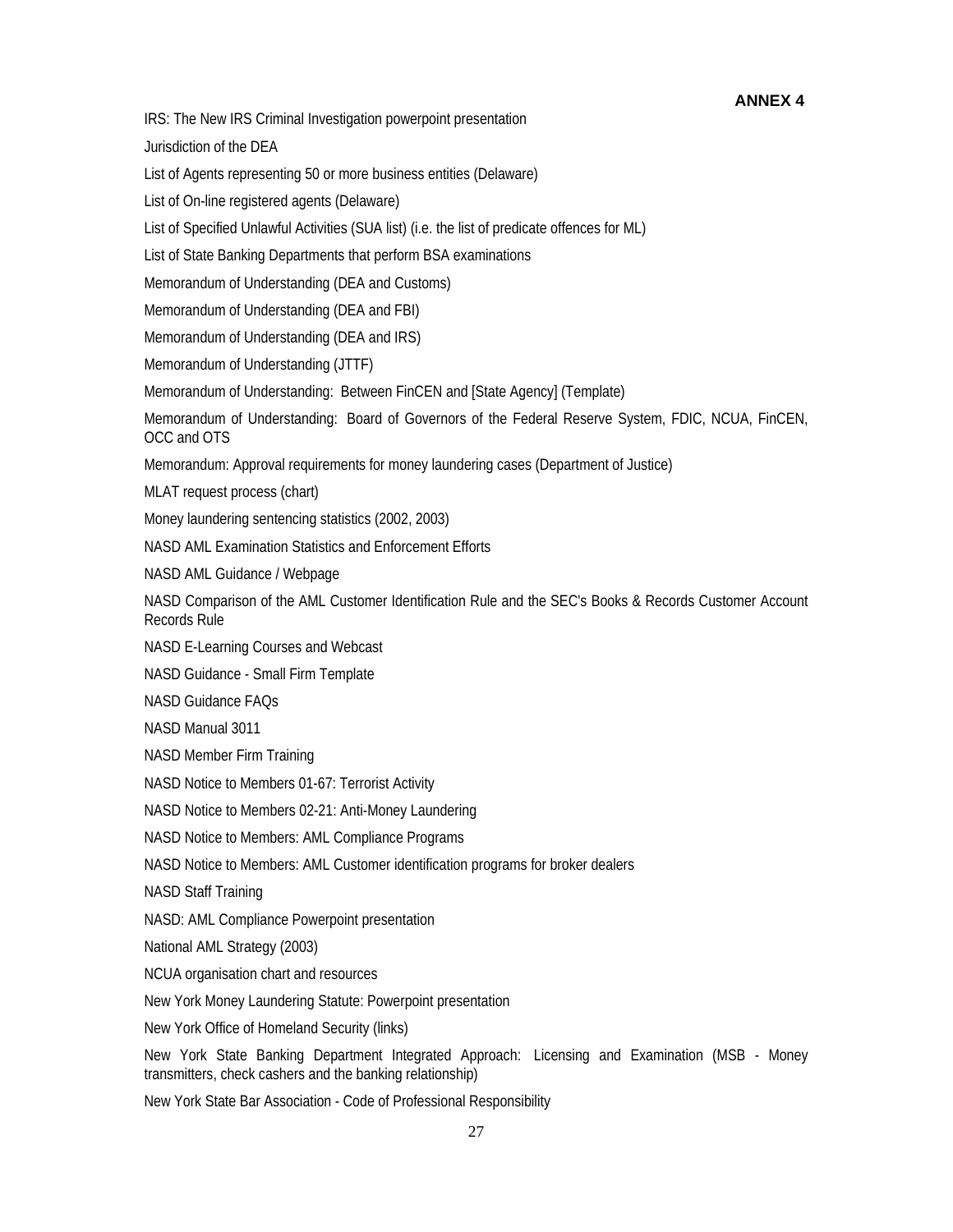OCC: Letter to the Committee on Banking, Housing and Urban Affairs

OFAC Program Summaries (Counter Narcotics Trafficking Programs)

OFAC Program Summaries (Counter Proliferation)

OFAC Program Summaries (Counter Terrorism)

Office of Compliance inspections and examinations (Delaware)

Office of International Affairs (OIA) - Powerpoint presentation

Office of Thrift Supervision Bank Secrecy Act Program

Office of Thrift Supervision Bank Secrecy Act, Anti-Money Laundering and USA PATRIOT Act Request

Organisational charts of: Department of the Treasury; Office for Terrorist Financing and Financial Crime (TFFC); Department of Justice; Asset Forfeiture and Money Laundering Section; Department of State; Department of Homeland Security (DHS); Federal Bureau of Investigation (FBI); Immigration and Customs Enforcement; Financial Crimes Enforcement Network (FinCEN); Securities and Exchange Commission (SEC)

Press Article: United States joins international crime treaty

Press article: Bank of New York to pay \$38 million in money laundering probe

Press article: Manhattan bank pleads guilty to U.S. criminal charges for failure to report \$123 million in suspicious cash deposits

Principles of Federal Prosecution of Business Organisations (Department of Justice memorandum)

Proposed amendments to Delaware business formation laws

Quick Guide to the status of the Bank Secrecy Act (BSA) / PATRIOT Act Regulations for U.S. Financial **Institutions** 

Regulatory Role of the Attorney General's Charities Bureau (New York)

Reply to the United Nations Counter-Terrorism Committee pursuant to UNSCR 1373(2001)

Reply to the United Nations Counter-Terrorism Committee pursuant to UNSCR 1373(2001)

Report to the Congress in Accordance with Section 359 of the United and Strengthening America by Providing Appropriate Tools Required to Intercept and Obstruct Terrorism Act of 2001 (USA PATRIOT Act)."

Reporting and Registration forms: Currency Transaction Report (CTR) (Form 104); Currency Transaction Report by Casinos (CTR-C) (Form 103); Currency Transaction Report by Casinos-Nevada (CTRC-N) (Form 103-N); Designation of Exempt Person (DEP) (Form TD F 90-22.53); Report of Cash Payments Over \$10,000 Received in a Trade or Business (Form 8300); Report of Foreign Bank and Financial Accounts (FBAR) (Form TD F 90- 22.1); Suspicious Activity Report (SAR); Suspicious Activity Report by Casinos and Card Clubs (SAR-C) (Form 102); Suspicious Activity Report by Money Service Business (SAR-MSB) (Form TD F 90-22.56); Suspicious Activity Report by the Securities and Futures Industries (SAR-SF) (Form 101); Registration of Money Services Business (Form 107); Report of International Transportation of Currency or Monetary Instruments (CMIR) (Form 105); Customs Declaration (Form 6059B); Return of Organization Exempt From Income Tax (IRS Form 990); Designation of Exempt Person (DEP) (Form TD F 90-22.53); Application for Recognition of Exemption Under Section 501(c)(3) of the Internal Revenue Code (IRS Form 1023); Application for Employer Identification Number (IRS Form SS-4)

SAR Activity Review: Trends, Tips & Issues (Issues 1-9)

SEC AML Trainings (2001-2005)

SEC enforcement actions

SEC Office of Compliance inspections and examinations (Statistics)

Seized Currency awaiting forfeiture as of September 30, 2005 (statistics)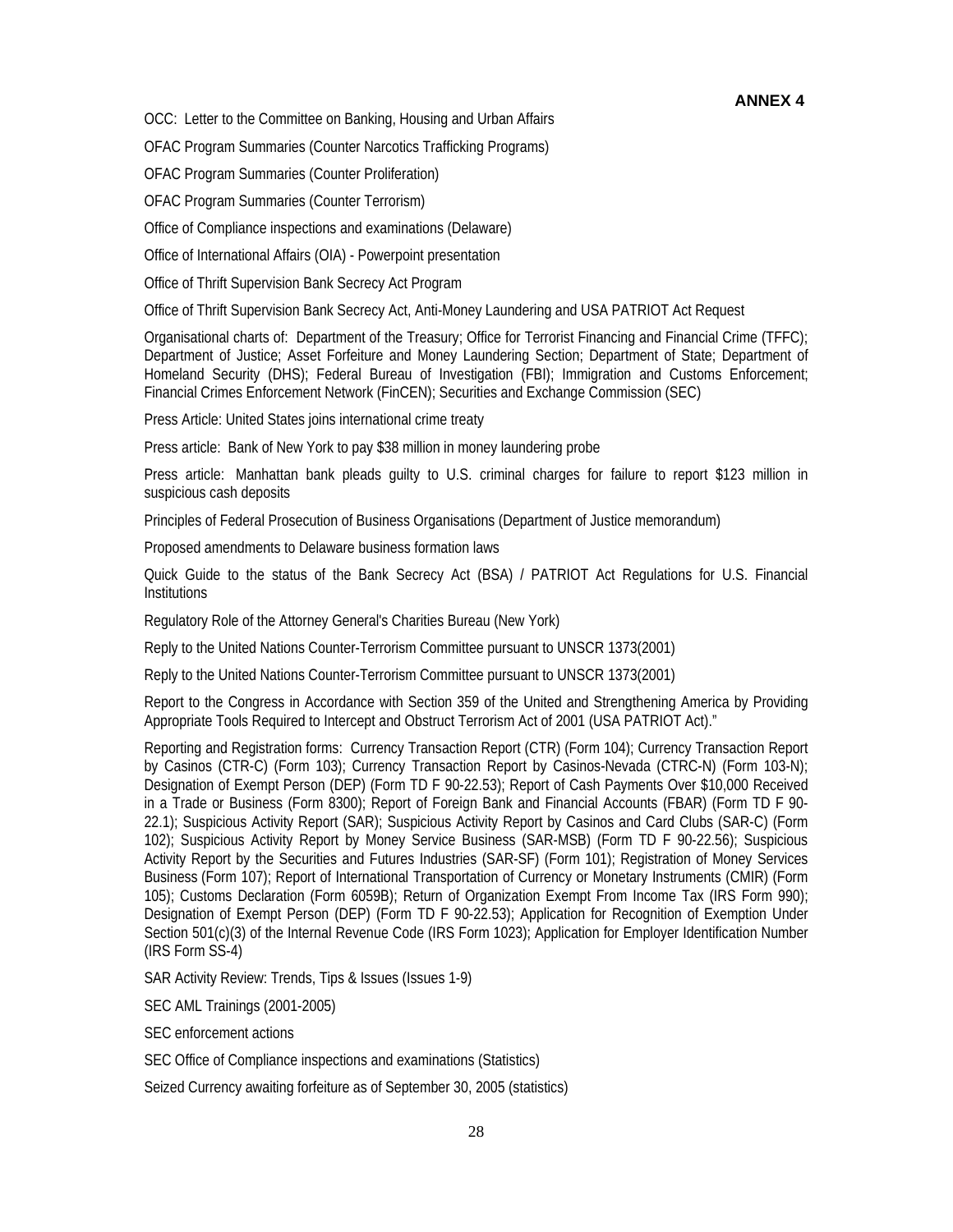Seizures/forfeitures by forfeiture type by Fiscal Year

Senate Bill No.58: An act to amend Title 10 of the Delaware Code relating to the Court of Chancery

Senate Bill No.85: An act to amend Chapter 15, Title 6 of the Delaware Code relating to the creation, regulation, operation and dissolution of domestic partnerships and the registration and regulation of foreign limited liability partnerships

Senate Bill No.86: An act to amend Chapter 18, Title 6 of the Delaware Code relating to the creation, regulation, operation and dissolution of domestic limited liability companies and the registration and regulation of foreign limited liability companies

Senate Bill No.127: An act to amend Title 8 of the Delaware Code relating to the general corporation law

Senate Bill No.128: An act to amend Chapter 18, Title 6 of the Delaware Code relating to the creation, regulation, operation and dissolution of domestic limited liability companies and the registration and regulation of foreign limited liability companies

State of Delaware Annual Franchise Tax Report

Strategic Approach to Combating Terrorist Financing in the Charitable Sector (presentation)

Superintendant of the New York State Banking Department: Testimony before the Senate Committee on Banking, Housing and Urban Affairs on MSB Access to the Banking Industry

Suspicious Activity Reports: Criminal Prosecutions of Financial Institutions (Department of Justice)

Terrorist Financing and the U.S. Charitable Sector: A U.S. Discussion Paper for the FATF Working Group on Terrorist Financing

Testimony of Herbert A. Biern, Senior Associate Director, Division of Banking Supervision and Regulation, Federal Reserve Board, before the Committee on International Relations, U.S. House of Representatives (quote in Section 1 of the MEQ p. 26, fn 16)

Testimony of John F. Moynihan and Larry C. Johnson before the House Committee on financial services, Subcommittee on oversight and investigations hearing on "Progress since 9/11: The effectiveness of U.S. antiterrorist financing efforts"

Text of the notice at 68 FR 18917 (April 17, 2003) ad sct 311 Patriot Act, on the range of possible countermeasures:

The USA PATRIOT Act: The Complexities of imposing AML obligations on the real estate industry by Kevin L. Shepherd

Total forfeiture revenue from all sources end of fiscal year broken down by bureau (statistics)

U.S. Department of the Treasury Anti-Terrorist Financing Guidelines: Voluntary Best Practices for U.S.-Based **Charities** 

United States Attorneys' Annual Statistical Report (2002-2004)

Why Corporations Choose Delaware by Lewis S. Black, Jr.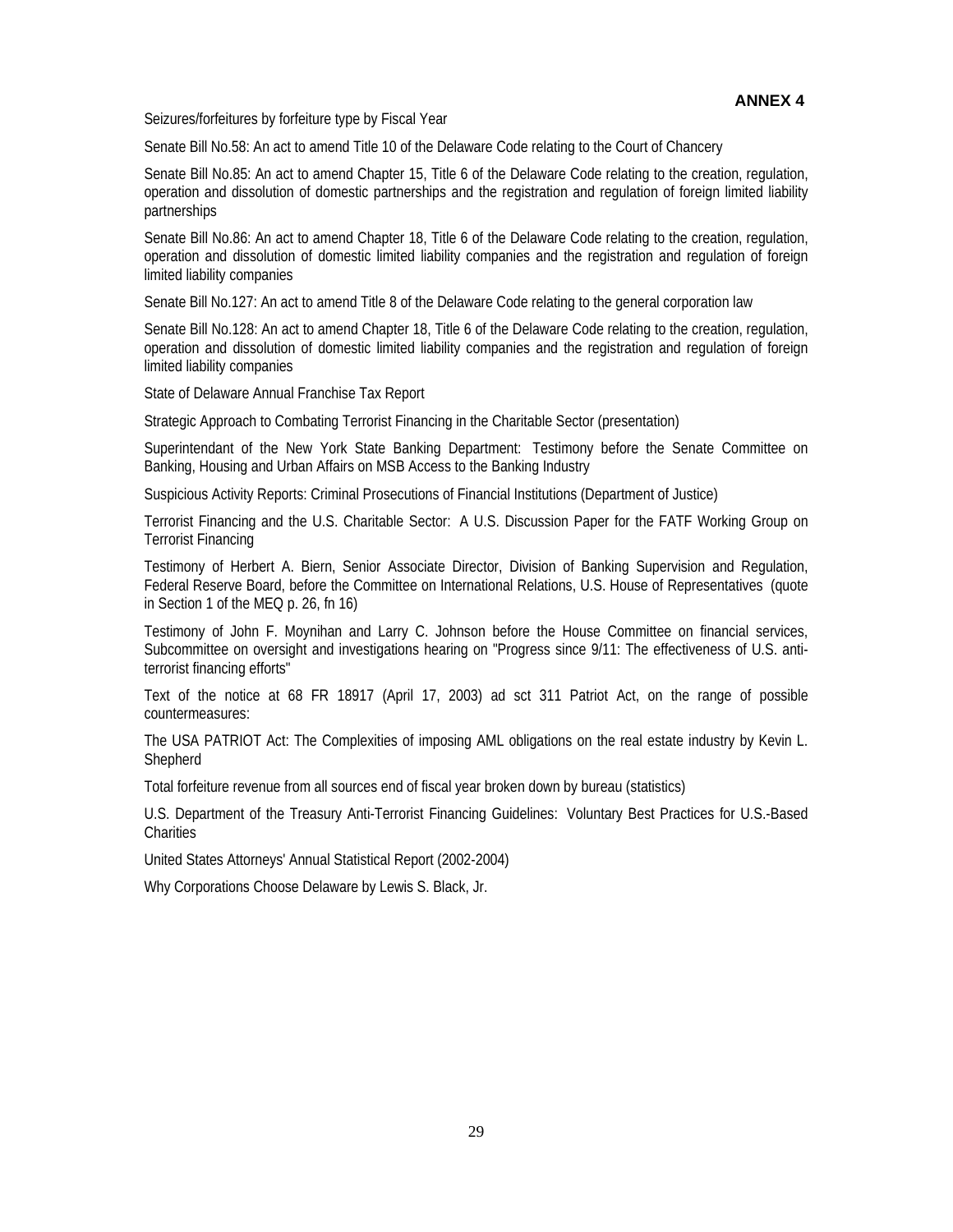## **Table 1. Top 10 cities for asset seizures**

| Top Ten Cities for Asset Seizures               |                       |  |
|-------------------------------------------------|-----------------------|--|
|                                                 | New York <sup>1</sup> |  |
| 2                                               | Miami                 |  |
| 3                                               | Los Angeles           |  |
| 4                                               | Phoenix/Tucson        |  |
| 5                                               | Chicago               |  |
| 6                                               | Detroit               |  |
|                                                 | Houston               |  |
| 8                                               | Atlanta               |  |
| 9                                               | <b>Boston</b>         |  |
| 10                                              | San Juan              |  |
| Table 1 NDIC synthesized data reported by       |                       |  |
| field offices of six federal law enforcement    |                       |  |
| agencies to produce a single overall ranking of |                       |  |
| the top ten major U.S. metropolitan areas for   |                       |  |
| asset seizures.                                 |                       |  |

|  |  | Table 2: Illicit drug activity in the top 10 cities for asset seizures |
|--|--|------------------------------------------------------------------------|
|  |  |                                                                        |

| Illicit Drug Activity in the NDIC Top Ten Cities for Asset Seizures |                                                                              |                                                                     |                                                                                                            |                                                                                                                                                                                              |
|---------------------------------------------------------------------|------------------------------------------------------------------------------|---------------------------------------------------------------------|------------------------------------------------------------------------------------------------------------|----------------------------------------------------------------------------------------------------------------------------------------------------------------------------------------------|
| City                                                                | $#$ of<br>Consolidated<br>Priority<br>Organizational<br>Targets <sup>2</sup> | # of Regional<br>Priority<br>Organizational<br>Targets <sup>3</sup> | Primary Market Area (PMA) <sup>4</sup>                                                                     | <b>Miscellaneous</b>                                                                                                                                                                         |
| New York                                                            | 36                                                                           | 40-50                                                               | Cocaine, Heroin, Marijuana, and<br>MDMA                                                                    |                                                                                                                                                                                              |
| Miami                                                               | 21                                                                           | $10-15$                                                             | Cocaine, Marijuana, and MDMA                                                                               |                                                                                                                                                                                              |
| Los Angeles                                                         | 17                                                                           | $10-15$                                                             | Cocaine, Heroin, Methamphetamine,<br>Marijuana, and MDMA-the only<br>PMA for all five major drugs of abuse |                                                                                                                                                                                              |
| Phoenix                                                             | 8                                                                            | $1-5$                                                               | Methamphetamine and Marijuana.                                                                             |                                                                                                                                                                                              |
| Chicago                                                             | 26                                                                           | $10 - 20$                                                           | Cocaine, Heroin, and Marijuana                                                                             |                                                                                                                                                                                              |
| Detroit                                                             | 12                                                                           | $1-5$                                                               |                                                                                                            | Detroit is a regional distribution center for<br>cocaine, marijuana, and heroin distributed<br>throughout Michigan and Ohio, and to a<br>lesser extent, throughout the country. <sup>5</sup> |
| Houston                                                             | 18                                                                           | $10-15$                                                             | Cocaine and Marijuana.                                                                                     |                                                                                                                                                                                              |
| Atlanta                                                             | 3                                                                            | $1-5$                                                               | Cocaine                                                                                                    |                                                                                                                                                                                              |
| <b>Boston</b>                                                       | 11                                                                           | $15-20$                                                             | Heroin                                                                                                     |                                                                                                                                                                                              |
| San Juan                                                            | 9                                                                            | $1-5$                                                               |                                                                                                            | San Juan is a transit area for cocaine and<br>South American heroin destined for the<br>U.S. mainland.                                                                                       |

#### **Table 3. Primary offences for which individuals were sentenced in the top 10 cities for asset seizure**

l

<sup>1</sup> According to the law enforcement data that NDIC used, the total dollar amount seized in the top three cities (New York, Miami, and Los Angeles) exceeded the total dollar amount seized in the rest of the top ten cities combined.

<sup>2</sup> CPOTs are significant international drug trafficking organizations designated by Federal law enforcement agencies for the purpose of focusing enforcement efforts on those organizations believed to be primarily responsible for the nation's illicit drug supply. There are currently 40 CPOTS which operate in a number of major cities.<br><sup>3</sup> RPOTs operate domestically and pose a major threat to a particular region or regions of the U.S.

<sup>&</sup>lt;sup>4</sup> Primary Market Areas for cocaine, methamphetamine, heroin, and MDMA are both leading consumption areas and leading distribution centers for the drugs as determined through analysis of public health data and law enforcement reporting. Primary Market Areas for marijuana were determined based on distribution alone because rates of marijuana use are relatively high and stable in markets throughout the country. See: http://www.usdoj.gov/ndic/pubs11/12620/ 5 NDIC Drug Market Analysis, Nov. 2004 pg. 11.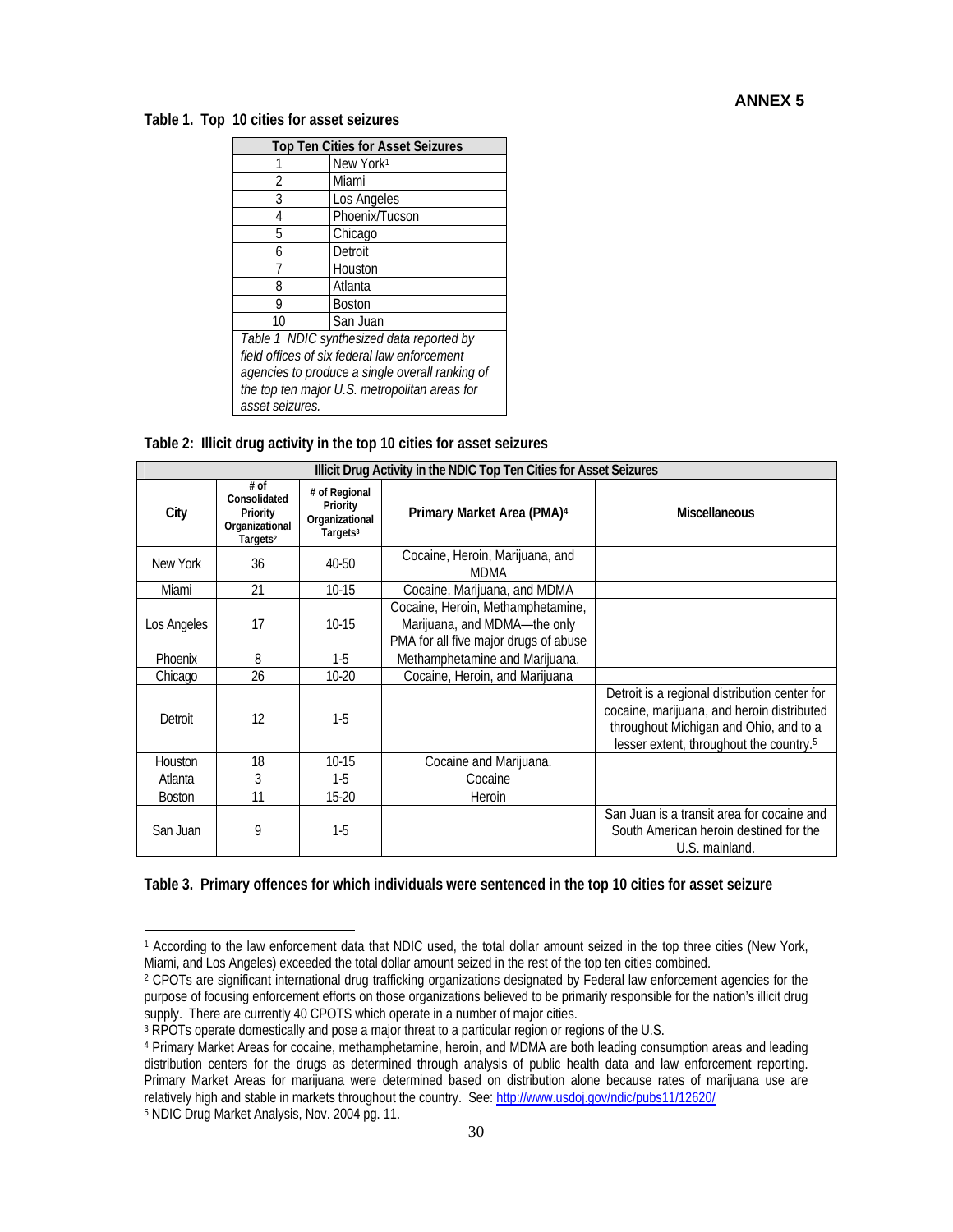USSC 2003 data indicating that drug trafficking, immigration violations, fraud, and firearms violations were the primary offenses for which individuals were sentenced in the top ten cities.6 NDIC's data analysis suggests that drug money may be the biggest source of illicit proceeds driving the demand for money laundering in the U.S. In fact, the focus on drug-related arrests and convictions may be even more dominant than indicated if the firearm and immigration convictions, are related to, or an outgrowth of, preliminary arrests for drug-related offenses.



*Source: U.S. Sentencing Commission, 2003* 

l

<sup>6</sup> Drug trafficking in this context includes: drug distribution/manufacture, drug distribution/manufacture – conspiracy, continuing criminal enterprise, drug distribution – employee under 21, drug distribution near school, drug import/export, drug distribution to person under 21, and establish/rent drug operation. Immigration violations include trafficking in U.S. passports; trafficking in entry documents; failure to surrender naturalization certificate; fraudulently acquiring U.S. passports; smuggling, etc.; unlawful alien; fraudulently acquiring entry documents; and unlawfully entering U.S. Fraud includes odometer laws and regulations, insider trading, and fraud and deceit. *See*: http://www.ussc.gov/ANNRPT/2003/SBTOC03.htm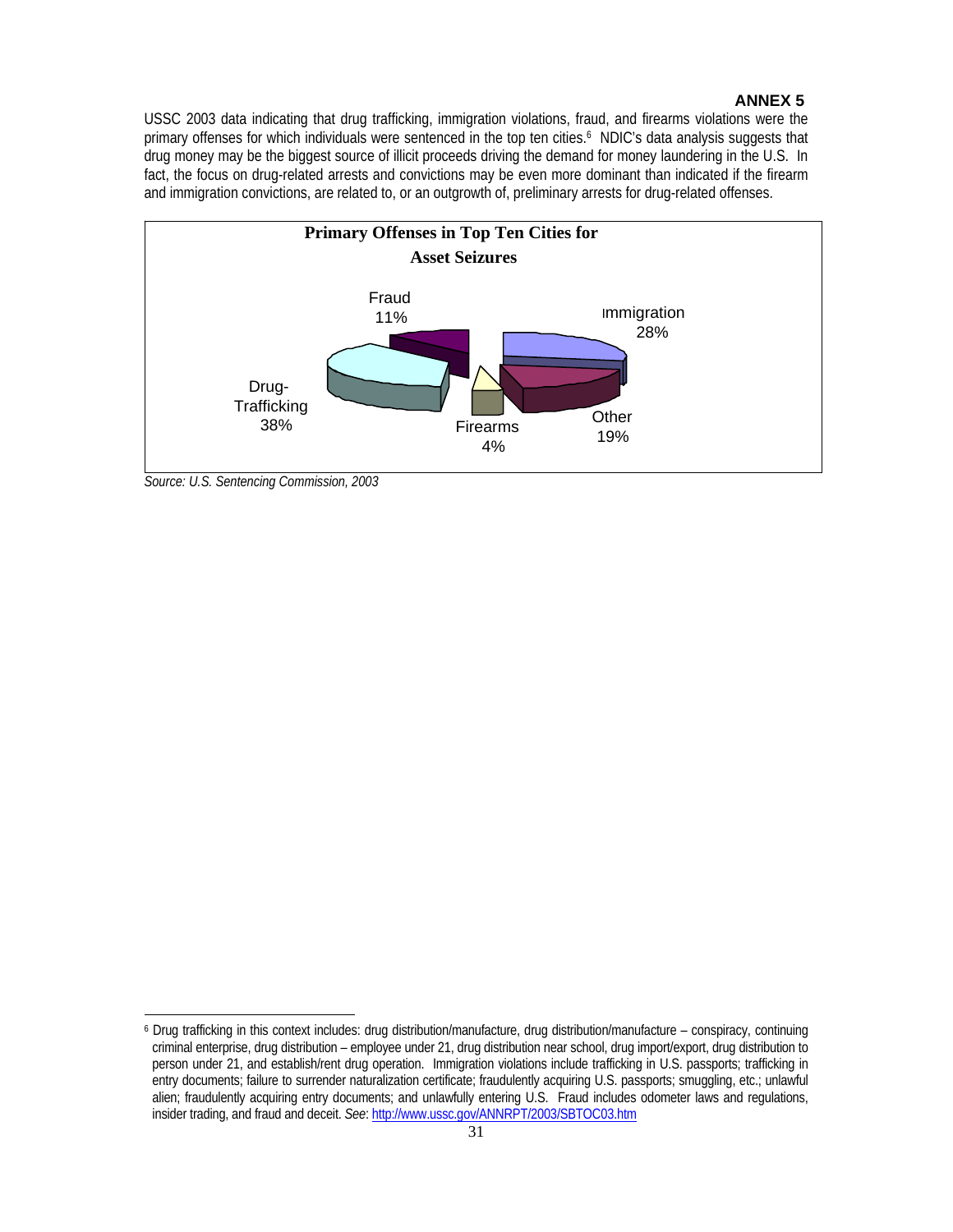|                                                                                                                                              | Requests relating to terrorism or terrorist financing                                                       | 134            |
|----------------------------------------------------------------------------------------------------------------------------------------------|-------------------------------------------------------------------------------------------------------------|----------------|
| Requests submitted by 12 federal<br>law enforcement agencies                                                                                 | Requests relating to money laundering                                                                       | 236            |
|                                                                                                                                              | TOTAL NUMBER OF S.314(a) REQUESTS SUBMITTED                                                                 | 370            |
|                                                                                                                                              | Number of subjects of interest identified by law enforcement<br>agencies during investigations              | 2627           |
| Subjects of interest matched by<br>financial institutions pursuant to<br>a s.314(a) request                                                  | Number of positive subject matches reported by financial<br>institutions pursuant to a s.314(a) request     | 18814          |
|                                                                                                                                              | Number of inconclusive subject matches reported by<br>financial institutions pursuant to a s.314(a) request | 922            |
|                                                                                                                                              | New accounts identified                                                                                     | 1508           |
|                                                                                                                                              | New transactions                                                                                            | 2076           |
| Results of matches found<br>pursuant to s.314(a) requests<br>(based on overwhelmingly<br>positive feedback from law<br>enforcement agencies) | Grand jury subpoenas                                                                                        | 855            |
|                                                                                                                                              | Search warrants                                                                                             | 11             |
|                                                                                                                                              | Administrative subpoenas/summons/other                                                                      | 131            |
|                                                                                                                                              | Arrests                                                                                                     | 9              |
|                                                                                                                                              | Indictments                                                                                                 | $\mathfrak{p}$ |

# **Table 1. Processing of s.314(a) USA PATRIOT Act requests (18 February 2003 – 26 January 2005)**

**NOTE:** From 18 February 2003 to 26 January 2005, FinCEN processed 427 section 314(a) requests. Of these, 271 were money related, 70 were terrorist-financing related and 86 were terrorism related.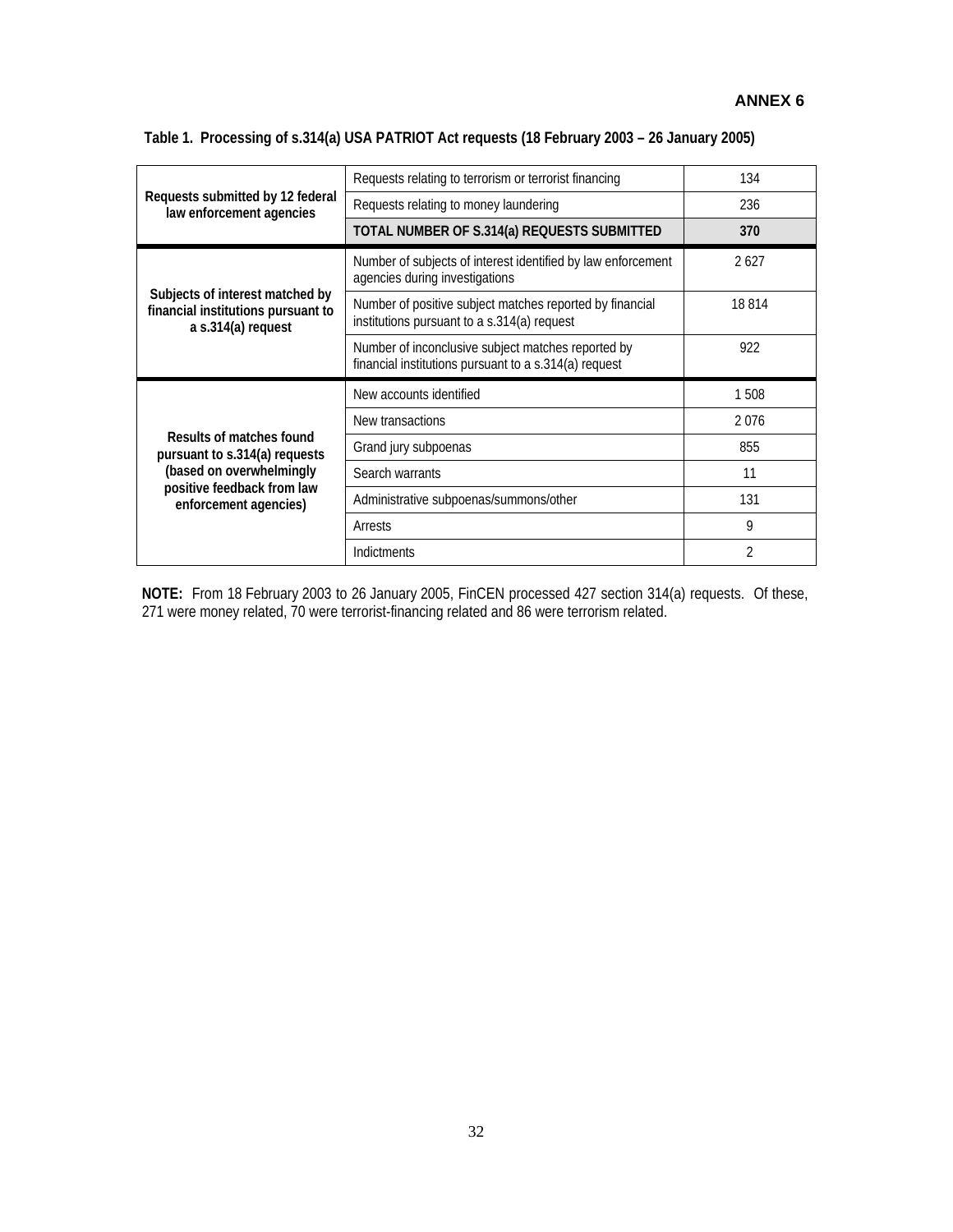| <b>NAME OF THE DIVISION</b>                           | <b>DESCRIPTION</b>                                                                                                                                                                                                                                                                                                                                                                                                                                                                                                                                                                                                                                                                                              |
|-------------------------------------------------------|-----------------------------------------------------------------------------------------------------------------------------------------------------------------------------------------------------------------------------------------------------------------------------------------------------------------------------------------------------------------------------------------------------------------------------------------------------------------------------------------------------------------------------------------------------------------------------------------------------------------------------------------------------------------------------------------------------------------|
| <b>Analytics Division</b>                             | The Analytics Division mines data collected under the BSA, and links with law enforcement,<br>commercial, and other intelligence data sources to follow the money trails of terrorists and<br>other criminals and to identify networks of people and accounts engaged in unlawful activity.<br>In addition to proactive case development, the Analytics Division provides support for<br>regulatory policy decisions and law enforcement agencies investigating financial crimes<br>(federal, state, local, and international). The Division also develops threat assessments,<br>industry reports, technical guides, and strategic reports on a variety of money laundering and<br>terrorist financing issues. |
| <b>Client Liaison and</b><br><b>Services Division</b> | FinCEN's Client Liaison and Services Division performs a variety of roles related to the<br>collection, processing, and dissemination of the BSA data. It manages the Gateway program,<br>through which law enforcement agencies and regulators can access BSA data through a<br>secure web connection, and the Platform program, which enables federal law enforcement<br>agency representatives to access BSA data on-site at FinCEN. This division also provides<br>liaison services with Financial Intelligence Units (FIUs) in other countries and international<br>organizations that set international standards for AML and anti-terrorist financing programs.                                          |
| Regulatory Policy and<br><b>Programs Division</b>     | The Regulatory Policy and Programs Division consists of three offices: the Office of<br>Regulatory Policy, the Office of Compliance, and the Office of Enforcement. Its responsibilities<br>relate to FinCEN's supervisory function.                                                                                                                                                                                                                                                                                                                                                                                                                                                                            |
| <b>Office of Chief Counsel</b>                        | The Office of Chief Counsel supports that goal by providing legal services to the bureau in the<br>conduct of all its operations, ranging from statutory and regulatory interpretation and drafting to<br>ethics determinations and training. Specifically, the Office:                                                                                                                                                                                                                                                                                                                                                                                                                                         |
|                                                       | negotiates and drafts memoranda of understanding with federal, state, and local law<br>enforcement and regulatory agencies for access to Bank Secrecy Act data and with<br>Egmont Group financial intelligence units for information sharing.                                                                                                                                                                                                                                                                                                                                                                                                                                                                   |
|                                                       | prepares the Dissemination Guidelines for Bank Secrecy Act data. The Guidelines set<br>forth the terms and conditions under which federal, state and local agencies that access<br>Bank Secrecy Act reports, electronically or otherwise, may further disseminate this<br>sensitive information represents FinCEN on the Egmont Legal Working Group as Vice-<br>Chair.                                                                                                                                                                                                                                                                                                                                          |
|                                                       | serves as one of the FinCEN representatives on the U.S. delegation to the meetings of the<br>FATF Working Groups and FATF Plenary Sessions.                                                                                                                                                                                                                                                                                                                                                                                                                                                                                                                                                                     |
|                                                       | supports FinCEN's Analytics Division by reviewing and drafting portions of its guides and<br>reports.                                                                                                                                                                                                                                                                                                                                                                                                                                                                                                                                                                                                           |
|                                                       | supports FinCEN's Client Liaison and Services Division by addressing legal issues arising<br>from information requests and the dissemination of information and by providing<br>evaluations of anti-money laundering laws and financial intelligence units being developed<br>by other countries.                                                                                                                                                                                                                                                                                                                                                                                                               |
|                                                       | supports FinCEN's Regulatory Policy and Programs Division by assisting in interpreting<br>the BSA and implementing regulations, assisting in drafting regulations, reviewing for legal<br>sufficiency regulatory rulings and guidance, and assisting in the preparation of the<br>administrative record for imposition of civil money penalties; and                                                                                                                                                                                                                                                                                                                                                            |
|                                                       | provides ethics training for FinCEN's employees and legal advice to FinCEN's<br>procurement officers and defends the agency in any law suits brought against it by its<br>employees.                                                                                                                                                                                                                                                                                                                                                                                                                                                                                                                            |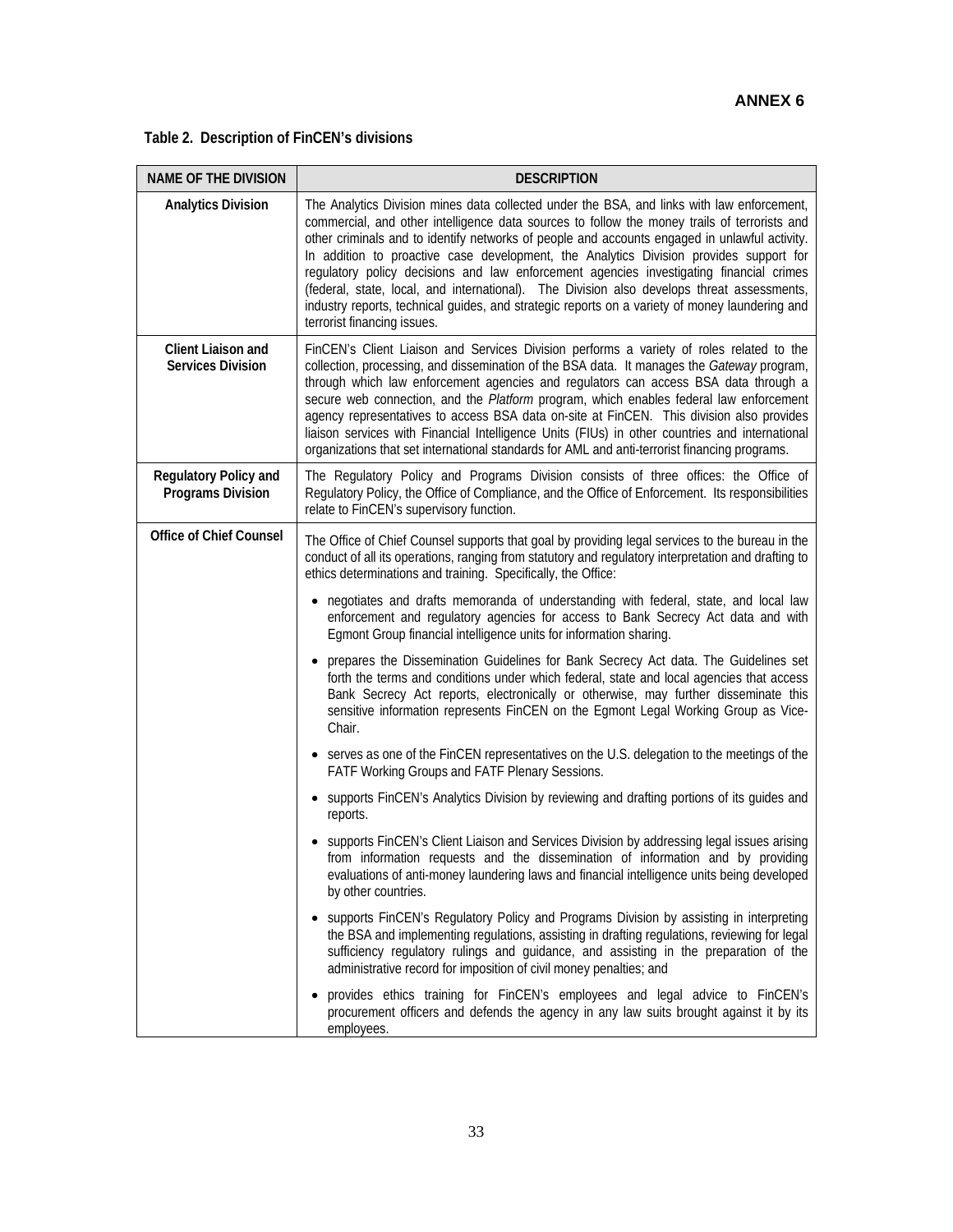# **Table 3. FinCEN's staffing levels as of 30 September 2004**

| <b>TOTAL NUMBER OF STAFF</b> | <b>DESCRIPTION OF STAFF</b>                 |  |  |
|------------------------------|---------------------------------------------|--|--|
| 46                           | Management level                            |  |  |
|                              | 4 senior executive service managers         |  |  |
|                              | 42 other managers                           |  |  |
| 249                          | Employees                                   |  |  |
|                              | 107 intelligence and research specialists   |  |  |
|                              | 49 program and administrative staff<br>٠    |  |  |
|                              | 29 information technology specialists       |  |  |
|                              | 12 inspection and investigative specialists |  |  |
|                              | 10 attorneys                                |  |  |
|                              | 42 others                                   |  |  |
| 4                            | <b>Students</b>                             |  |  |
| 223                          | Non-supervisory employees                   |  |  |

# **Table 4. FinCEN's budget resources (2002-2006)**

| <b>FISCAL YEAR</b>     | <b>BUDGET</b>  |  |
|------------------------|----------------|--|
| 2002                   | USD 47 537 000 |  |
| USD 51 416 000<br>2003 |                |  |
| 2004                   | USD 57 231 277 |  |
| USD 71 922 309<br>2005 |                |  |
| 2006                   | USD 73 630 300 |  |

# **Table 5. Structure of the Asset Forfeiture and Money Laundering Section (AFMLS)**

| <b>NAME OF UNIT</b>                | <b>DESCRIPTION OF UNIT</b>                                                                                                                                                                                                                                                                                                                                                                                                                                                    |
|------------------------------------|-------------------------------------------------------------------------------------------------------------------------------------------------------------------------------------------------------------------------------------------------------------------------------------------------------------------------------------------------------------------------------------------------------------------------------------------------------------------------------|
| <b>Litigation Unit</b>             | This unit consists of 11 attorneys who are responsible for handling their own<br>caseload of asset forfeiture and money laundering cases, as well as working on<br>cases with U.S. Attorneys' Offices around the country.                                                                                                                                                                                                                                                     |
| <b>Legal Policy Unit</b>           | This unit consists of six attorneys who are responsible for providing legal advice to<br>policy makers and to prosecutors and investigators in the field, planning and<br>conducting an extensive training program, publishing newsletters and monographs<br>on a regular basis, and working on policy and legislative initiatives relating to asset<br>forfeiture and money laundering.                                                                                      |
| <b>International Programs Unit</b> | This unit consists of six attorneys who handle international forfeiture matters,<br>including the litigation of cases involving international forfeitures, assisting foreign<br>countries with drafting and implementing money laundering and asset forfeiture laws,<br>facilitating the sharing of forfeited assets with foreign countries, and representing the<br>Department in multilateral initiatives involving asset forfeiture and money laundering.                  |
| Asset Forfeiture Program Unit      | This unit consists of five attorneys who facilitate the operation of the asset forfeiture<br>program by processing claims for petition and remission, assisting prosecutors in<br>returning forfeited funds to victims in large fraud cases, overseeing the allocation of<br>forfeiture among participating agencies in multi-agency cases, and overseeing audits<br>of law enforcement agencies that receive forfeited funds to ensure that the funds are<br>properly spent. |